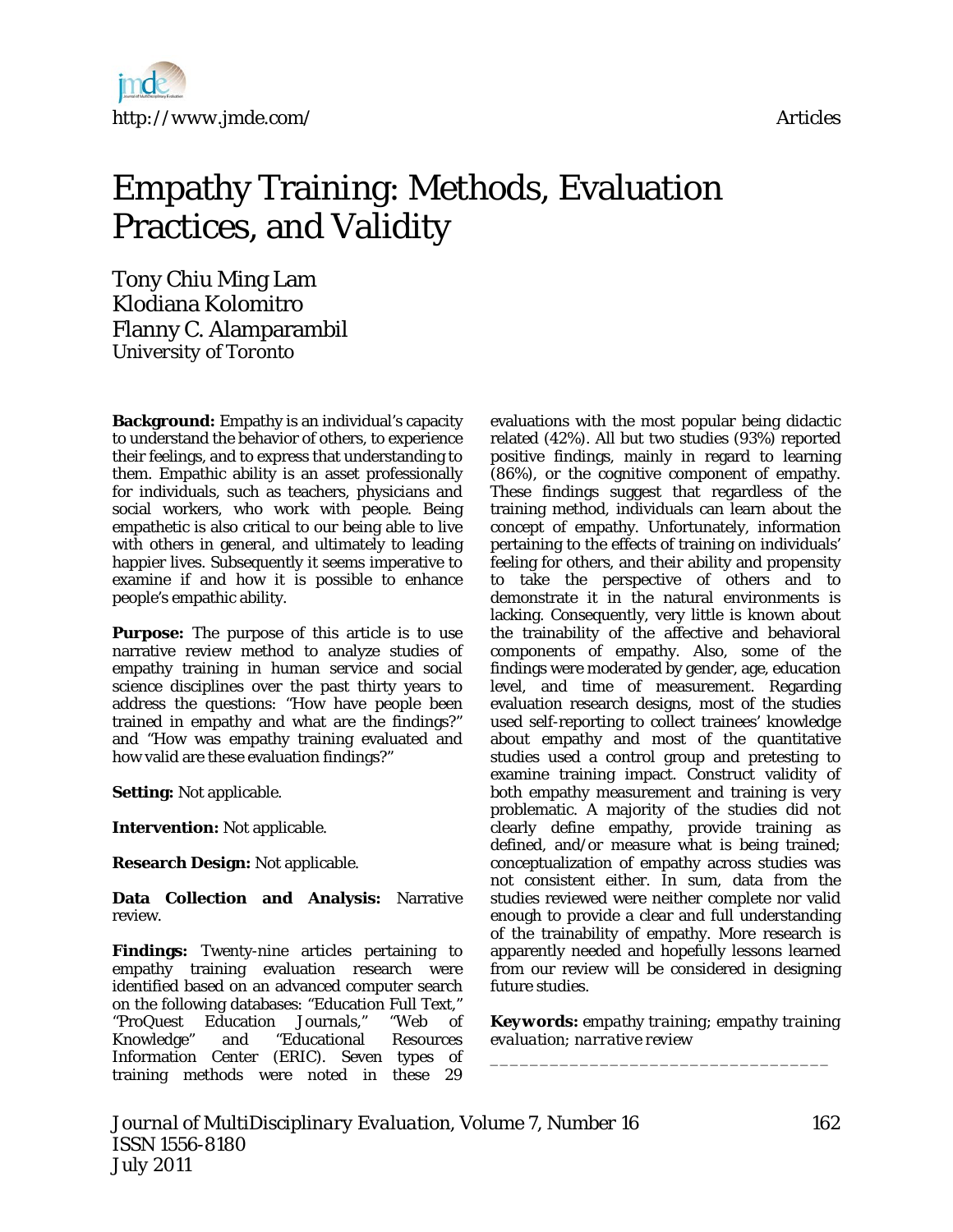o address the questions: "How have To address the questions: "How have<br>people been trained in empathy and what are the findings?" and "How was empathy training evaluated and how valid are these evaluation findings?" we used the narrative review method to analyze 26 quantitative and three qualitative studies of empathy training in human service and social science disciplines over the past thirty years*.* Seven types of training methods were noted in these evaluations with the most popular being didactic related (42%). All but two studies (93%) reported positive findings, mainly in regard to learning (86%), or the cognitive component of empathy. These findings suggest that regardless of the training method, individuals can learn about the concept of empathy. Unfortunately, information pertaining to the effects of training on individuals' feeling for others, and their ability and propensity to take the perspective of others and to demonstrate it in the natural environments is lacking. Consequently, we know very little about the trainability of the affective and behavioral components of empathy. Also, some of the findings were moderated by gender, age, education level, and time of measurement. Regarding evaluation research designs, most of the studies used self-reporting to collect trainees' knowledge about empathy and most of the quantitative studies used a control group and pretesting to examine training impact. Construct validity of both empathy measurement and training is very problematic. A majority of the studies did not clearly define empathy, provide training as defined, and/or measure what is being trained; conceptualization of empathy across studies was not consistent either. In sum, data from the studies reviewed were neither complete nor valid enough to provide a clear and full understanding of

the trainability of empathy. More research is apparently needed and hopefully lessons learned from our review will be considered in designing future studies.

Empathy is an individual's capacity to understand the behavior of others, to experience their feelings, and to express that understanding to them. Subsequently, there are three components of empathy: cognitive, affective, and behavioral. The cognitive component refers to one's ability to take the perspective of others and see the world through their perspective. Dymond (1949) refers to this aspect of empathy as the "imaginative transposing of oneself into the thinking, feeling and acting of another and so structuring the world as he does" (p.127). It must be noted that the cognitive aspect of empathy does not refer to intellectually knowing the concept of empathy, but rather having the ability to take others' perspectives. The affective component of empathy involves experiencing the feelings of another person. Barrett-Lennard (1981) proposed a theory that empathy must involve "resonating" with another person's emotions (in Kagan & Schneider, 1987, p. 459), where a person "physiologically experiences the other person's affects" (Holm, 1996, p**.** 241). The behavioral component involves verbal and nonverbal communication to indicate an understanding of an emotional resonance with the other person. Kagan and Schneider (1987) specify that empathy requires "a person to communicate...that he or she has perceived another person's message" (p. 460).

Although generally we perceive individuals as empathetic if they are able to act genuinely in the best interests of others (that is, possess all three empathy components), the literature is not clear whether individuals can possess only one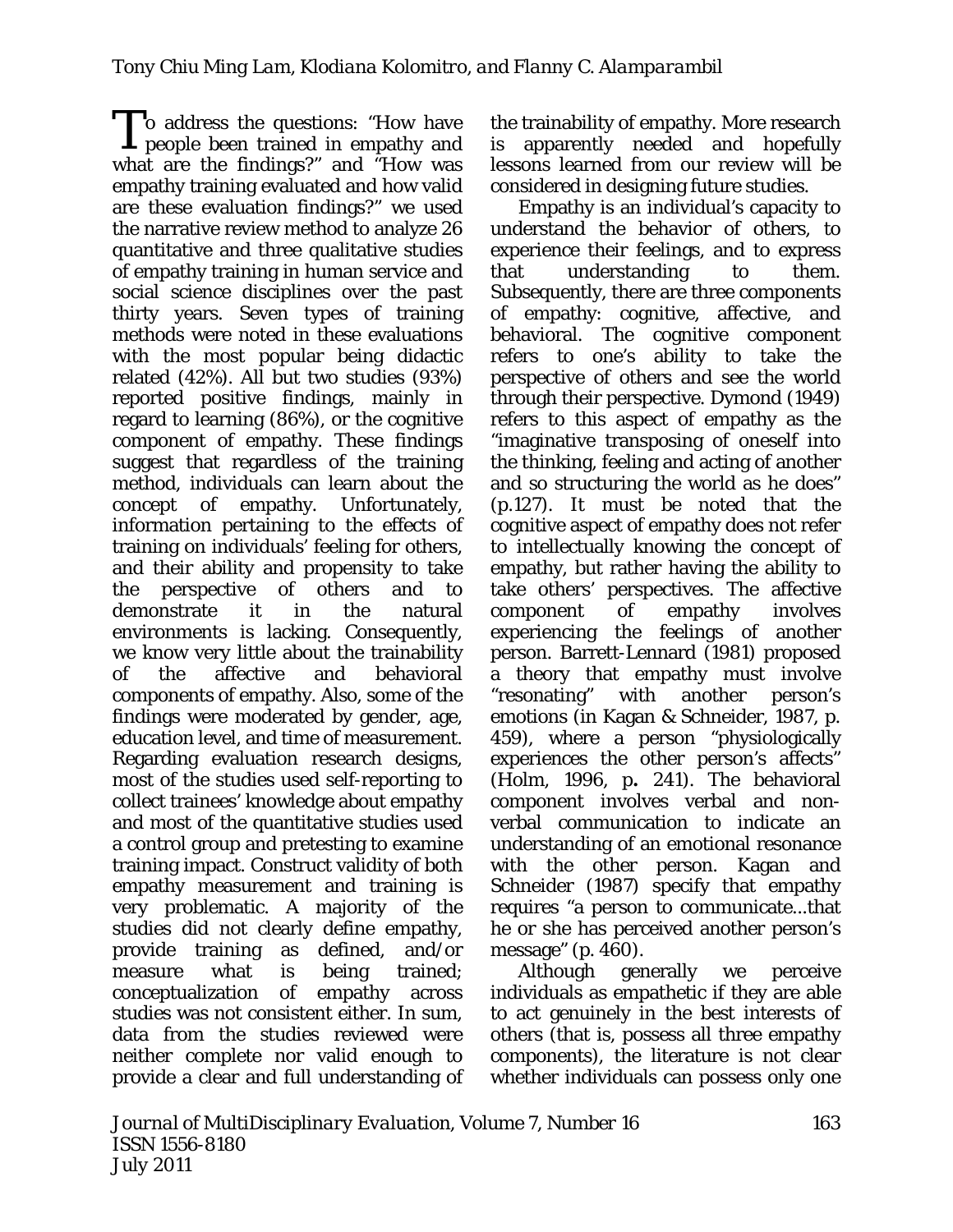or a combination of the three empathy components, and if they would be considered empathetic if they did not possess all three abilities. Kagan and Schneider (1987) propose that the three components of empathy not only exist, but all are present in an empathetic person. In fact, in their conceptualization, empathy occurs in phases such that a person first experiences emotional empathy, then cognitive empathy, then displays behavioral empathy. While the sequence of occurrence is conjectural, there is empirical evidence that at least some of these components of empathy are positively correlated. For example, significant correlation has been reported between responses to emotional and cognitive subscales of the Interpersonal Reactivity Index (Davis, 1980). Davis points out that the correlations are not so high as to lead us to conclude that the subscales are measuring the same construct, but that they must be different aspects of the same construct. Jackson (1985, in Kagan & Schneider, 1987) reported statistically significant relationships between participants' scores on the Affective Sensitivity Scale and peer evaluation of some desirable behavioral manifestations of empathy such as warmth and openness.

Empathic ability is an asset both personally and professionally. Empathic expression with a partner enhances relationship satisfaction (Long et al. 1999; Ridley et al. 1982)**.** As well, empathy should augment the ability of professionals who work in human services to bring about change in the people they are helping. For example, empathetic teachers should be more effective in inspiring students to change poor work habits and to learn than non-empathetic teachers, because they are able to view the world from the students' perspectives and

hence more likely to connect with them. Findings from Aspy, Roebuck, and Aspy (1984) research appear to support that hypothesis as they found that teacher empathy was positively correlated with student attendance and student achievement on tests. Herbek and Yammarino (1990) cite several studies showing empathy as an important factor in the success of several professions. They wrote:

Coffman (1981) and Bochner and Yerby (1977), among others have demonstrated that empathy is an important instructor variable that positively affects learning outcomes by creating a psychologically safe learning environment. Von Bergen and Shealy (1982) indicate that empathy training for salespeople is a key component in successful selling. Empathy is also a significant part of supervision and one of the core components of the effective supervisor's skills (Boyd, 1978). Moreover, empathy has been identified as key aspect of the practice patterns of successful and litigation-free physicians (Reiser & Rosen, 1984) and has been shown to be essential for effective leadership in groups and organizations (Bas, 1981). (Herbek & Yammarino, 1990, p. 281.)

If being empathetic is so critical to our being able to live and work congenially with others, and ultimately to leading happier lives, it seems logical to ask the question: Is it possible to enhance people's empathic ability?

In our initial review of the literature, it appears that research has shown that training can enhance one's empathy. For example, eight out of nine empathy training studies that Layton (1979) cited were successful in inducing empathic behavior through modeling. Long, Angera, and Hakoyama (2006) found an increase in empathy between husband and wife when videotapes of the couple's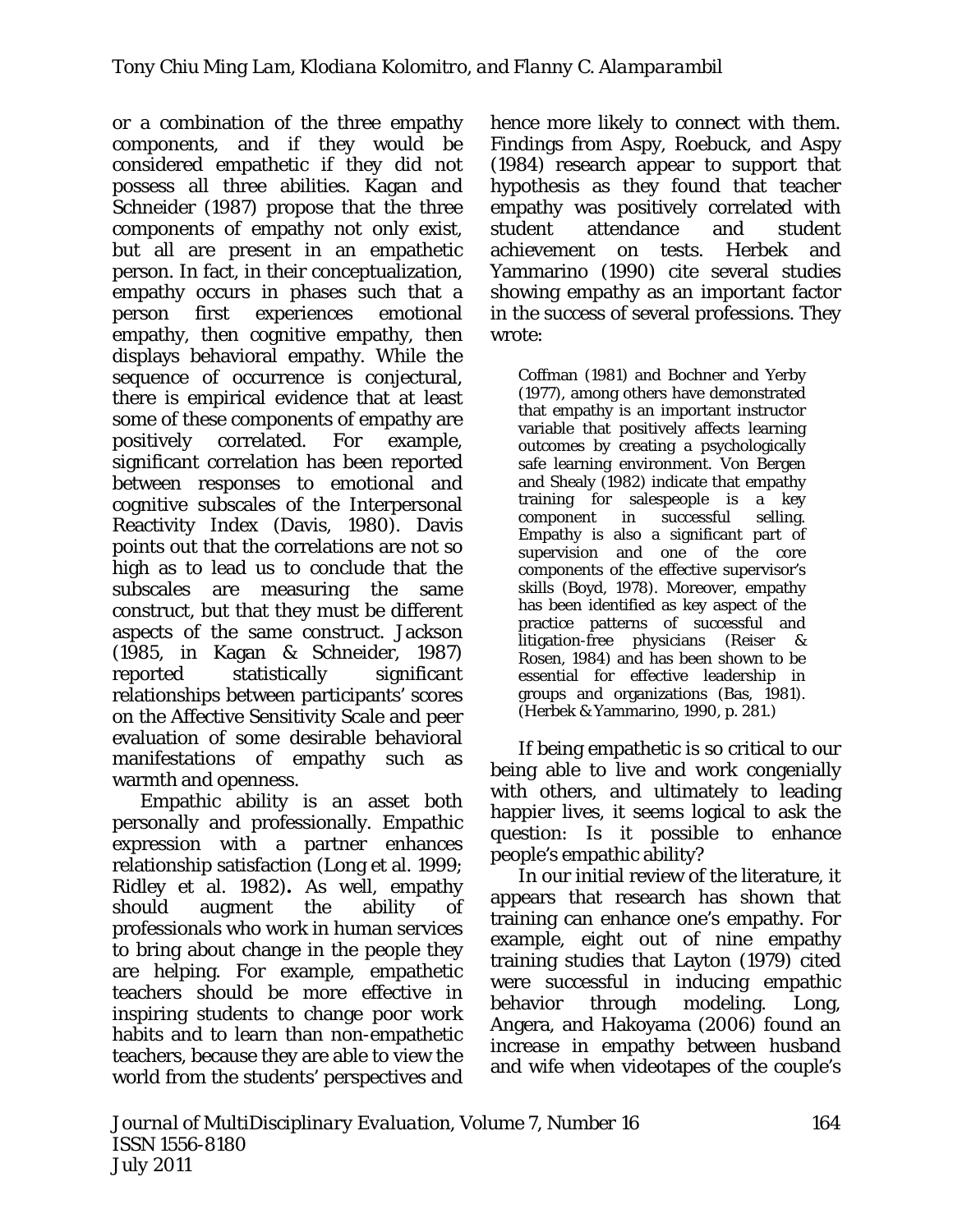argument were played back to them. Barone, Hutchings, Kimmel, Traub, Cooper, and Marshall (2005) were able to train students in graduate psychology courses to become more empathetic. The collective findings from the research suggest that empathy can be enhanced through training. However, there are also findings that raise questions about both the trainability of empathy and the generalizability of the observed training effects. For example, Beddoe and Murphy (2004) reported no increase in empathy of nurses after eight weeks of training. As well, Seto, Young, Becker, and Kiselica (2006) reported no increase in empathy in counselors-in-training after a six-week training program. Barone et al. (2005), Fernandez-Olano, Montoya-Fernandez, and Salinas-Sanchez (2008), Avery and Thiessen (1982), and Long, Angera, Carter, Nakamoto, and Kalso (1999) noted differential training effects for male and female trainees, thus casting doubt about the extent to which empathy training findings can be generalized across different populations. In addition, it appears that researchers conceptualize and measure empathy as well as training impact differently. Also, methodologies used in some of these studies are questionable, consequently casting doubt on the validity of some research findings.

In order to further our understanding and to provide suggestions and direction for future research on the trainability of empathy, it seems imperative that researchers go beyond a general literature review. It is important to systematically delve into the literature to analyze and synthesize findings from empathy training studies and to identify areas of improvement for future studies in order to enhance validity of new findings. This is the goal of our research. We conducted a narrative review (Shaddish, Cook, &

Campbell, 2002) guided by the following two broad questions:

- How have people been trained in empathy and what are the findings?
- How was empathy training evaluated and how valid are these evaluation findings?

In this paper, we report and discuss our findings. First, we present evaluation findings pertaining to the various methods used to train empathy, and then we discuss the validity of these findings. Finally, we draw our conclusions and offer our opinion regarding future directions and research on the trainability of empathy.

Our literature search strategy involved several actions. We conducted a computer search on the following databases "Education Full Text," "ProQuest Education Journals," "Web of Knowledge" and "Educational Resources Information Center (ERIC)". Search results yielded a combination of electronic journals, and hard-copy printed books and journals. For all searches the advanced search feature was used and two or more word keyword searches were performed (i.e. empathy and train\* or training program, empathy and teach\* and so on) and no other restrictions were placed on the search, in other words the search was open to utilize all available databases. After we located a few relevant documents, we used the descriptors attached to the record to locate similar records.

We found a total of 29 articles that report results of research studies that evaluate the effectiveness of an empathy training program. (Studies that train children with special needs were excluded because the training was aimed at helping these individuals become more responsive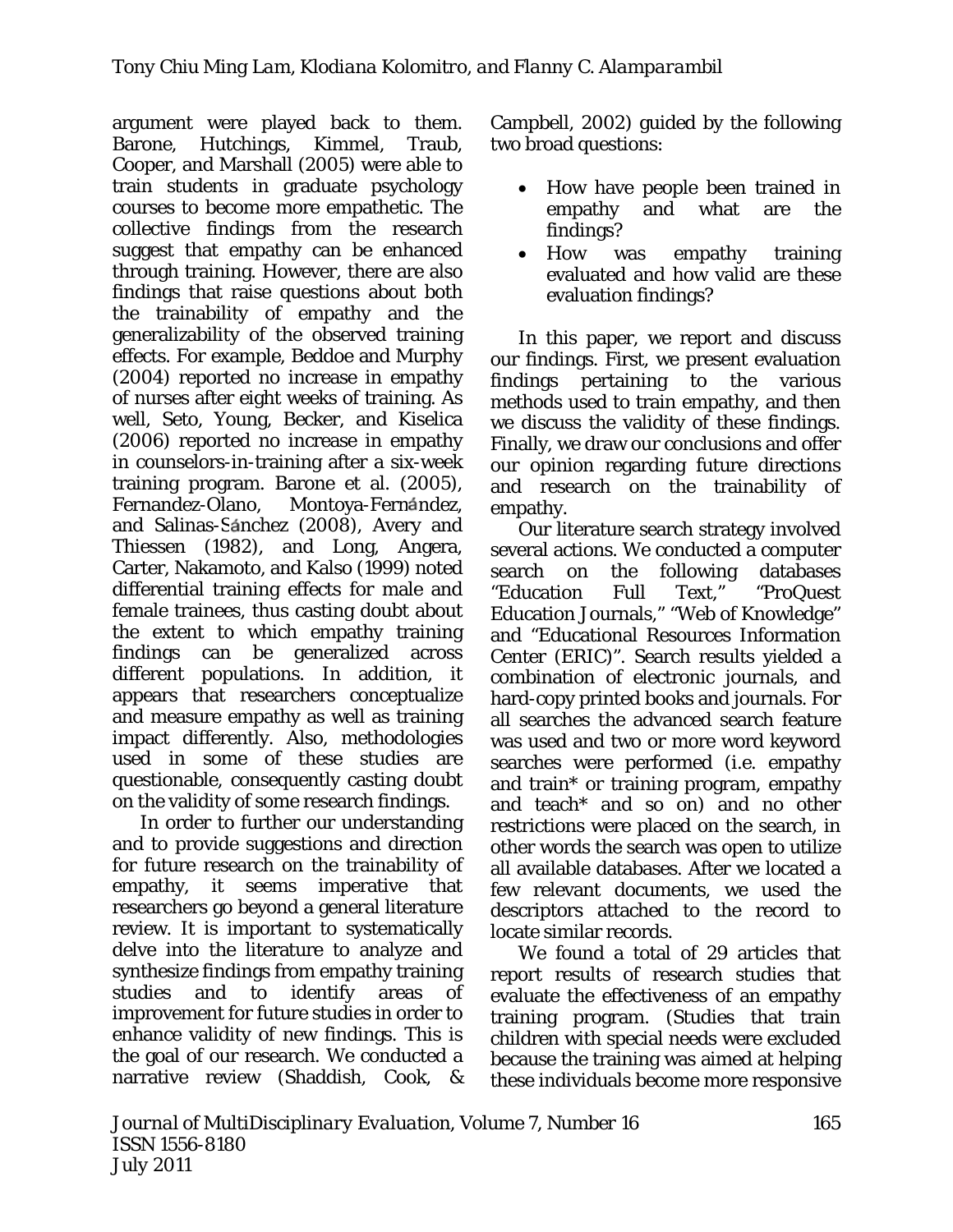rather than more empathetic.) A summary of key features of the studies reported in the 29 articles we identified is presented in Table 1.

As seen in Figure 1, the 29 studies span across various groups such as education (24%), nursing (14%), therapy (7%), medicine (21%), social work (3%), psychology (7%), human service (7%), couples (10%) and divorcees (3%). Among the human service disciplines (excluding couples and divorcees), researchers trained students (71%) more often than professionals (one of the 29 studies did not specify their participants). In our further analysis, we did not find that the discipline in which empathy was studied was associated with the type of empathy training or the type of instruments or methods used to measure empathy. Regarding research methodology, 26 (90%) of the studies used quantitative research methods and three (10%) qualitative research methods.

# Empathy Trainability Findings by Training Designs

In the 29 studies that we reviewed, we noted that a variety of training methods used in empathy training over the last thirty years. From our analysis of these training methods, we classified them into the following types: (1) *experiential,* (2) *didactic and experiential,* (3) *skill training,* (4) *didactic and skill training,*  (5) *mindfulness training,* (6) *video stimulus,* and (7) *writing*. (See Table 1 for the training method used in each study.)

To respond to the first broad question of our paper: *"*How have people been trained in empathy and what are the findings?" we describe below the seven methods educators used to train empathy

that we identified and the evaluation findings associated with each.

# *Empathy Training Methods*

*Experiential Training*. As the name implies, *experiential* training emphasizes gaining experience on the part of the trainees to be a critical factor in meaningful learning. In experiential training, the instructors are facilitators who design experiences for trainees. That is all they do; there is no lecturing on theory and concept. The most influential writer on experiential training is Kolb (1984). His model, referred to as the Reflective Learning Cycle, consists of four phases in which the trainer provides an experience and then (1) the participants reflect on it, (2) formulate guiding principles, (3) apply the learning, and (4) receive feedback. This particular method of training was employed in 2 of the 29 studies (7%) we reviewed (Barak, Engle, Katzir, & Fisher, 1987; Feighny, Monaco, & Arnold, 1995).

Barak et al. (1987) provided empirical evidence supporting the effectiveness of experiential training (through the use of a game) in improving the participants' empathy skills. Similarly, preliminary findings of Feighny et al. (1995) suggested that experiential training was effective in increasing the empathy levels of medical students. However, for experiential training approaches that provide multiple experiences, it is not clear which particular experience contributes to empathy enhancement. For example, even though practical experience gained from simulations and games is thought to motivate and help participants develop empathy, it is difficult to determine the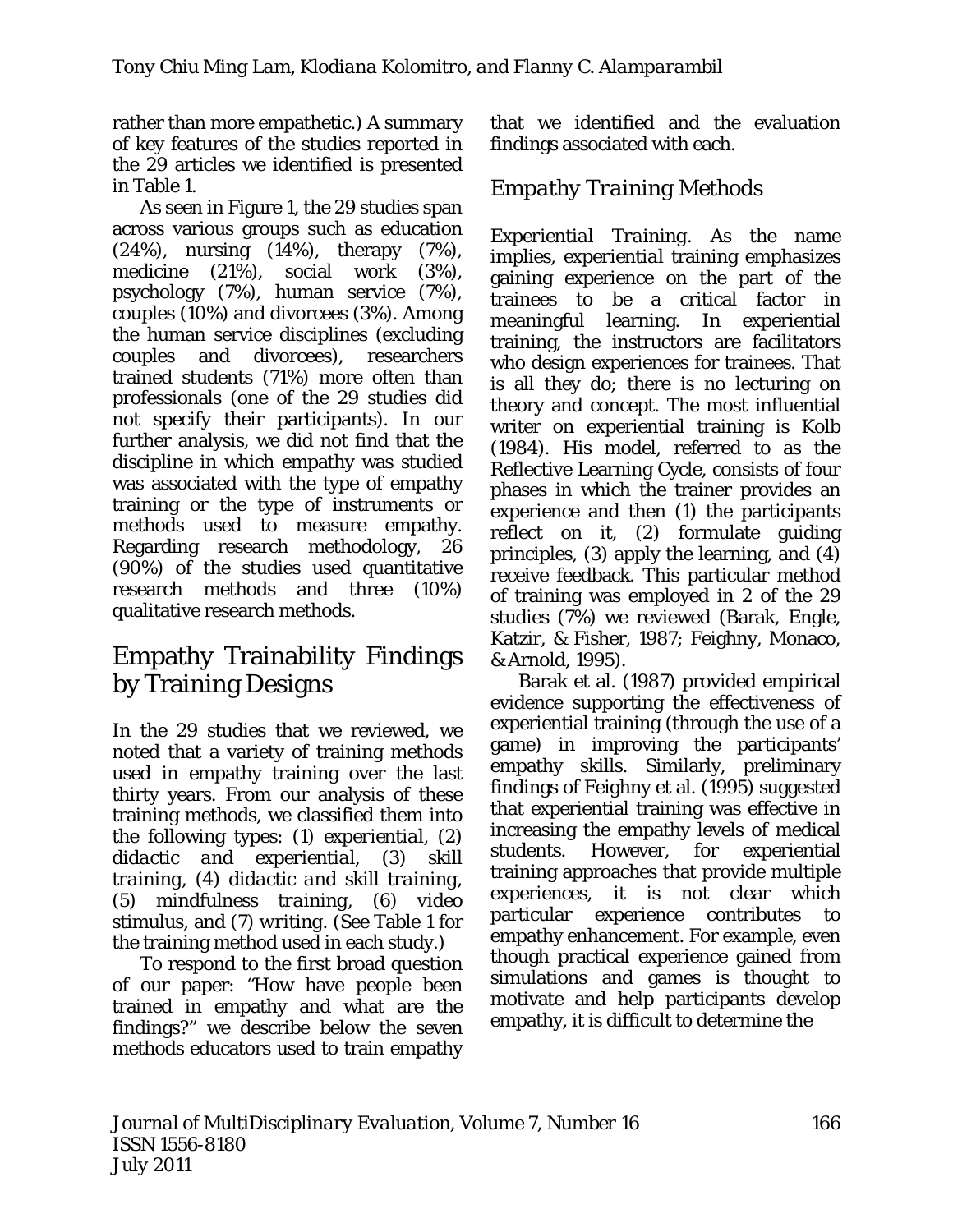| Study                                | <b>Discipline</b>            | <b>Training</b><br>Content* | Measure-<br>ment<br>Content* | <b>Training</b><br>Method  | <b>Measurement</b><br>Instrument           | Experimental<br>Design                           | Sample<br><b>Size</b> | Significance<br>of Findings | Moderating<br>Variable(s)                | <b>Key Findings</b>                                                                                                                                                                                                                                 |
|--------------------------------------|------------------------------|-----------------------------|------------------------------|----------------------------|--------------------------------------------|--------------------------------------------------|-----------------------|-----------------------------|------------------------------------------|-----------------------------------------------------------------------------------------------------------------------------------------------------------------------------------------------------------------------------------------------------|
| Ancel<br>(2006)                      | <b>Nursing</b><br>(nurses)   | B                           | A, B, C                      | Didactic &<br><b>Skill</b> | <b>Dokmen Scale</b>                        | <b>Single Group</b><br>Pre & Post                | 190                   | Significant                 | Age;<br>Education<br>level               | Increase in self-<br>examination skills, active<br>listening, understanding<br>others' perspective, and<br>verbal and non-verbal<br>communication practices                                                                                         |
| Aspy et al.<br>(1984)                | Education<br>(teachers)      | B                           | B                            | Didactic &<br>Experiential | <b>Carkhuff Scale</b>                      | <b>Control Group</b><br>Pre & Post               | 300                   | Significant                 | <b>None</b>                              | Positive relationship<br>between teachers' gain in<br>interpersonal skills and<br>students' classroom<br>performance                                                                                                                                |
| Avery &<br><b>Thiessen</b><br>(1982) | <b>Divorcees</b>             | Unclear                     | $\, {\bf B}$                 | Didactic &<br>Experiential | Acceptance of<br><b>Other Scale</b>        | <b>Control Group</b><br>Pre & Post               | 13                    | Significant                 | Gender;<br><b>Treatment</b><br>by gender | Increase in perceived<br>level of social support,<br>responding skills and<br>ability to self-disclose                                                                                                                                              |
| <b>Barak et</b><br>al. (1987)        | Psychology<br>(students)     | A, B, C                     | $\mathbf C$                  | Experiential               | <b>Observer</b><br>ratings                 | Randomized<br><b>Control Group</b><br>Pre & Post | 12                    | Significant                 | None                                     | Increase in the ability to<br>sense and understand<br>what others are thinking<br>or feeling and to<br>communicate this<br>understanding                                                                                                            |
| <b>Barone</b> et<br>al. (2005)       | Psychology<br>(students)     | $\mathbf C$                 | $\mathbf C$                  | <b>Video Stimulus</b>      | <b>Observer</b><br>ratings                 | <b>Control Group</b><br>Pre, Post<br>&Follow-up  | 27                    | Significant                 | Gender                                   | Greater accuracy of<br>inferring feelings, but not<br>thoughts.                                                                                                                                                                                     |
| Beddoe &<br><b>Murphy</b><br>(2004)  | <b>Nursing</b><br>(students) | <b>Mindfulness</b>          | A, C                         | <b>Mindfulness</b>         | Interpersonal<br>Reactivity<br>Index (IRI) | <b>Single Group</b><br>Pre &Post                 | 16                    | Non-<br>significant         | None                                     | No change in ability to feel<br>compassion for others and<br>adopt others' perspective;<br>however, participants<br>reported reduced anxiety,<br>greater self-confidence,<br>greater well-being, and<br>ability to be more hopeful<br>and assertive |

Table 1 Description of Research Designs and Findings of the 29 Studies Reviewed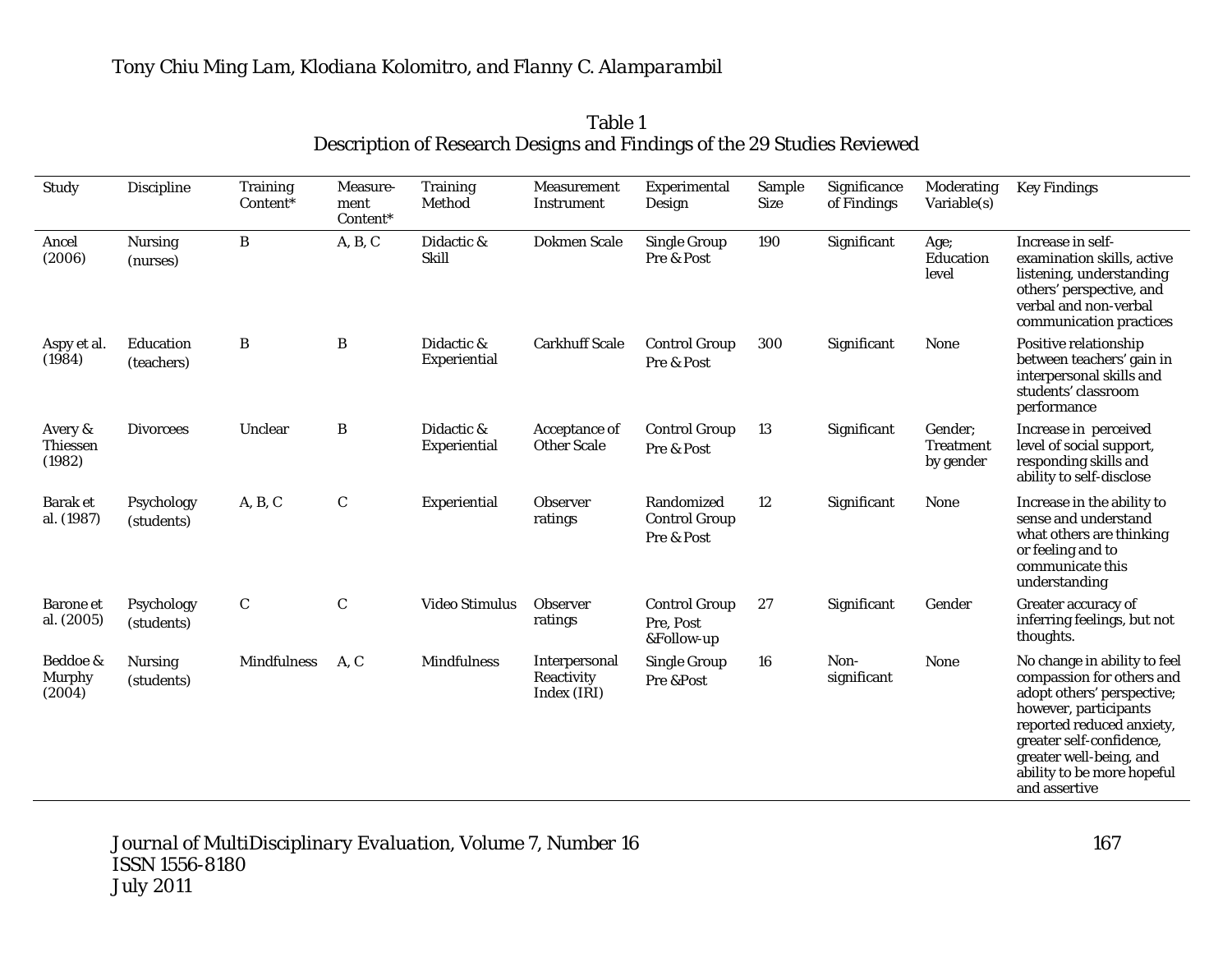| Study                                    | <b>Discipline</b>                                    | <b>Training</b><br>Content* | Measure-<br>ment<br>Content* | <b>Training</b><br>Method  | Measurement<br>Instrument                                                                                    | Experimental<br>Design                                    | Sample<br><b>Size</b>        | Significance<br>of Findings | Moderating<br>Variable(s)       | <b>Key Findings</b>                                                                                                                                         |
|------------------------------------------|------------------------------------------------------|-----------------------------|------------------------------|----------------------------|--------------------------------------------------------------------------------------------------------------|-----------------------------------------------------------|------------------------------|-----------------------------|---------------------------------|-------------------------------------------------------------------------------------------------------------------------------------------------------------|
| <b>Block-</b><br>Lerner et<br>al. (2007) | Unclear                                              | <b>Mindfulness</b><br>& B   | A, C                         | <b>Mindfulness</b>         | IRI                                                                                                          | Single group<br>Post only                                 | 40                           | Significant                 | None                            | Greater capacity to take<br>other' perspectives, and<br>ability to write more about<br>other people and less<br>about oneself                               |
| Crabb et<br>al. (1983)                   | <b>Human Service</b><br>(lay persons in<br>churches) | B.C                         | B                            | Didactic &<br><b>Skill</b> | Empathic<br>Understanding<br>in<br>Interpersonal<br>$Processes - A$<br>Scale for<br>Measurement<br>(EUIPASM) | Randomized<br><b>Control Group</b><br>Post &Follow-<br>up | 18                           | Significant                 | Group by<br>Condition<br>(Tape) | Increase in<br>communication skills                                                                                                                         |
| DasGupta<br>& Charon<br>(2004)           | Medicine<br>(students)                               | A & C                       | A                            | Writing                    | Open-response<br>survey<br>questions                                                                         | Qualitative<br>Study                                      | 11                           | Irrelevant                  | <b>None</b>                     | <b>Explicit awareness of and</b><br>reflection on personal<br>illness experiences<br>brought participants<br>closer to the experiences<br>of their patients |
| Evans et<br>al. (1993)                   | Medicine<br>(students)                               | Unclear                     | A, B, C                      | Didactic &<br><b>Skill</b> | IRI &<br>Carkhuff<br><b>Scale</b>                                                                            | Randomized<br><b>Control Group</b><br>Pre & Post          | 27                           | Significant                 | <b>None</b>                     | Increase in responding<br>skills; no significant<br>differences in IRI's<br>affective and cognitive<br>empathy measures                                     |
| Feighny et<br>al. (1995)                 | Medicine<br>(students)                               | A, B, C                     | A, B, C                      | Experiential               | IRI &<br><b>Wolf's Medical</b><br>Helping<br>Relationship<br>Inventory                                       | Control<br>Group<br>Pre & Post                            | <b>Unknow</b><br>$\mathbf n$ | Significant                 | None                            | Increase in physician-<br>patient communication<br>skill but not IRI's affective<br>and cognitive empathy<br>measures                                       |
| Fernandez<br>-Olano et<br>al. (2008)     | Medicine<br><i>(students)</i><br>&residents)         | B                           | A, B, C                      | Didactic &<br><b>Skill</b> | <b>Jefferson Scale</b><br>of Physician<br>Empathy<br>(JSPE)                                                  | <b>Control Group</b><br>Pre & Post                        | 101                          | Significant                 | Gender                          | Increase in perspective<br>taking ability,<br>compassionate care, and<br>ability to "stand in the<br>patients shoes."                                       |
| Fraser &<br>Vitro<br>(1975)              | Education<br><i>(preservice)</i><br>teachers)        | $\bf{B}$                    | B                            | Video Stimulus             | <b>EUIPASM</b>                                                                                               | <b>Control Group</b><br>Pre & Post                        | Unknow<br>$\mathbf n$        | Significant                 | None                            | Increase in responding<br>skills                                                                                                                            |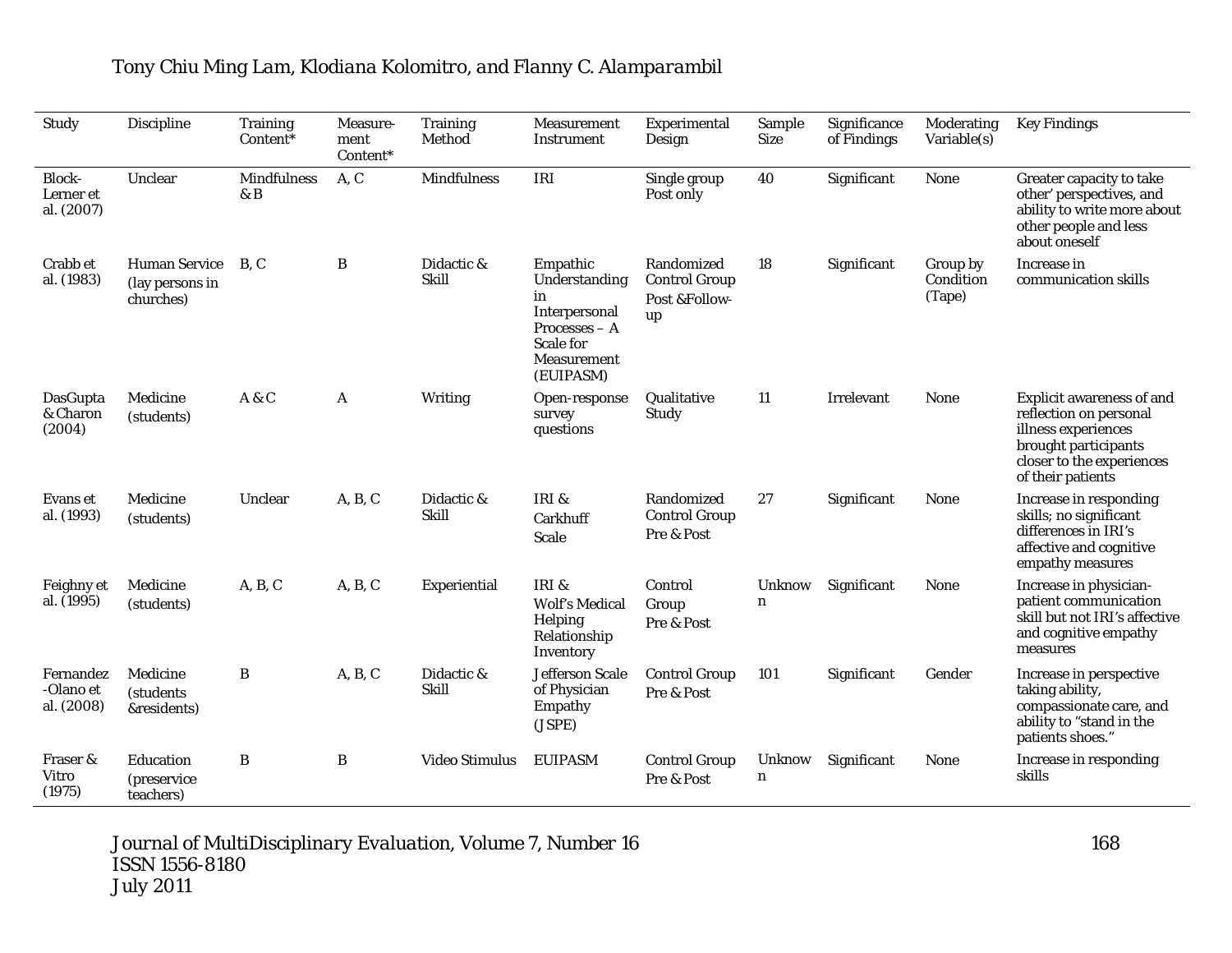| Study                            | Discipline                                                              | <b>Training</b><br>Content* | Measure-<br>ment<br>Content* | <b>Training</b><br>Method  | Measurement<br>Instrument                                                   | Experimental<br>Design                                      | Sample<br><b>Size</b> | Significance<br>of Findings | Moderating<br>Variable(s)                         | <b>Key Findings</b>                                                                                                                                                                                                                        |
|----------------------------------|-------------------------------------------------------------------------|-----------------------------|------------------------------|----------------------------|-----------------------------------------------------------------------------|-------------------------------------------------------------|-----------------------|-----------------------------|---------------------------------------------------|--------------------------------------------------------------------------------------------------------------------------------------------------------------------------------------------------------------------------------------------|
| <b>Gantt et</b><br>al. (1980)    | <b>Human Service</b><br>(mental<br>health/human<br>service<br>students) | B                           | B                            | Didactic &<br>Experiential | Recognition<br>Assessment-<br><b>Empathy Scale</b>                          | <b>Single Group</b><br>Pre. Post<br>&Follow-up              | 47                    | Significant                 | <b>None</b>                                       | Increase after training and<br>maintenance and increase<br>over time in responding<br>skills                                                                                                                                               |
| Hatcher et<br>al. (1994)         | Education<br>(high school<br>&college<br>students)                      | B                           | A, C                         | Didactic &<br><b>Skill</b> | IRI                                                                         | Comparison<br>Group<br>Pre & Post                           | 35                    | Significant                 | Age                                               | <b>Greater readiness in</b><br>college but not high school<br>students for learning how<br>be compassionate and<br>take others' perspective                                                                                                |
| Haynes &<br>Avery<br>(1979)      | Education<br>(high school<br>students)                                  | B                           | B                            | Skill                      | <b>Observer</b><br>ratings &<br>open-<br>responses to<br>vignettes          | Randomized<br><b>Control Group</b><br>Pre & Post            | 24                    | Significant                 | <b>None</b>                                       | Increase in ability to self-<br>disclose and to respond in<br>different situations with<br>parents, peers, and dating<br>partners                                                                                                          |
| Herbek &<br>Yammarin<br>o (1990) | <b>Nursing</b><br>(nurses)                                              | A, B                        | A                            | Skill                      | Questionnaire<br>Measure of<br>Emotional<br>Empathy                         | Partial<br>Randomized<br><b>Control Group</b><br>Pre & Post | 18                    | Significant                 | <b>None</b>                                       | Increase in emotional<br>stability; however, change<br>was of small practical<br>significance                                                                                                                                              |
| Higgins et<br>al. 1981)          | Education<br><i>(preservice)</i><br>teachers)                           | $\, {\bf B}$                | B                            | Skill                      | Egan's scale                                                                | Randomized<br><b>Control Group</b><br>Post only             | 13                    | Significant                 | None                                              | Increase in<br>communication skills, and<br>attitudes toward<br>themselves as teachers<br>and the ideal teacher                                                                                                                            |
| Layton<br>(1979)                 | <b>Nursing</b><br>(nursing)<br>students)                                | B                           | B                            | Video Stimulus             | <b>Carkhuff Scale</b><br>& Barrett-<br>Lennard<br>Relationship<br>Inventory | Randomized<br><b>Control Group</b><br>Post &Follow-<br>up   | 11                    | Significant                 | Age;<br>Condition:<br><b>Treatment</b><br>by time | Increase in<br>communication skills for<br>junior students but not for<br>senior students. Among<br>the junior groups, only the<br>groups receiving the<br>rehearsal conditioning<br>accounted for the<br>significant group<br>differences |
| Long et al.<br>(1999)            | Couples                                                                 | B, C                        | $\mathbf C$                  | <b>Skill</b>               | <b>Self Dyadic</b><br>Perspective                                           | Randomized<br><b>Control Group</b>                          | 24<br>Couples         | Significant                 | Time by<br>gender                                 | Increase in expression of<br>empathy, ability to                                                                                                                                                                                           |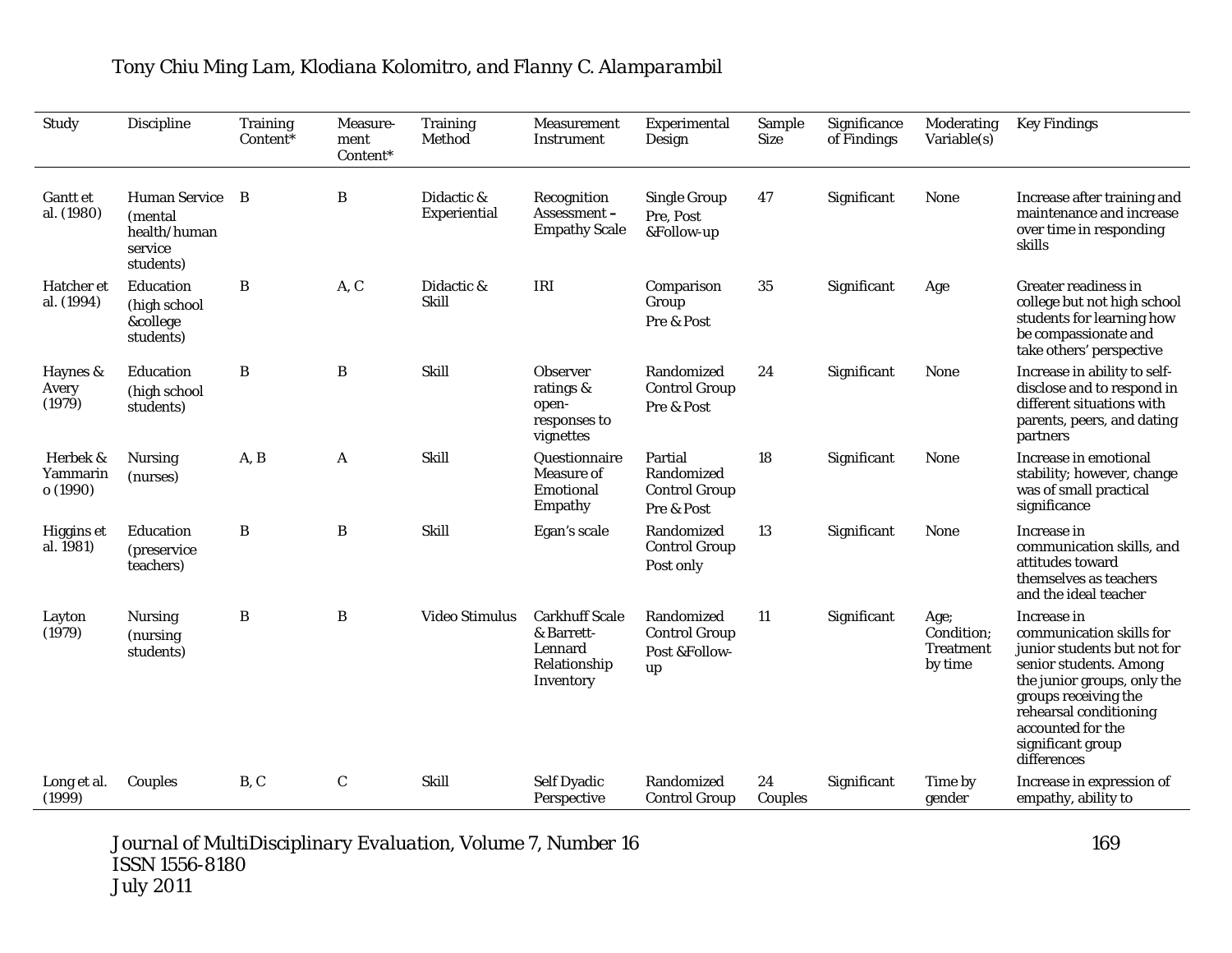| Study                                    | <b>Discipline</b>                                      | <b>Training</b><br>Content* | Measure-<br>ment<br>Content* | <b>Training</b><br>Method  | Measurement<br>Instrument                                                                                                        | Experimental<br>Design                           | Sample<br><b>Size</b> | Significance<br>of Findings | Moderating<br>Variable(s)                                           | <b>Key Findings</b>                                                                                                                                                                                                                                      |
|------------------------------------------|--------------------------------------------------------|-----------------------------|------------------------------|----------------------------|----------------------------------------------------------------------------------------------------------------------------------|--------------------------------------------------|-----------------------|-----------------------------|---------------------------------------------------------------------|----------------------------------------------------------------------------------------------------------------------------------------------------------------------------------------------------------------------------------------------------------|
|                                          |                                                        |                             |                              |                            | <b>Taking Scale,</b><br><b>Other Dyadic</b><br>Perspective<br><b>Taking Scale,</b><br>$IRI -$<br>Perspective-<br>taking subscale | Pre, Post<br>&Follow-up                          |                       |                             |                                                                     | understand the partner's<br>point of view and greater<br>satisfaction with the<br>relationship                                                                                                                                                           |
| Long et al.<br>(2006)                    | Couples                                                | B                           | Unclear                      | Video Stimulus             | <b>Looked</b> for<br>precursors to<br>empathy in<br>participants                                                                 | Qualitative<br>Study                             | 10<br>Couples         | <b>Irrelevant</b>           | None                                                                | After watching themselves<br>on videotape couples<br>reported to be surprised<br>by self, experience<br>discomfort watching the<br>tape, increase in self-<br>awareness and self-<br>disclosure, and being able<br>to observe patterns of<br>interaction |
| McConnell<br>&<br>LeCapitain<br>e (1988) | Education<br><i>(secondary)</i><br>teachers)           | Unclear                     | Unclear                      | Didactic &<br>Experiential | California<br>Psychological<br>Inventory<br>(Empathy);<br><b>Teacher</b><br><b>Behavior</b><br>Description<br>Questionnaire      | Randomized<br><b>Control Group</b><br>Pre & Post | 13                    | Significant                 | Age;<br>Degree;<br>Combinatio<br>n of<br>experience,<br>age, degree | Increased openness to<br>student ideas and<br>responses, allowing<br>experimentation, and<br>listening more intently                                                                                                                                     |
| Nerdrum<br>(1997)                        | <b>Social Work</b><br>(students)                       | B                           | B                            | Didactic &<br><b>Skill</b> | Carkhuff<br><b>Scale</b>                                                                                                         | <b>Control Group</b><br>Pre, Post<br>&Follow-up  | 29                    | Significant                 | <b>Training</b><br>and field<br>practice                            | Increase in<br>communication skills                                                                                                                                                                                                                      |
| Nerdrum<br>&<br>Ronnestad<br>(2002)      | <b>Therapy</b><br>(lay<br>&professional<br>therapists) | B, C                        | Unclear                      | Didactic &<br>Experiential | Interview                                                                                                                        | Qualitative<br>Study                             | 23                    | Irrelevant                  | None                                                                | Credible improvement in<br>empathic behavior in<br>providing therapy but<br>difficulty in internalizing<br>and consolidating the<br>learning.                                                                                                            |
| <b>Ridley</b> et<br>al. (1982)           | Couples                                                | B                           | A, C                         | Skill                      | Relationship<br>Scale - Self<br>&Relationship                                                                                    | Randomized<br>Comparison                         | 27<br>Couples         | Significant                 | None                                                                | Increase in successful self-<br>disclosure and role-taking                                                                                                                                                                                               |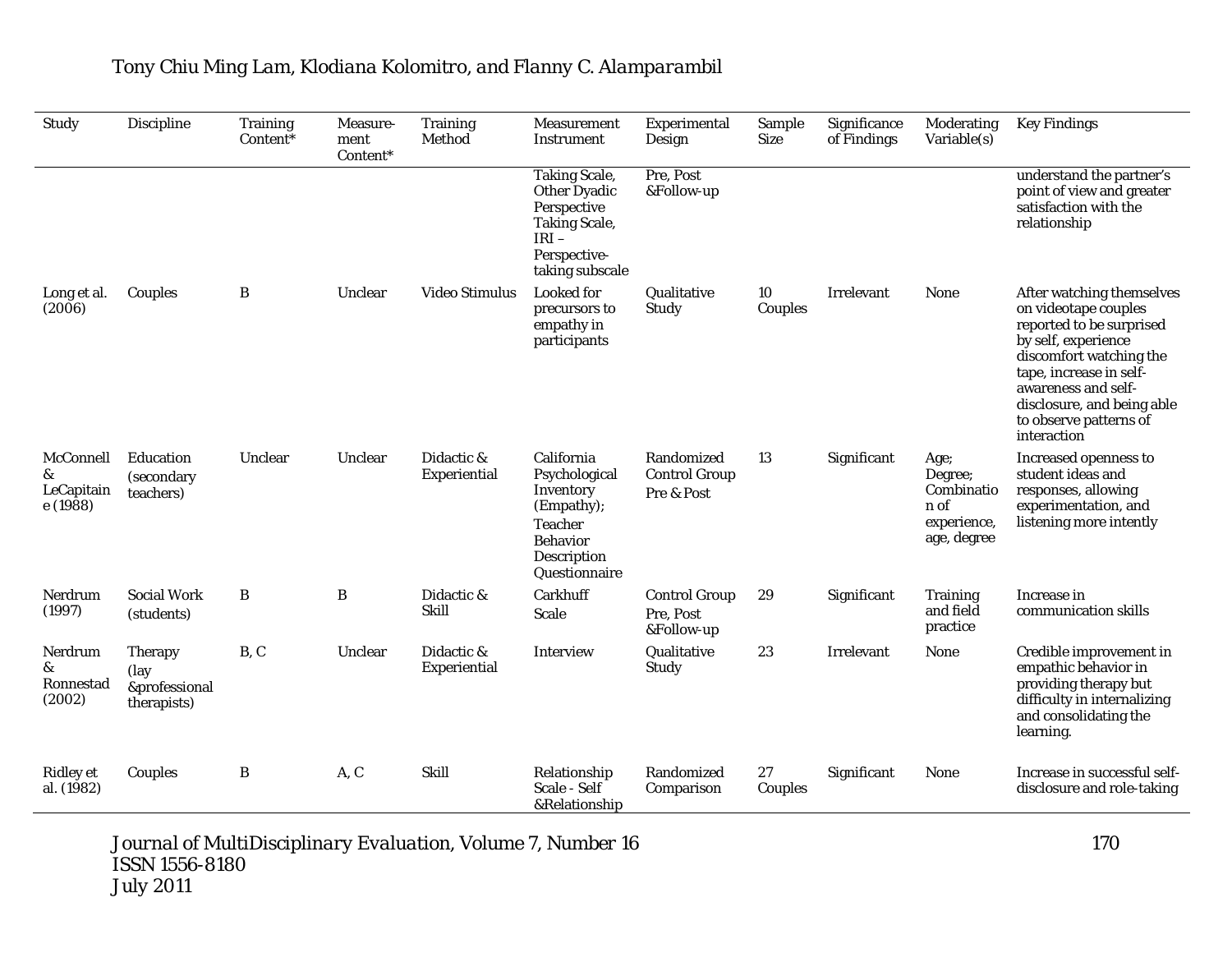| Study                    | Discipline                                             | <b>Training</b><br>Content* | Measure-<br>ment<br>Content* | <b>Training</b><br>Method  | <b>Measurement</b><br>Instrument                                                  | Experimental<br>Design                           | Sample<br><b>Size</b> | Significance<br>of Findings | Moderating<br>Variable(s) | <b>Key Findings</b>                                                                                                                                                                                           |
|--------------------------|--------------------------------------------------------|-----------------------------|------------------------------|----------------------------|-----------------------------------------------------------------------------------|--------------------------------------------------|-----------------------|-----------------------------|---------------------------|---------------------------------------------------------------------------------------------------------------------------------------------------------------------------------------------------------------|
|                          |                                                        |                             |                              |                            | Scale – Partner<br>(based on<br>Barrett-<br>Lennard<br>Relationship<br>Inventory) | Group<br>Pre & Post                              |                       |                             |                           | abilities                                                                                                                                                                                                     |
| Seto et al.<br>(2006)    | <b>Therapy</b><br>(counseling)<br>students)            | $\mathbf C$                 | A, C                         | Didactic &<br>Experiential | IRI                                                                               | Comparison<br>Group<br>Pre & Post                | 16                    | Non-<br>significant         | None                      | No change in the ability to<br>relate to others'<br>experiences and<br>intolerance for ambiguity<br>but a promising trend in<br>the capacity to work in<br>cross-cultural settings                            |
| Shapiro et<br>al. (2006) | Medicine<br>(medical<br>students)                      | A, C                        | A, B, C                      | Writing                    | <b>Ratings of</b><br>written<br>responses &<br>observations                       | Randomized<br>Comparison<br>Group<br>Post only   | 46                    | Significant                 | <b>None</b>               | Increased awareness of<br>emotional and spiritual<br>aspects of a clinical<br>encounter through writing                                                                                                       |
| Shapiro et<br>al. (1998) | Medicine<br>(premedical<br>&medical<br>students)       | B                           | Unclear                      | <b>Mindfulness</b>         | Empathy<br>Construct<br><b>Rating Scale</b>                                       | Randomized<br><b>Control Group</b><br>Pre & Post | 36                    | Significant                 | <b>None</b>               | Reduced overall<br>psychological distress,<br>state and trait anxiety, and<br>greater spirituality,<br>listening skills and<br>develop more<br>compassionate<br>perspectives towards<br>themselves and others |
| Warner<br>(1984)         | Education<br>(elementary &<br>high school<br>teachers) | B                           | B                            | Video Stimulus             | Written<br>responses to<br>video                                                  | Randomized<br><b>Control Group</b><br>Post only  | 14                    | Significant                 | <b>None</b>               | Increase in responding<br>skills to anxious.<br>depressed and angry<br>students                                                                                                                               |

# *Tony Chiu Ming Lam, Klodiana Kolomitro, and Flanny C. Alamparambil*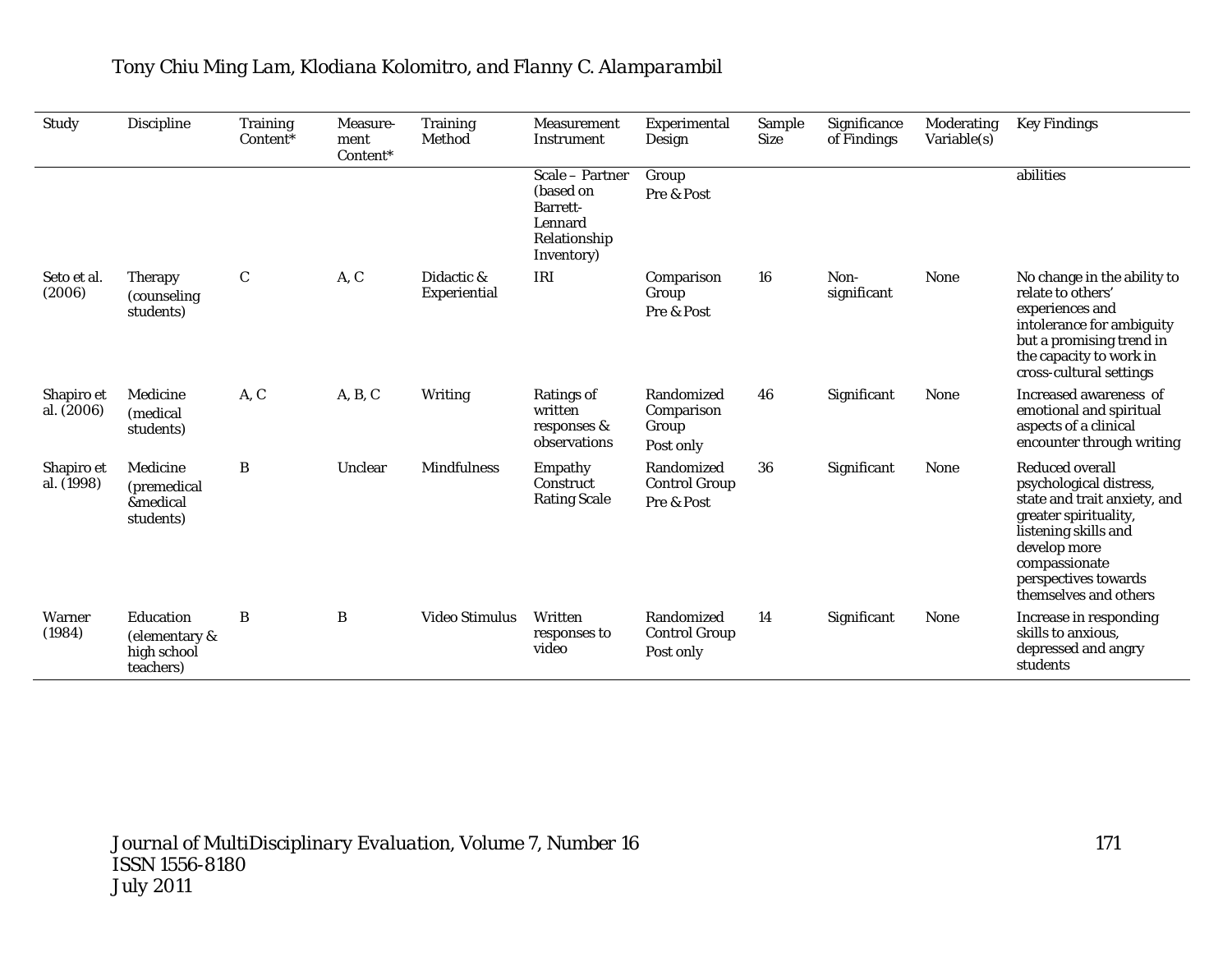extent to which the simulations or games induce motivation and/or the extent to which motivation contributes to empathy development (Ruben & Budd, 1975).

*Didactic and Experiential Training*. In *didactic and experiential* training, the facilitator lectures on theory and concepts and then provides experiences for the participants through games, internships, live cases, problem solving, and so on. Twenty-one percent of the evaluations we reviewed use the didactic and experiential training approach (Seto et al. 2006; Gantt, Billingsley, & Giordano, 1980; Avery & Thiessen, 1982; Nerdrum & Ronnestad, 2002; Aspy et al. 1984; McConnell & LeCapitaine, 1988).

With regard to research on the effectiveness of *didactic and experiential methods* to train people in empathy, Aspy et al. (1984) observed an improvement in teachers' interpersonal skills, including levels of empathy, and in classroom performance of the students they taught. Similarly, working with teachers, McConnell and LeCapitaine (1988) were able to increase teachers' levels of empathy, interactions with students, and openness to students' ideas and responses. Gantt et al.'s (1980) research findings showed that empathic sensitivity of mental health/human services students increased after a 10-week interviewing course. The authors noted that the improved empathic sensitivity was not only maintained but continued to increase over time. Avery and Thiessen (1982), who provided training in empathy and self-disclosure skills for divorcees, found that following training, the experimental group significantly increased their perceived level of social support, as well as self-disclosure and empathy skills. The authors noted a gender difference, with

females demonstrating a greater increase in empathy than their male counterparts.

Not all findings pertaining to effectiveness of *didactic and experiential*  training are positive. Nerdrum and Ronnestad (2002) conducted a qualitative study to examine the trainees' conception of the learning process following participation in an empathy training program. The trainees reported considerable difficulty in trying to change their therapeutic style and argued that empathy was difficult to achieve. Using a quasi-experimental treatmentcomparison groups design, Seto et al. (2006) investigated the effectiveness of a Triad Training Model in which the counselors are trained through an experiential exercise to identify and verbalize what the client is thinking, and they found no significant difference between groups.

*Skill Training*. *Skill* training is used in 17% of the studies we reviewed (Haynes & Avery, 1979; Herbek & Yammarino, 1990; Higgins, Moracco, & Danford, 1981; Long et al., 1999; Ridley, Jorgensen, Morgan, & Avery, 1982). This form of empathy training consists of three components: (1) provide trainees with a description of well-defined skills to be learned, (2) demonstrate the effective use of these skills through modeling, and (3) provide practice opportunities using these skills (Salas & Cannon-Bowers, 2001). Skill training may or may not involve trainers giving feedback to the trainees regarding their use of the skill.

In regard to *skill* empathy training research, Herbek and Yammarino (1990) studied the effectiveness of a *skill* training program for nurses and observed an increase, albeit of small practical significance, in the mean empathy scores for both the experimental and the control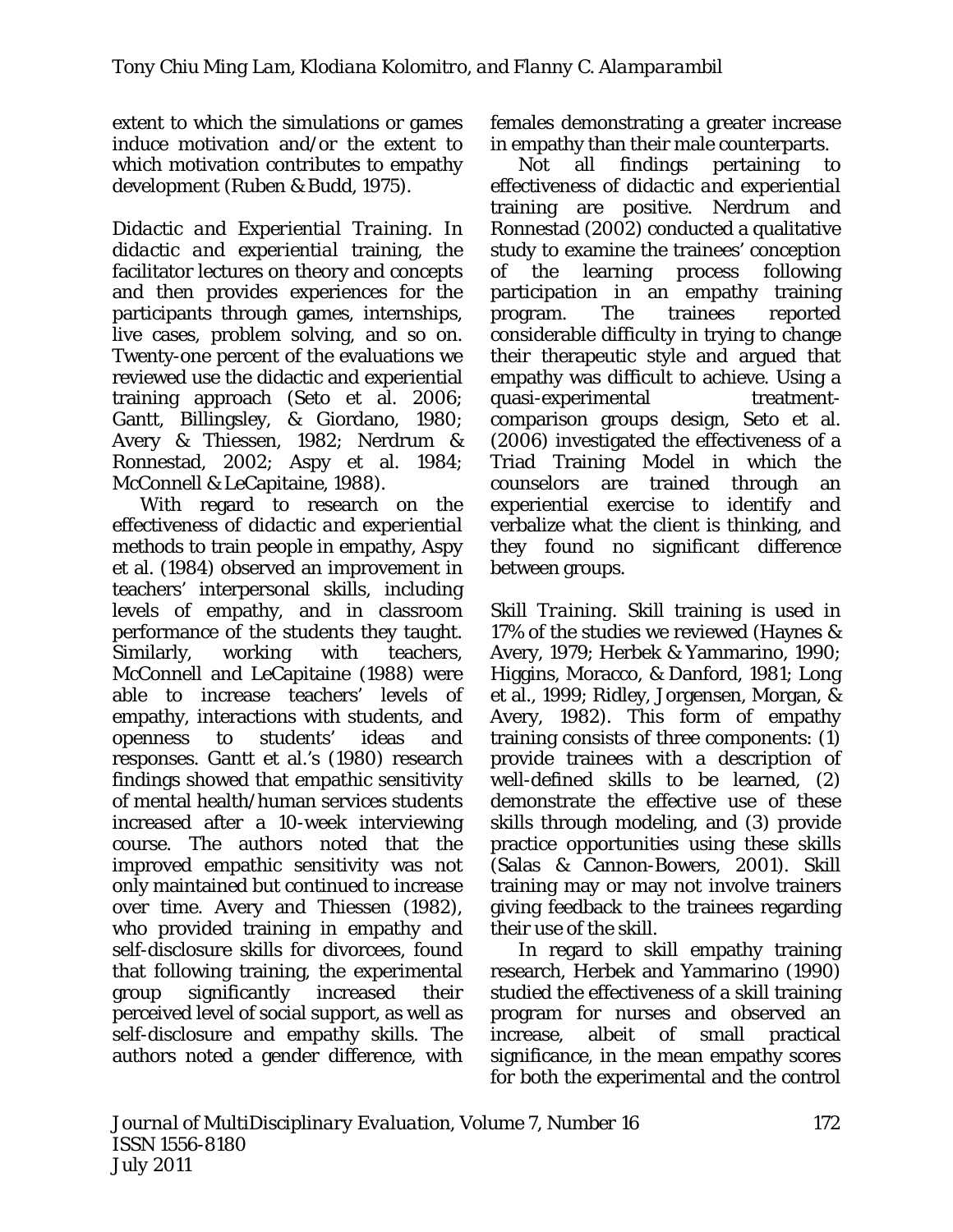group after training. Higgins et al. (1981) investigated empathic response skills of preservice teachers following either a group approach to human relations training (HRT) or a traditional approach to HRT. Findings suggested that both approaches increased preservice teachers' empathic scores and both approaches resulted in higher scores on teachers' attitudes toward themselves as teachers and toward the ideal teacher as well. In Haynes and Avery's (1979) study, the researchers found that students who participated in a communication skills training program demonstrated significantly higher self-disclosure and empathy skills levels than the control group. Based on this finding, the authors argue for teaching these skills to young populations.

*Skill* empathy training has also been used for couples' therapy. Long et al., (1999) observed that couples' empathy scores increased in both the treatment and wait listed comparison groups. While the authors did not find a significant gender difference, they noted that females showed a more rapid response to training over time. They also observed a positive relationship between change in empathic expression with a partner and relationship satisfaction six months after training. Ridley et al. (1982) assessed the effects of a relationship enhancement program in couples. The authors indicated that due to the training program, the couples reported significantly increased relationship adjustment; empathy, warmth and genuineness; trust; and couple communication.

*Didactic and Skill Training*. The combination of *didactic* and *skill* training (herein referred to as *didactic and skill*  training) is used in 21% of the studies we reviewed (Ancel 2006; Crabb Moracco, &

Bender, 1983; Evans, Stanley, & Burrows, 1993; Fernandez-Olano et al. 2008; Hatcher, et al. 1994; Nerdrum 1997). With regard to research on the effectiveness of *didactic and skill* training in enhancing empathy, Fernandez-Olano et al. (2008) found that training slightly improved the empathy levels for medical students and medical residents. Women's empathy scores were higher than men's on both pretest and posttest. Likewise, Nerdrum (1997) reported that social work students' levels of communicated empathy were increased and maintained eighteen months after training. Hatcher et al. (1994) found that empathy can be successfully taught to college students as measured by how well they can empathize with fictional characters. However, high school students showed only a nonsignificant although positive trend, thus leading the authors to conclude that teaching students to become empathetic is more effective during the college than high school years. Working with medical students, Evans et al. (1993) observed no change in the participants' level of empathy using a pencil-and-paper test of empathy; however, independent observer ratings of participant behavior suggested an increase in empathy. Ancel (2006) found a significant increase in nurses' empathic skills but the increase was moderated by age and education levels. Empathy scores of nurses aged 31 years or older were lower than those of nurses 20- 25 years old, and the scores of those with less than a Bachelor of Science education were lower than those with a Bachelor of Science. The findings of Crabb et al. (1983) indicated that both skill training alone and skill training combined with didactic training can significantly enhance the levels of empathy of lay persons in evangelical churches.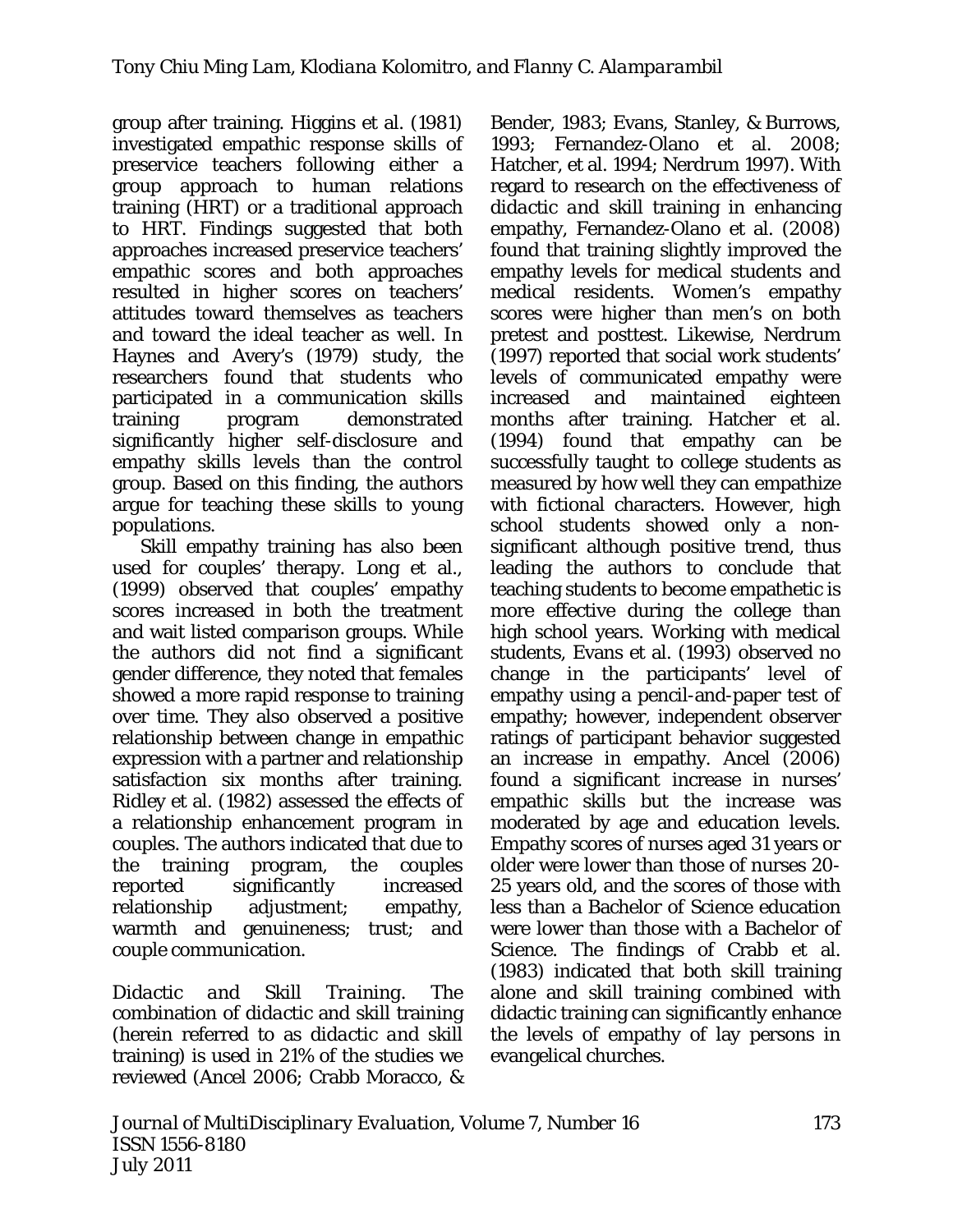*Mindfulness Training*. *Mindfulness* training involves teaching trainees to become mindful, i.e., to be in a state of non-judgmental awareness grounded in the present moment. Being mindful is presumed to facilitate empathic responding skills. Ten percent of the studies we reviewed belong to this category of empathy training method. Research has shown that training in mindfulness helps people take other people's perspectives and feel more concern for them (Block-Lerner, Adair, Plumb, Rhatigan, & Orsillo, 2007). In mindfulness training, participants are directed to relax, to follow meditative practices and to think positively. Meditative practices aim to enhance participants' awareness of body sensations, sounds, thoughts, and emotions while continually focusing on the breath.

With regard to research on *mindfulness training*, preliminary results from Block-Lerner et al.'s study (2007) suggest that participants in the "mindful awareness" condition demonstrate a slight increase in their capacity to take other people's perspectives. Shapiro, Schwartz, and Bonner (1998) examined the effects of an 8-week, mindfulness-based, stress reduction intervention on stress and empathy in nursing students. Although participation in the intervention significantly reduced anxiety, it did not significantly increase empathy scores. Similarly, Beddoe and Murphy (2004) found a reduction in participants' anxiety but did not observe an increase in empathy.

Apparently the effect of mindfulness on empathy may be an indirect one. Being mindful helps individuals become more at ease and less critical, which can lead to a sense of compassion and consequently a feeling of empathy towards others. One

can argue that mindfulness training is really not an empathy training method since it does not directly address an individual's empathy. The relationship between mindfulness and empathy warrants further consideration, and the use of mindfulness training to induce empathy requires further conceptualization and research**.** 

*Video Stimulus Training*. In *video stimulus* training the trainer asks the participants to watch a videotape about others' empathic behaviors, or their own, in mock situations, and to respond to the videotaped excerpts during the viewing or afterwards. The training session could also be followed by discussion and feedback. Seventeen percent of the studies we reviewed employed videotape training (Barone et al., 2005; Fraser & Vitro, 1975; Layton, 1979; Long et al., 2006; Warner, 1984).

In one of these studies (Barone et al., 2005), the participants were asked to infer thoughts and feelings of the subject in the tape. Meanwhile, Long et al. (2006) implemented a qualitative study to investigate the effects of videotaping couples' interactions in a relationship enhancement program, and to explore how the viewing of the videotape could be a useful technique for enhancing empathy. Unfortunately, they did not draw any clear conclusion about the process and effects of the intervention because their study was exploratory and they were unable to account for confounding factors in their research. Warner (1984) found an increase in teachers' empathic responses towards students as a result of video training. Layton (1979) who used various combinations of modeling, labeling, and rehearsal (videotaped) to teach empathy to nursing students, found that the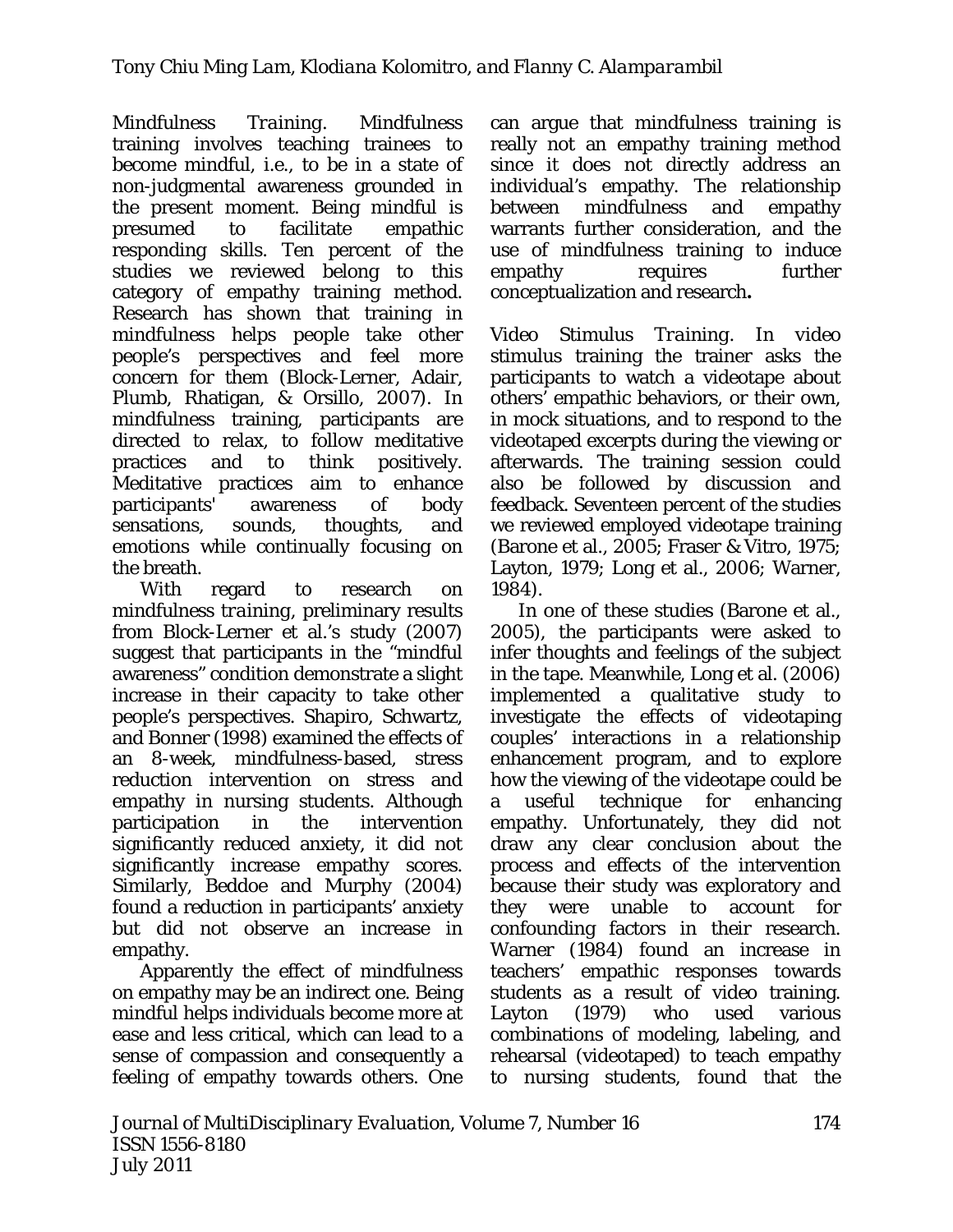treatment was effective for junior but not for senior students. In addition, only the groups receiving the rehearsal condition (10-second pauses following each videotaped client statement where participants were asked to mentally construct their own responses) performed better than the control group. Barone et al. (2005) investigated the effects of *video stimulus* training on psychology students' empathy. Their findings showed that participants in the experimental groups were more accurate than the control subjects, and women were more accurate than men in inferring thoughts. Fraser and Vitro (1975) reported highly significant increases in empathic response in their experimental group. However, the authors revealed that neither the experimental nor control group reached the minimally facilitative empathy level as described by Carkhuff (1969).

*Writing Training*. *Writing training,* as the name implies, is a training method that entails asking trainees to write from the other's point of view or perspective as the strategy for enhancing empathy. This particular method was used in two (7%) of the 29 research evaluations we reviewed and both studies (DasGupta & Charon, 2004; Shapiro, Rucker, Boker, & Lie, 2006) evaluated training for medical students. In one of the two studies, participants were asked to write about their personal illness or a relative's illness, while in the other study they were asked to write from a patient's perspective, referred to as point-of-view writing. The qualitative analysis of DasGupta and

Charon (2004) indicated that the training was well-received by medical students even though they struggled with writing about their personal illness experiences. Although medical educators use writing as a method to enhance medical students' empathy, there is a lack of evidence supporting transfer of learning to clinical practice (Shapiro et al. 2006)**.** 

*Summary*. Figure 1 summarizes the percent of studies that examined each of these seven training methods. As seen in Figure 1, the most commonly used training method is the combination of didactic and experiential training and the combination of didactic and skill training; the least used are experiential training and writing.

With regard to findings about training effectiveness, all but two of the 26 (92%) evaluations that used quantitative methods reported positive findings regarding the trainability of empathy. Among the three qualitative evaluations, two studies (Long et al., 2006; Nerdrum & Ronnestad, 2002) did not provide conclusive statements about the effectiveness of training. Since we considered findings from these studies as statistically non-significant, only one of the three (33%) qualitative research studies reported significant findings. Collectively, findings from the 29 studies lead us to conclude that empathy is generally trainable. (See Table 1 for a summary of key findings from each study.)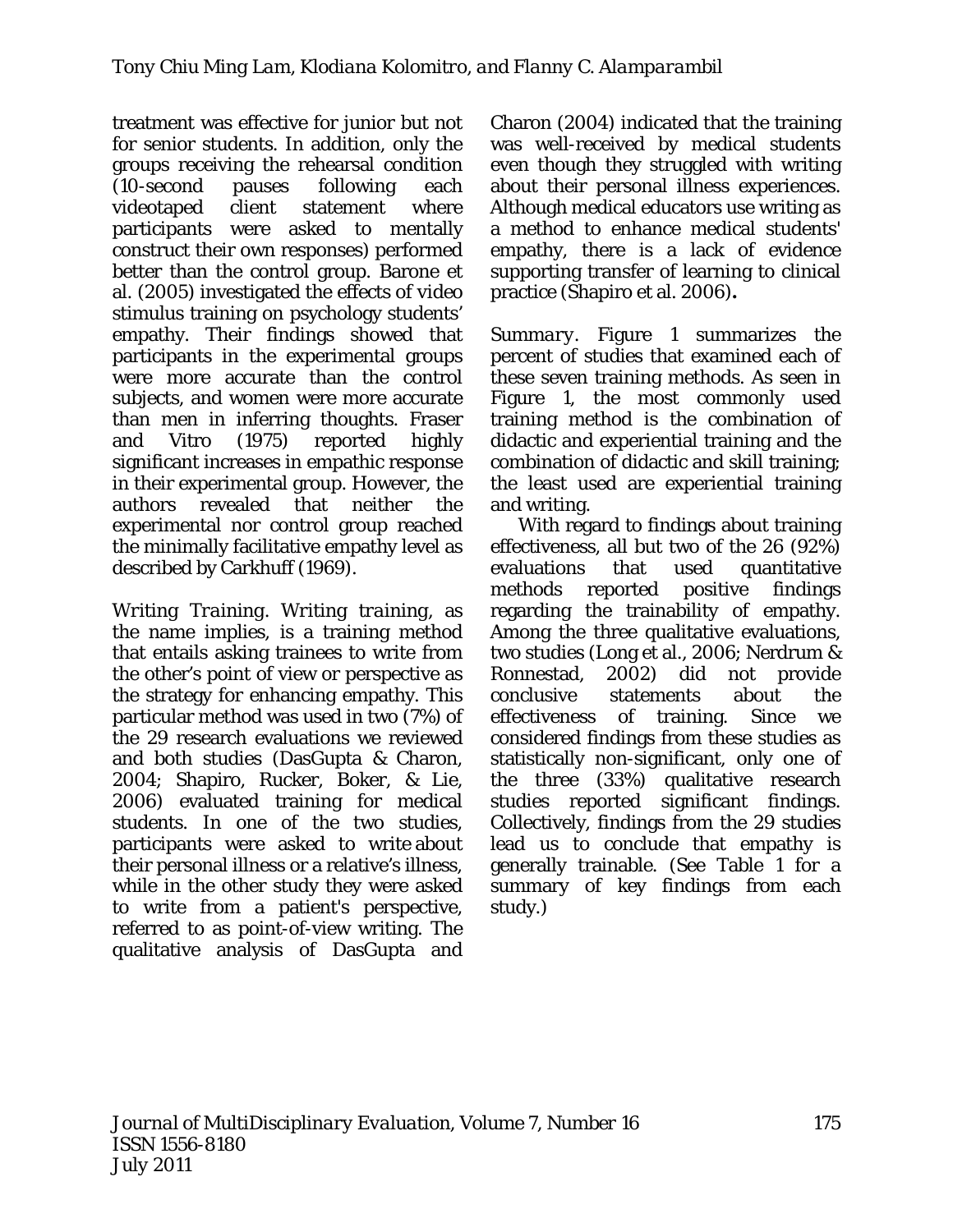

Figure 1. Percent of Training Methods Used in the 29 Studies Reviewed

The next logical question we wanted to address was, "Which of the three types of empathy is trainable?" To do that, we delved deeper into our analysis and examined the definition of empathy, and the training and measurement content of the 29 studies we reviewed.

We were surprised that 10 of the 29 studies we reviewed did not provide a definition of the nature of empathy investigated in their research (Aspy et al., 1984; Avery & Thiessen, 1982; Crabb et al., 1983; Fraser & Vitro, 1975; Gantt et al., 1980; Higgins et al., 1981; McConnell

& LeCapitaine, 1988; Ridley et al., 1982; Seto et al.*,*2006; Shapiro et al. 2006). Consequently we resorted to examining the training and measurement content to infer the type(s) of empathy each of these studies was targeting to affect. In Figure 2, we depict the percent of studies that focus on the different individual and combination of empathy components as determined by the training content and the measurement content. (The training and measurement content for each individual study can be seen in Table 1).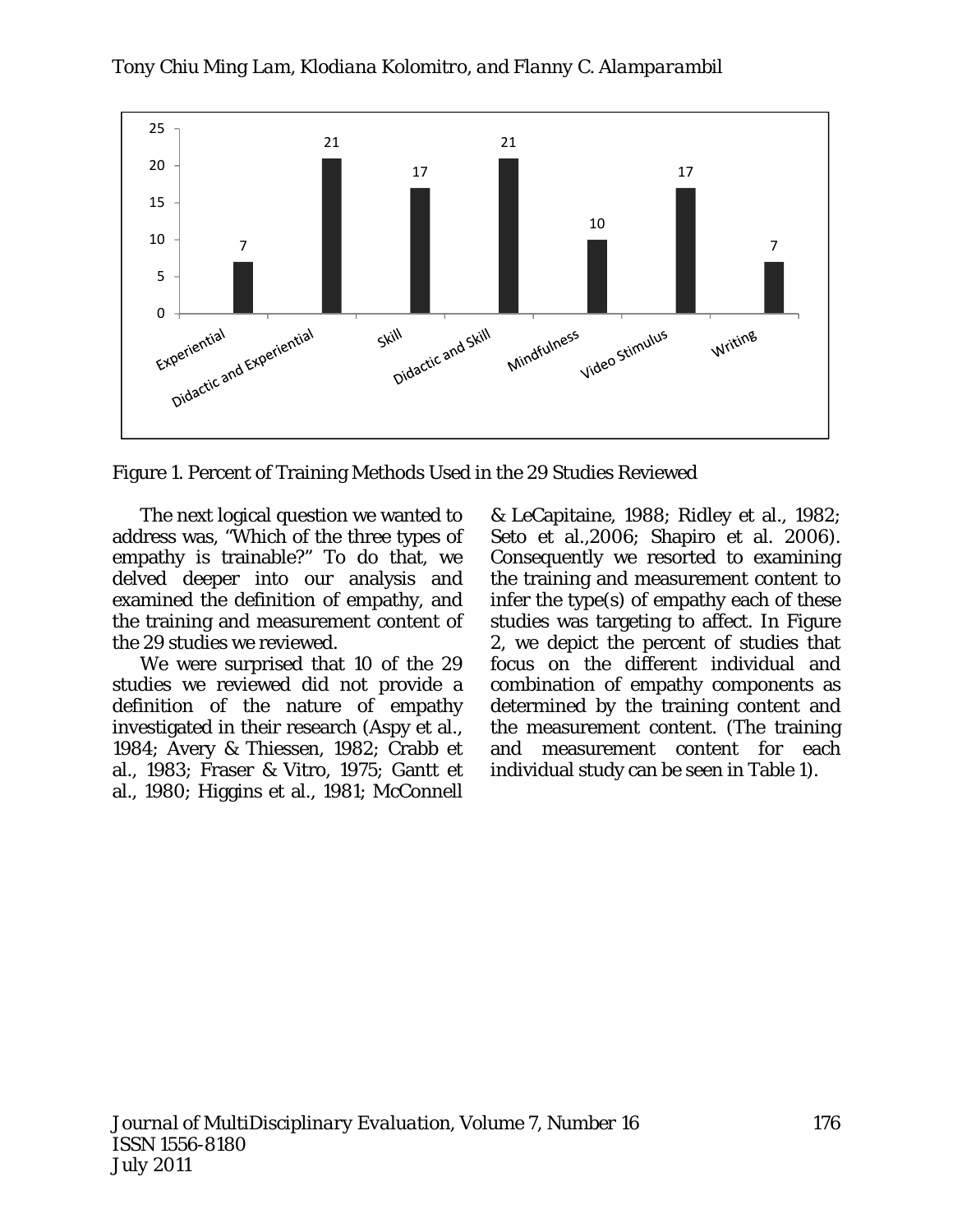

Figure 2.Percent of Qualitative and Quantitative Studies with Training Content of Affective, Behavioral, or Cognitive Aspects of Empathy, and Percentage of Quantitative Studies with Measurement Content of Affective, Behavioral or Cognitive Aspects of Empathy

On the basis of training content, we found that most of the studies (52%) focused solely on training participants to behave empathetically. Our analysis of the measurement content also indicated that the majority of the studies were targeting the behavioral aspect of empathy (39%). With this observation, we elaborate on the empathy trainability finding and conclude that irrespective of the training method, empathy is trainable, especially the behavioral component of empathy. It appears that we can train people to act and communicate empathetically, although whether empathetic behavior is accompanied by the ability to understand others' perspectives and the feeling that is associated with such understanding is not clear.

When the target empathy components were inferred on the basis of the training content, the distribution of the 29 studies across the individual and combined empathy components that these studies examined was not the same as when they were inferred from the measurement content (see Figure 2). Some studies we reviewed did not measure what they trained. This discovery of a seeming mismatch between training and measurement of empathy, together with a lack of empathy construct explication, leads into the next part of our paper that addresses the question: How was the empathy training evaluated and how valid are the findings from these evaluations?

# Evaluation Practices and Validity of Findings

Gurman and Kniskern (1978) reviewed over 200 studies on the effects of marital and family therapy. Besides counting the outcomes, they rated the design quality of each study based on the criteria such as controlled assignment to treatment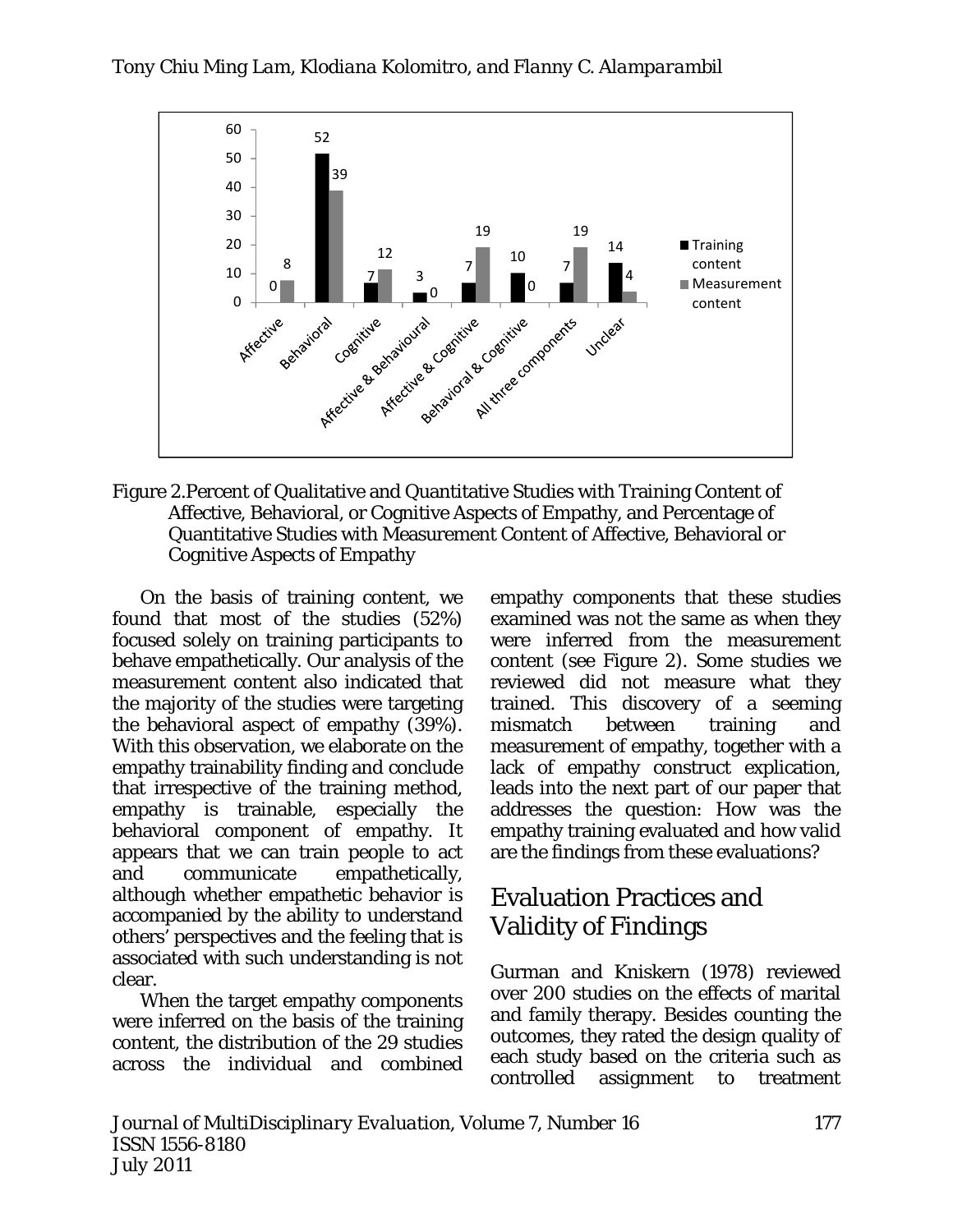conditions, pre-post measurement of change, appropriate statistical analysis, multiple change indices used, and so on. We also conducted a similar analysis of the quality of research designs or practices employed in the 29 studies we reviewed based on the information made available to us in the articles and the fourfold validity framework proposed by Shadish, Cook & Campbell (2002). We examined some aspects of or threats to (1) construct validity of the training, the measurements of empathy and trainee samples; (2) statistical power or conclusion validity; (3) internal validity of the findings regarding impact of training on the participants; (4) generalizability of findings to other constructs or external validity.

According to Shadish, Cook & Campbell (2002), construct validity refers to "the validity of inferences about the higher order constructs that represent sampling particulars [pertaining to persons, settings, treatments, and outcomes]" (p.38). Consequently, "threats to construct validity concern the match between study operations and the constructs used to describe those operations" (p.72). Generally, construct validity is low if either the operationalization fails to incorporate all the prototypic characteristics of the target construct (construct underrepresentation) or contain content extraneous to the construct (irrelevant construct content).

Our examination of construct validity of the training implemented by the 29 studies entailed examining the extent to which the researchers delivered the training that was consistent with how they defined it. We determined construct validity of the outcomes by examining (1) the extent to which the instruments or procedures used in the 29 studies to measure empathy indeed measured

empathy (for which we reviewed the psychometric information provided by the studies); (2) the extent to which the researchers measured what they trained (for which we examined the match between measurement content and treatment content, since one-third of the studies we reviewed did not define empathy); (3) the extent to which the researchers collected data about how much of the training had been transferred to the natural environment in which the participants were expected to behave empathetically on their own volition. We determined construct validity of persons by examining the extent to which the researchers examined trainee samples' representativeness of the target population.

Beyond the concerns regarding validity of the training, empathy and participant constructs is whether the 26 quantitative studies had sufficient power in their statistical analyses to detect treatment effects (i.e., statistical conclusion validity), and the training did in fact cause the observed change in post-training empathy of the participants (i.e., internal validity). We determined validity of conclusions from statistical analysis by examining measurement reliability and sample size, and internal validity of the impact findings by reviewing the quantitative studies' experimental designs and the flaws embedded in the experimental procedures. Finally, with regard to external validity or the extent to which researchers drew correct conclusions about generalizability of findings to other constructs, we checked if the 29 studies examined effects of moderating variables.

We developed a rating scheme system consisting of 14 criteria. Five of these criteria were not appropriate for qualitative research and consequently we did not include the three qualitative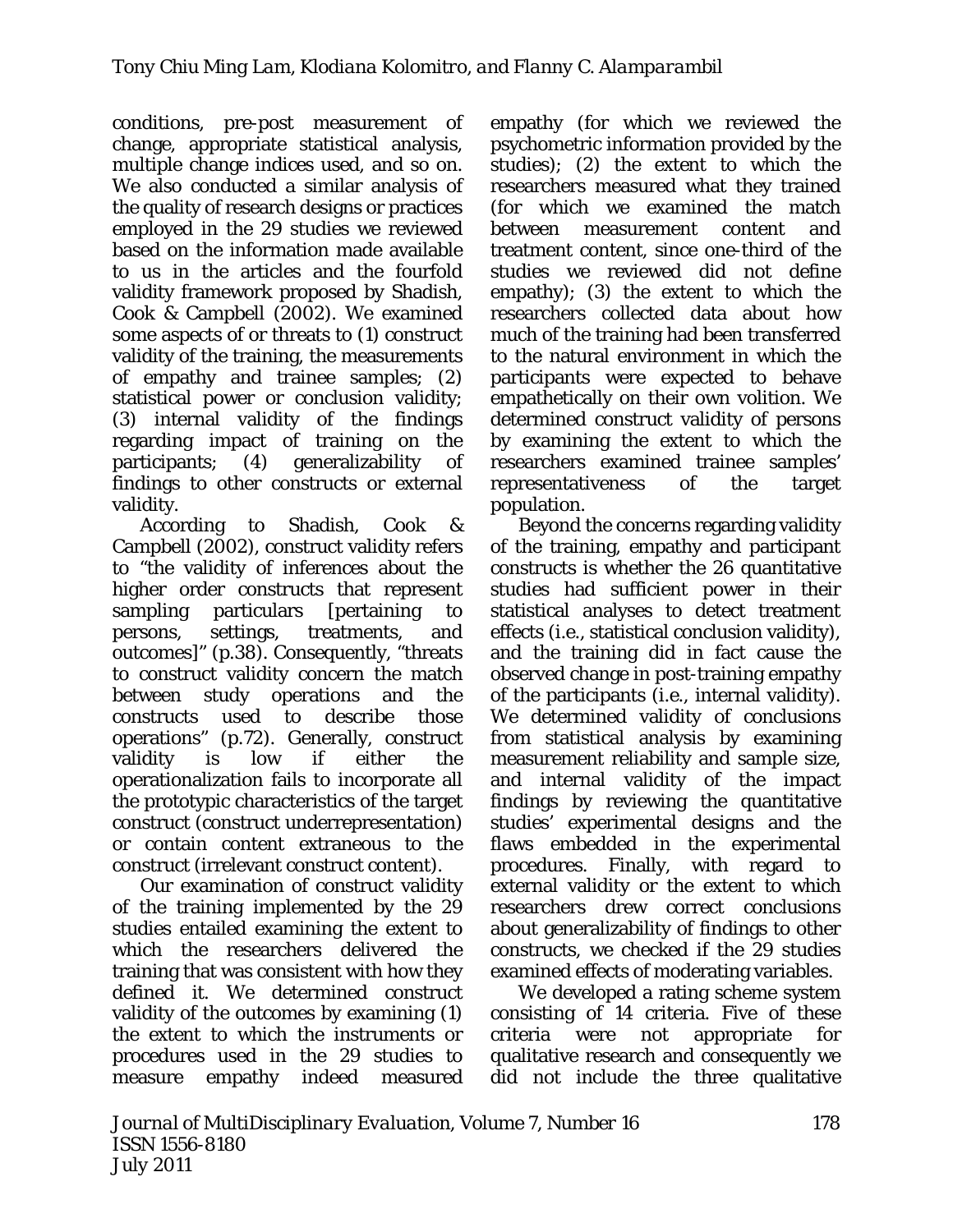studies in our rating of these criteria; these five criteria are measurement validity and reliability, sample size, use of control group, and use of pre-training

measures. The 14 criteria and their associated rating scales are shown in Figure 3.

| Figure 3                                                            |
|---------------------------------------------------------------------|
| Criteria and Scales for Rating Quality of Methodological Practices. |

|                                                                                              |                                                                 | <b>Rating Scales</b> |                  |  |  |  |  |  |  |  |  |
|----------------------------------------------------------------------------------------------|-----------------------------------------------------------------|----------------------|------------------|--|--|--|--|--|--|--|--|
| Criteria                                                                                     |                                                                 |                      | $\Omega$         |  |  |  |  |  |  |  |  |
|                                                                                              | 1                                                               | 0.5                  | $\bf{0}$         |  |  |  |  |  |  |  |  |
| A. Construct validity of treatment                                                           |                                                                 |                      |                  |  |  |  |  |  |  |  |  |
| A1. Training method definition stated                                                        | Yes                                                             | N <sub>o</sub>       |                  |  |  |  |  |  |  |  |  |
| A2. Description of training provided                                                         |                                                                 | <b>Yes</b>           | No.              |  |  |  |  |  |  |  |  |
| A3. Congruence between training method definition and<br>training implementation description | Complete                                                        | Partial              | None/Un<br>clear |  |  |  |  |  |  |  |  |
| B. Construct validity of empathy measurement                                                 |                                                                 |                      |                  |  |  |  |  |  |  |  |  |
| <b>B1. Validity</b>                                                                          | <b>Measured</b>                                                 | Reported*            | N <sub>0</sub>   |  |  |  |  |  |  |  |  |
| B2. Definition of empathy provided                                                           |                                                                 | Yes                  | N <sub>0</sub>   |  |  |  |  |  |  |  |  |
| B3. Congruence between measurement content and<br>training content                           | Complete                                                        | Partial              | None/Un<br>clear |  |  |  |  |  |  |  |  |
| B4. Congruence between empathy definition, training<br>content and measurement content       | Complete                                                        | Partial              | None/Un<br>clear |  |  |  |  |  |  |  |  |
| B5. Highest level of outcomes measured (Kirkpatrick's<br>outcome levels)                     | <b>Transfer or</b><br><b>Results</b>                            | Learning             | Reaction         |  |  |  |  |  |  |  |  |
| C. Construct validity of persons                                                             |                                                                 |                      |                  |  |  |  |  |  |  |  |  |
| C1. Examination of representativeness of trainee sample                                      | Partial                                                         | N <sub>o</sub>       |                  |  |  |  |  |  |  |  |  |
| D. Statistical conclusion validity**                                                         |                                                                 |                      |                  |  |  |  |  |  |  |  |  |
| D1. Reliability**                                                                            | <b>Measured</b>                                                 | Reported*            | N <sub>0</sub>   |  |  |  |  |  |  |  |  |
| D2. Sample size**                                                                            |                                                                 | $= or > 25$          | $<$ 25***        |  |  |  |  |  |  |  |  |
| E. Internal validity (Research design) **                                                    |                                                                 |                      |                  |  |  |  |  |  |  |  |  |
| E1. Use of control group**                                                                   | Yes, check<br>group<br>comparability<br>or random<br>assignment | Yes                  | N <sub>0</sub>   |  |  |  |  |  |  |  |  |
| E2. Use of pre-training measure****                                                          |                                                                 | Yes****              | No               |  |  |  |  |  |  |  |  |
| F. External validity                                                                         |                                                                 |                      |                  |  |  |  |  |  |  |  |  |
| F1. Examination of moderator variable effect                                                 | Yes                                                             | N <sub>o</sub>       |                  |  |  |  |  |  |  |  |  |

\*Reported from literature.

\*\*Criteria do not apply to qualitative studies.

\*\*\*Rating of 0 is also assigned to studies that did not report sample size.

\*\*\*\*Pre-training testing or retrospective pre-testing.

*Journal of MultiDisciplinary Evaluation, Volume 7, Number 16 ISSN 1556-8180 July 2011* 

179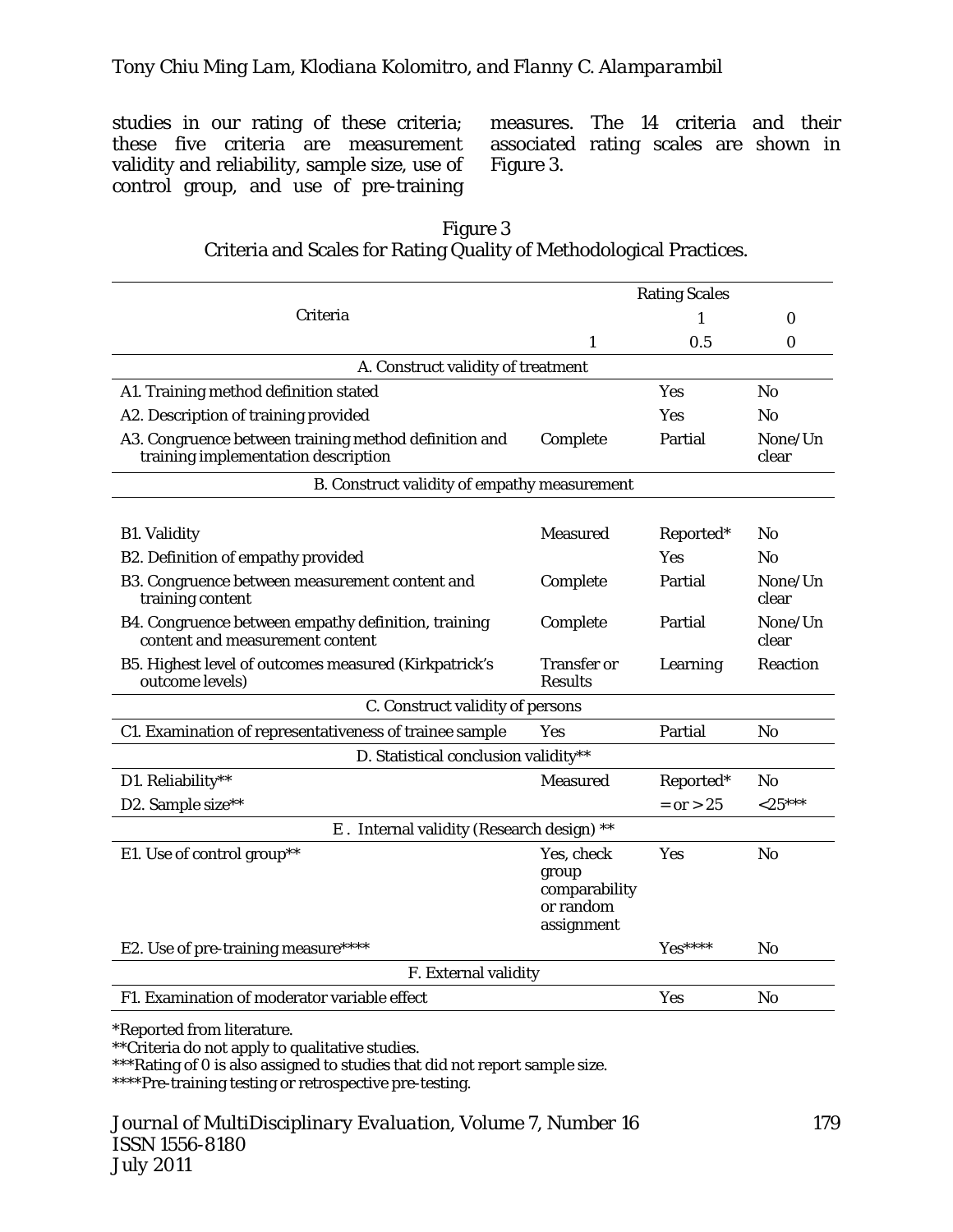It should be noted that for a criterion with a two-point rating scale (yes or no), the average % criterion attainment score simply refers to the percent of studies that had met the criterion. For a criterion with a three-point rating scale (yes, partial, no), the average % criterion attainment score refers to the degree to which the criterion was reached by the studies included in the analysis, and not the percent of studies that had met the criterion. In both cases the average % criterion attainment score ranges from zero to 100.

To address the second question of our review, "How was empathy training evaluated and how valid are these evaluation findings?" we referred to our ratings of the aforementioned design criteria and used the following specific questions to guide our responses:

- To what extent have researchers implemented training in accordance to their definition of the training method?
- How have researchers measured empathy and how psychometrically sound are these measurements?
- To what extent have researchers measured what they trained?
- To what extent have researchers measured transfer of learning?
- How have researchers measured the impact of training on empathy and how valid and generalizable are these estimates?

The first four questions relate primarily to construct validity, and the last question, statistical conclusion validity, internal validity, and external validity. Next we will present our findings in regard to these five questions.

*To What Extent Have Researchers Implemented Training in Accordance to Their Definition of the Training Method?* 

In order to assure the construct validity of empathy training, it is necessary for the researchers to explicate their treatment constructs, and to gather evidence in support of the treatment fidelity (Sechrest et al., 1979; Summerfelt, 2003). To determine the extent to which researchers of the 29 studies we reviewed provided training according to how they conceptualized their training method, we searched for the researchers' definition of the training method they used, their description of how the training was delivered, and the process data they collected to support their training delivery description. In regard to gathering actual implementation data (e.g., the actual amount of time the trainer devoted to different aspects of the training or used different strategies), we found only one study, Higgins et al. (1981), that collected such data. For example, these authors reported that "about 50% of the time was spent on empathy training [and] none of the first seven sessions in the A approach was spent on developing specific skills in human relations training" (p. 23). Since only one study reported implementation data, we judged the congruence between treatment conceptualization and implementation on the basis of the match between training procedure implied by its definition (augmented by our knowledge of the training method) and the researchers' description of how they delivered training. Our analysis led us to the following three types of studies.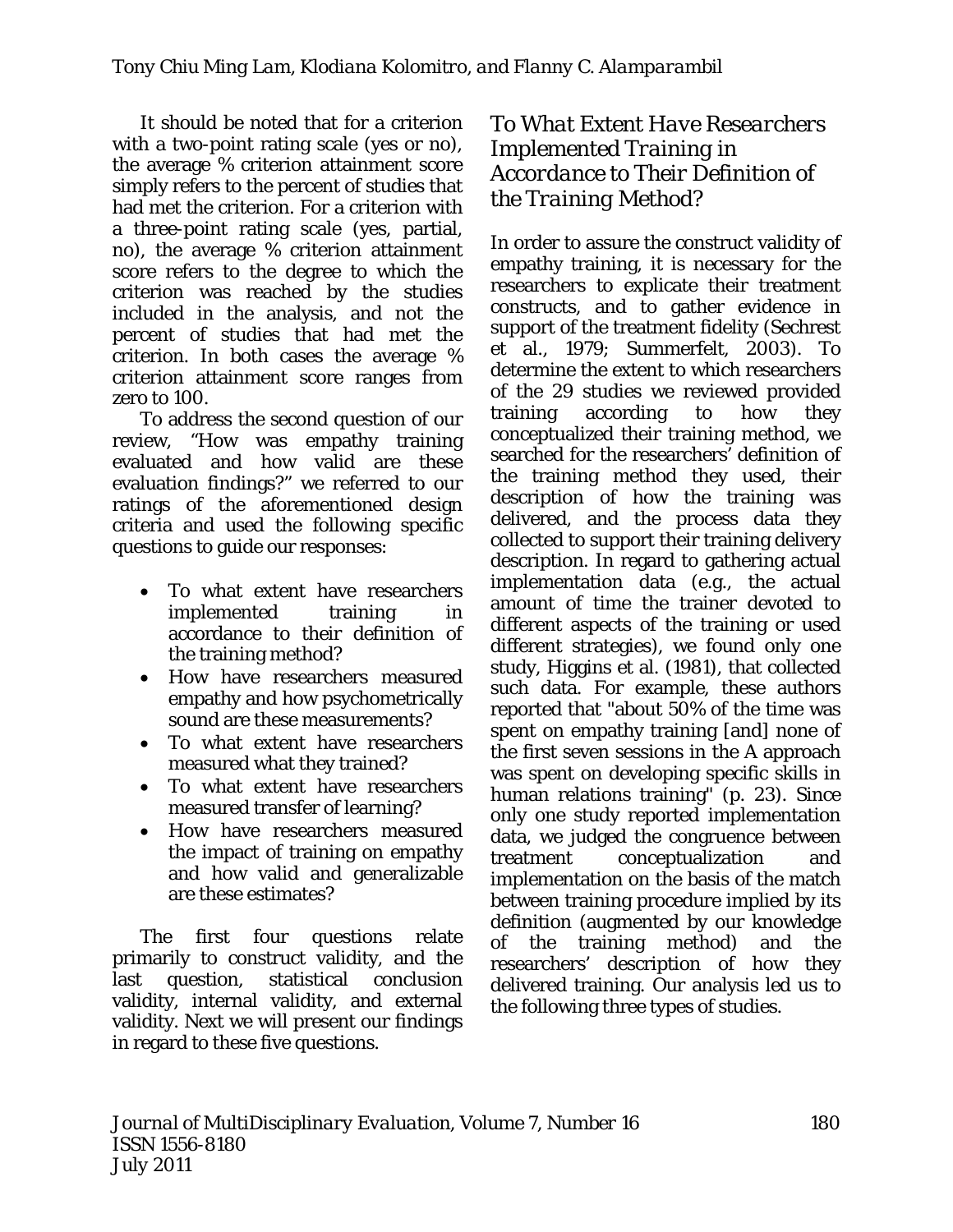#### *Studies with Congruence between Definition and Implementation of Training Methods*

Eighteen of the 29 studies (62%) that we reviewed had congruence between the researchers' definition of their training methods and their description of how they delivered their training, including the only study that collected and reported implementation data by Higgins et al. (1981). These studies are: Ancel, 2006; Barak et al., 1987; Barone et al., 2005; Beddoe and Murphy, 2004; Block-Lerner et al., 2007; Crabb et al., 1983; Fernández-Olano et al., 2008; DasGupta and Charon, 2004; Gantt et al., 1980; Higgins et al., 1981; Layton 1979; Long et al., 1999; Long et al., 2006; Nerdrum, 1997; Seto et al., 2006; Shapiro et al., 2006; Shapiro et al., 1998; and Warner, 1984.

It should be noted that researchers in three studies (10%) (Beddoe & Murphy, 2004; Block-Lerner et al., 2007; and Shapiro et al., 1998) based the theoretical rationale for training effectiveness on mindfulness instead of empathy. As indicated earlier, the relationship between empathy and mindfulness is unclear, so the theoretical rationale for how the training is expected to increase empathy is questionable. Beddoe and Murphy (2004) conceded that re-designing a mindfulness-training program "by adding an 'empathy towards others' component through specific meditations, poetry reading, and group discussion" (p. 309- 310) should be more effective in enhancing empathy. However, all three studies appeared to be consistent in defining and in describing how the training was delivered, and hence we considered all these studies as having congruence between treatment definition and treatment implementation description.

#### *Studies with Partial Congruence between Definition and Implementation of Training Methods*

One study (3%) had partial congruence due to the omission of training element(s) in the training implementation description. Nerdrum and Ronnestad (2002) defined their training as both didactic and experiential, but they did not refer to the experiential component when describing their training.

#### *Studies with No Congruence between Definition and Implementation of Training Methods*

Ten studies (34%) had either no congruence between training definition and implementation description or did not include enough information for us to determine the congruence and hence construct validity of the training for these studies (two quantitative studies did not define the training method and seven quantitative studies did not provide enough detail on training delivery). These ten studies are: Aspy et al., 1984; Avery and Thiessen, 1982; Evans et al., 1993; Feighny et al., 1995; Fraser and Vitro, 1975; Hatcher et al., 1994; Haynes and Avery, 1979; Herbek and Yammarino, 1990; McConnell and LeCapitaine, 1988; Ridley et al., 1982.

## *Overall Findings*

As mentioned above, for evaluating training implementation, not only must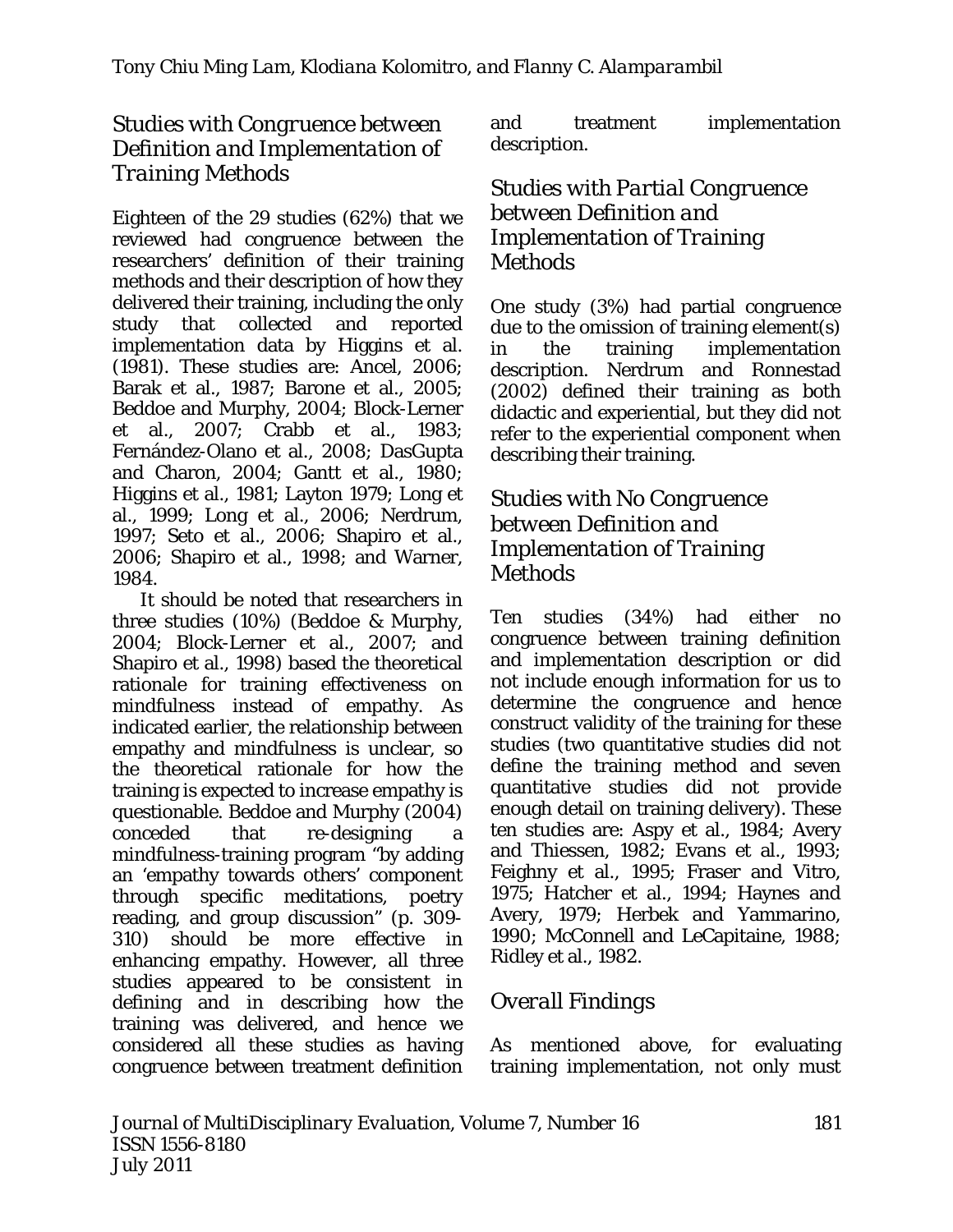researchers explicate their treatment constructs, they must also collect data to show how the training was actually delivered. Such process data are important to assure treatment fidelity or high treatment construct validity as discussed. Although we found 18 (62%) the 29 studies we reviewed had congruence between treatment definitions and treatment implementation descriptions, only one of these 18 studies provided process data in support of their descriptions. Apparently, data based treatment implementation descriptions have greater credibility than non-databased treatment implementation descriptions. In fact, describing treatment implementation without data is no different than operationalizing the treatment definition. Although an important process, it is not sufficient to validate a treatment construct because there is no evidence demonstrating the extent to which operationalization has been implemented. Of the remaining 11 studies, one had a partial match while in the rest, the treatment definitions and implementation descriptions did not match. These findings are depicted in Figure 4.





With regard to rating the studies' design, we noted 90% of the studies stated a training method definition, 76% provided a description of the training implementation, and we assigned the 29 studies an average 64% criterion attainment score for the congruence

between training method definition and training implementation description.

In sum, we feel that the treatment construct validity of findings generated by the studies we reviewed was collectively rather low. Some researchers in these studies failed to clearly define their training methods, some failed to describe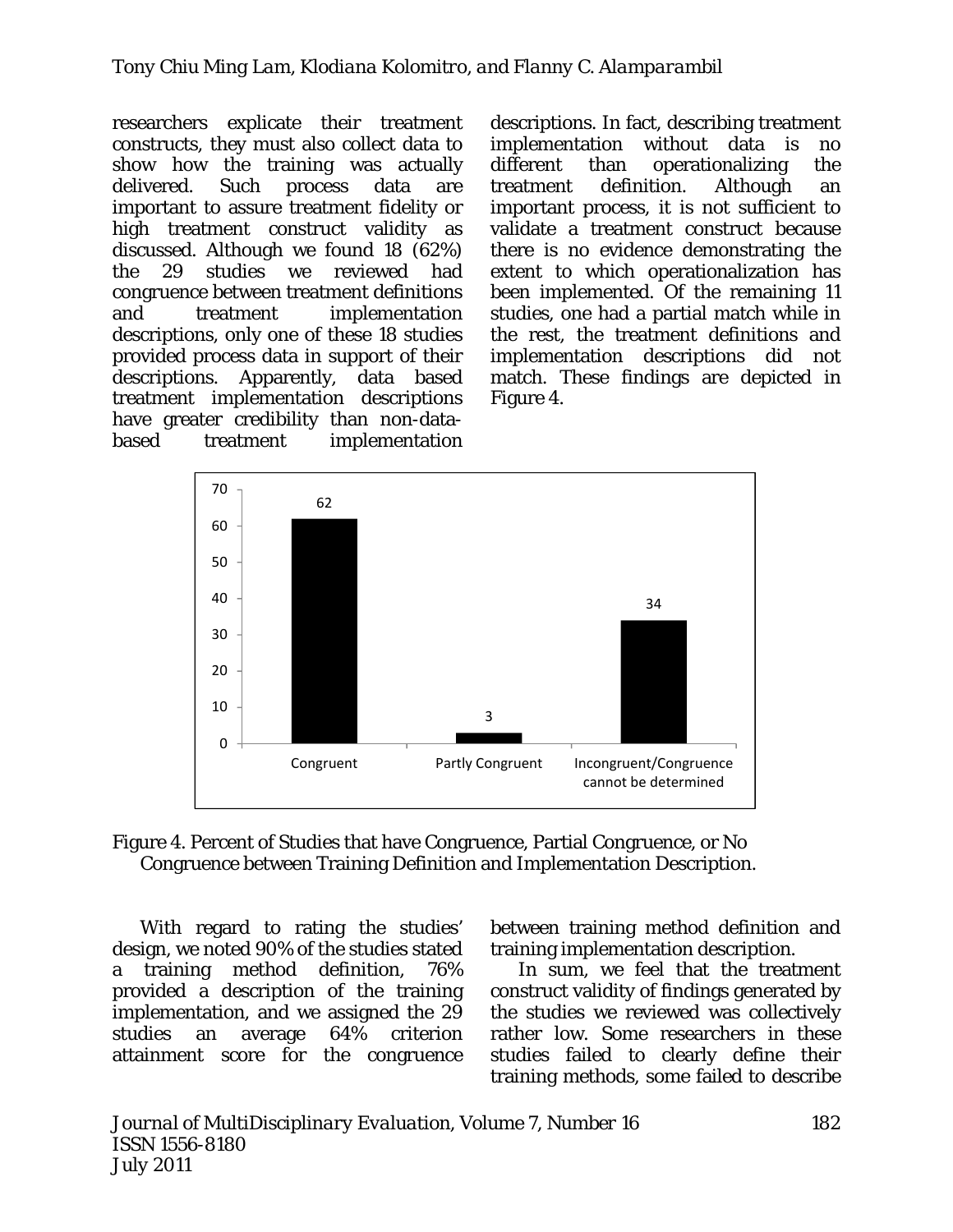how the training was delivered, some failed to provide training as planned, and almost all failed to present evidence to show how they delivered their training.

#### *How have Researchers Measured Empathy and How Psychometrically Sound Are These Measurements?*

The majority of the studies included in this analysis (25 out of 29 studies including the three qualitative studies, or 86%) used trainees' written responses to measure empathy, which could be responses to either open-response questions or closed-response questions. Eight of these studies used open-ended writing tasks (six of which used openresponse questions exclusively), while 17 studies used closed-response questions (14 of which used closed-response questions exclusively). Open-response questions were usually vignettes that describe a situation through either a written description of an event or a videotaping of a scenario, and trainees are asked to describe how they would respond to the person in that situation. Closedresponse questions were usually in the form of a Likert-type rating scale. We noted a total of eight scales were used in the studies we reviewed. The most common empathy scale used was Davis' Interpersonal Reactivity Index (IRI) scale; seven studies used this particular scale.

Another method of measuring empathy used in some of the studies was observation and rating of trainees' interactions (use of words and tone) with another person either in a real-life situation or via an audiotape recording of the interactions. Six studies used this measurement method, three of which used closed-response scales as well, and two used open-response questions, in addition to the observer ratings. Only one study (Barone et al., 2005) used observer ratings as the only form of measurement of empathy. The frequency of use of the various methods to measure empathy by the 29 studies is depicted in Figure 5. (In Table 1, we show the measurement instrument[s] used in each of the 29 studies we reviewed).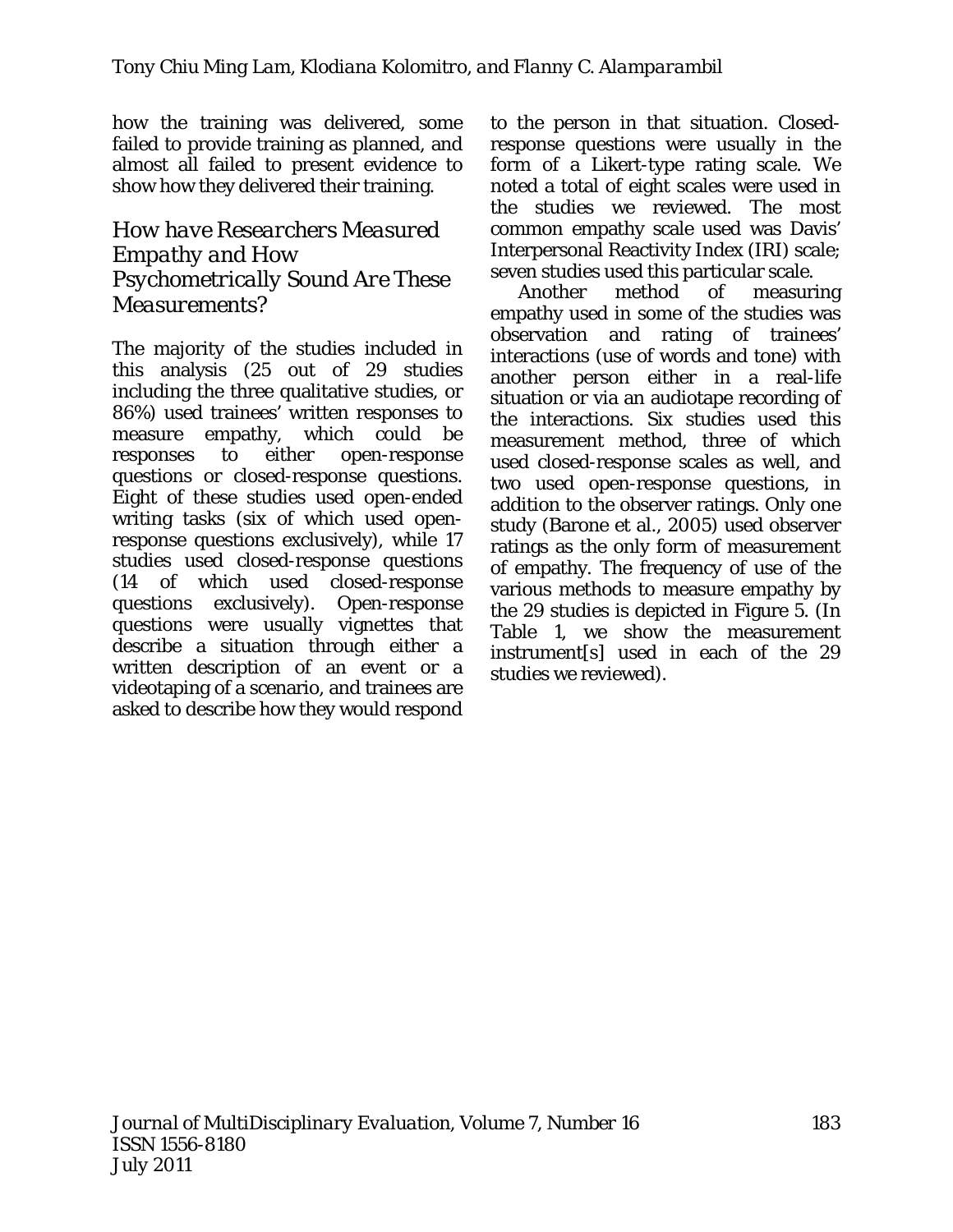

#### Figure 5. Percent of Quantitative Studies Using Open-Response Written Tests of Empathy, Closed-Response Written Tests, Observer Ratings, or More than One of the Above

*\** The "qualitative" category comprises the studies that used qualitative methods.

*Reliability and Validity of Empathy Measurements*. *Reliability.* Nine (34%) of the 26 quantitative studies (Ancel, 2006; Aspy et al., 1984; Barak et al., 1987; Block-Lerner et al., 2007; Crabb et al., 1983; Feighny et al., 1995; Fernandez-Olano et al., 2008; McConnell & LeCapitaine, 1988; Nerdrum, 1997) did not provide data about reliability of the measurement instruments used in the studies. One study (Ridley et al., 1982) referred readers to other sources to look up reliability information.

Of the remaining 16 studies, 7 studies (Avery & Thiessen, 1982; Barone et al., 2005; Fraser & Vitro, 1975; Haynes &

Avery, 1979; Higgins et al., 1981; Shapiro et al., 2006; Warner, 1984) reported inter-rater reliability of observer ratings. Five studies reported internal consistency estimates (as either Cronbach's alpha, split-half reliability), and one study provided test-retest reliability. Two studies (Evans et al., 1993; Layton, 1979) used multiple measurement instruments, and reported estimates on inter-rater reliability, internal consistency, and testretest reliability. One study (Hatcher et al., 1994) reported both the internal consistency and test-retest reliability of their instrument.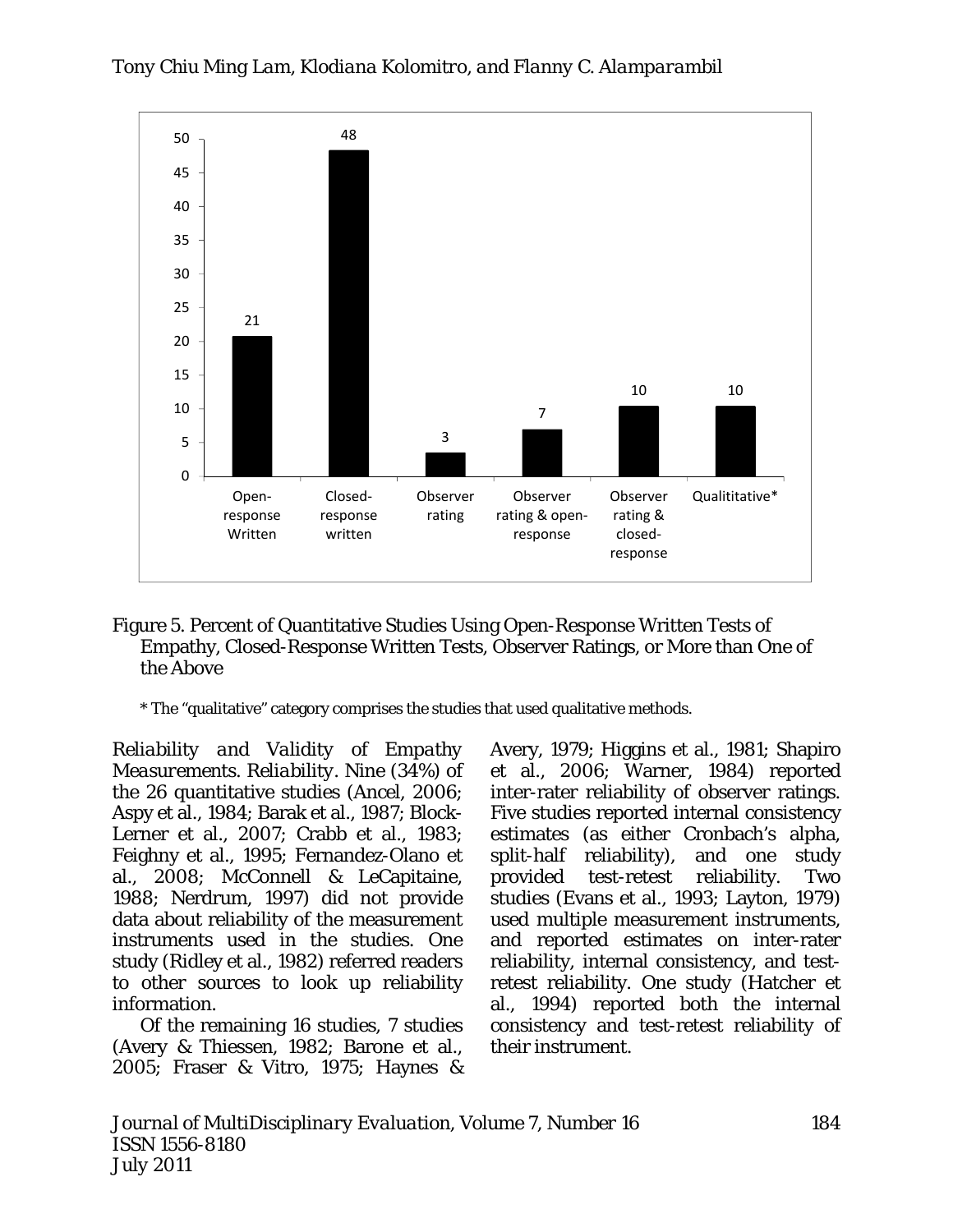The inter-rater reliability reported in these studies ranged from 0.36 to 0.95, the internal consistency scores ranged between 0.68 and 0.88 and the test-retest reliability was between 0.62 and 0.89. All of these reliability estimates were reasonably high (0.62 or more) except for those described by Evans et al. (1993) who reported inter-rater reliability of 0.36 to 0.39 for the Accurate Empathy Scale. The authors explained that the observed level of reliability was to be expected because their reliability coefficients were rankorder correlation statistics (Spearman's rho). According to our rating scheme, the percent criterion attainment score for measurement reliability is 63%.

*Validity.* Only eight (31%) of the 26 quantitative studies address the issue of validity of their measurements (Block-Lerner et al., 2007; Evans et al., 1993; Hatcher et al., 1994; Herbek & Yammarino, 1990; Layton, 1979; Long et al., 1999; McConnell & LeCapitaine, 1988). Of the eight studies, only two studies reported evidence of construct validity of the empathy measurements developed for their own studies. The other six provided validity evidence reported from previous studies that used the same empathy measurement instrument.

Block-Lerner et al. (2007) examined both convergent and discriminant construct validity of their empathy scores by correlating them with those of two mindfulness scales, Cognitive and Affective Mindfulness Scale-Revised (CAMS-R) and the Mindfulness Attention and Awareness Scale (MAAS). There was a significant correlation between scores on two of the subscales of the Interpersonal Reactivity Index with scores on the CAMS-R (*r* = 0.33 to 0.35). However, there was no significant correlation between the IRI and MAAS scores.

Layton's study likewise gathered convergent and discriminant construct validity evidence by comparing scores from their written test that measures knowledge about empathy (Layton's Empathy Test) with 3 empathy instruments: Carkhuff's rating scale (Carkhuff, 1969), the Barrett-Lennard Relationship Inventory (Barrett-Lennard, 1962) and LaMonica's Empathy Construct Rating Scale (LaMonica, 1976). Layton's written empathy test scores significantly correlated with ratings from the Carkhuff scale  $(r = 0.25)$ , but not with either one of the other two instruments.

Researchers of the remaining six studies simply referred to or presented findings from previous validation studies conducted on the instruments they used in their studies. Herbek and Yammarino (1990) quoted findings from Mehrabian's studies of intercorrelation of subscales and correlation to helping behavior (Mehrabian & Epstein, 1972). Hatcher et al. (1994) quoted Davis' validation studies (Davis & Franzoi, 1991), which showed convergent as well as discriminant validity of the subscales of the IRI. McConnell and LeCapitaine (1988) referred to Baucum's (1985) research that showed construct validity of the CPI (California Psychological Inventory) scales. Long et al. (1999) stated that Davis and his collaborators conducted validity studies on the IRI, but did not describe the studies. For their other empathy measures, the Self Dyadic Perspective Taking scale (SDPT) and Other Dyadic Perspective Taking scale (ODPT), Long et al. (1999) simply stated, without further elaboration, that "an item analysis and assessments of the construct and concurrent validity indicated that the scale had adequate validity" (Long et al., 1999, p. 238). Evans et al. (1993) indicated the IRI's construct validity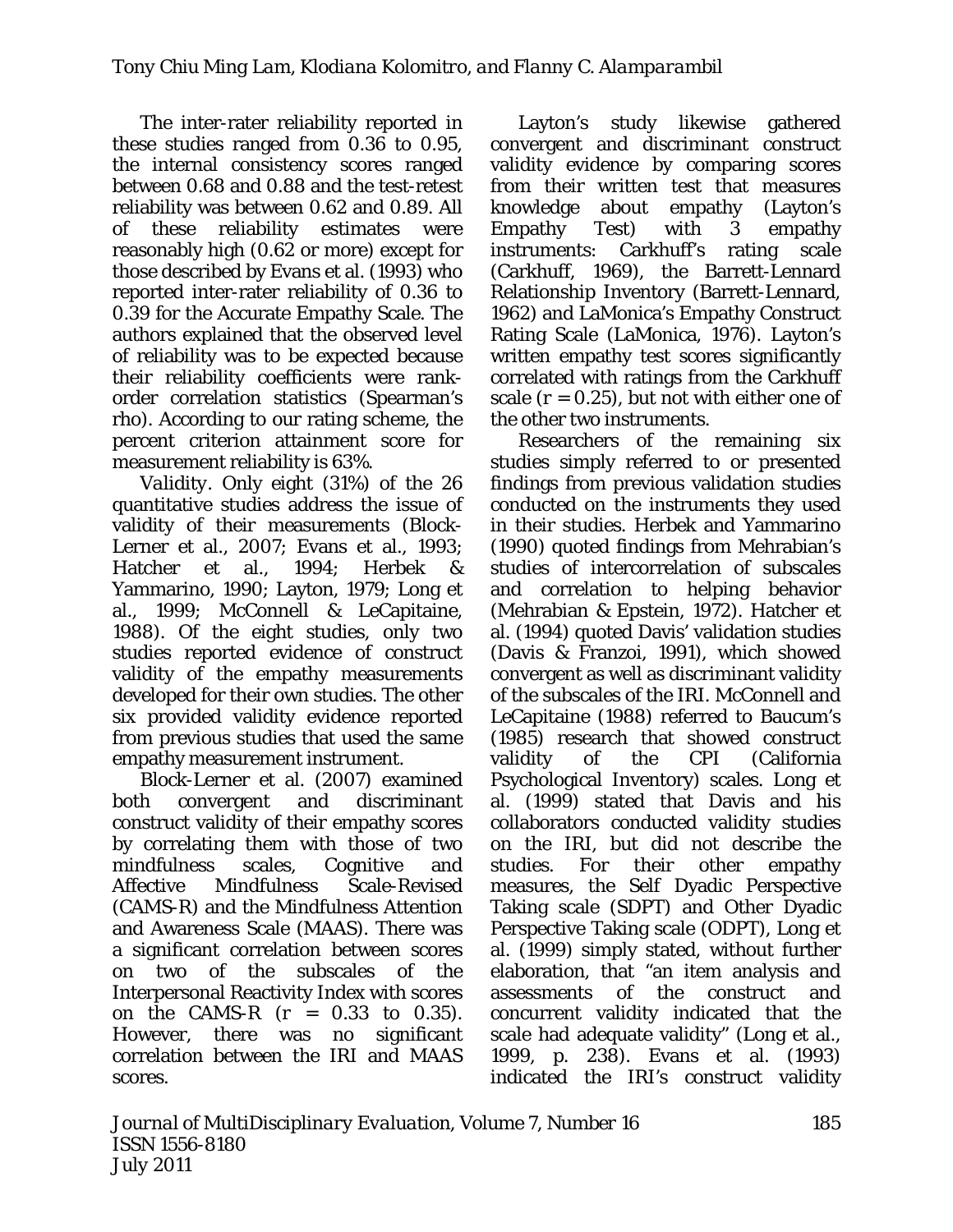evidence could be surmised from the fact that females generally score higher than males on the IRI as they do on other empathy measurement instruments. Ridley et al. (1982), the last of the six studies that referred readers to other studies for validity information, did not describe the type of validity information available in those sources.

In sum, most of the 29 studies did not gather evidence to examine the validity of their measurements, and the majority of the studies that reported any information on validity were reporting findings from other studies. The percent criterion score for measurement validity is 19%. These observations lead us to wonder about the extent to which the instruments used to measure empathy in the studies we reviewed are, in fact, measuring empathy as conceptualized by the authors for their studies. Thus, we delve further to examine the match between what the researchers measured and the form of empathy that they aim to enhance through the training.

#### *To What Extent Have Researchers Measured What They Trained?*

We noticed that only 66% of the 29 studies we reviewed provided a definition of empathy for their studies. However, even for studies that do not have a stated definition of empathy, if their measurement content and treatment content are congruent, they still have some degree of construct validity of measurement (or construct validity of treatment depending on one's perspective). We adhered to this premise when we conducted our review of the selected articles on construct validity of empathy measurement. We first analyzed the training and measurement content of all the studies, then we determined if a study had full, partial or no congruence between these two content types, that is, the extent to which a study measured the same aspects of empathy as they trained. Lastly, for the studies that had a stated definition of empathy, we determined if the definitions was consistent with the training and measurement content.

*Congruence between Training and Measurement Content*. We determined the training content in each of the 29 studies by reviewing the authors' description of the procedures and materials used in the training; similarly, we inferred the empathy component(s) measured by examining the content description of the instruments used to measure empathy. Then, we examined the match between the components of the empathy trained and those measured. Figure 6 depicts the frequency of studies that have full, partial, or no congruence between training and measurement content. (In Table 1, we present the training and measurement content for each of the 29 studies we reviewed.)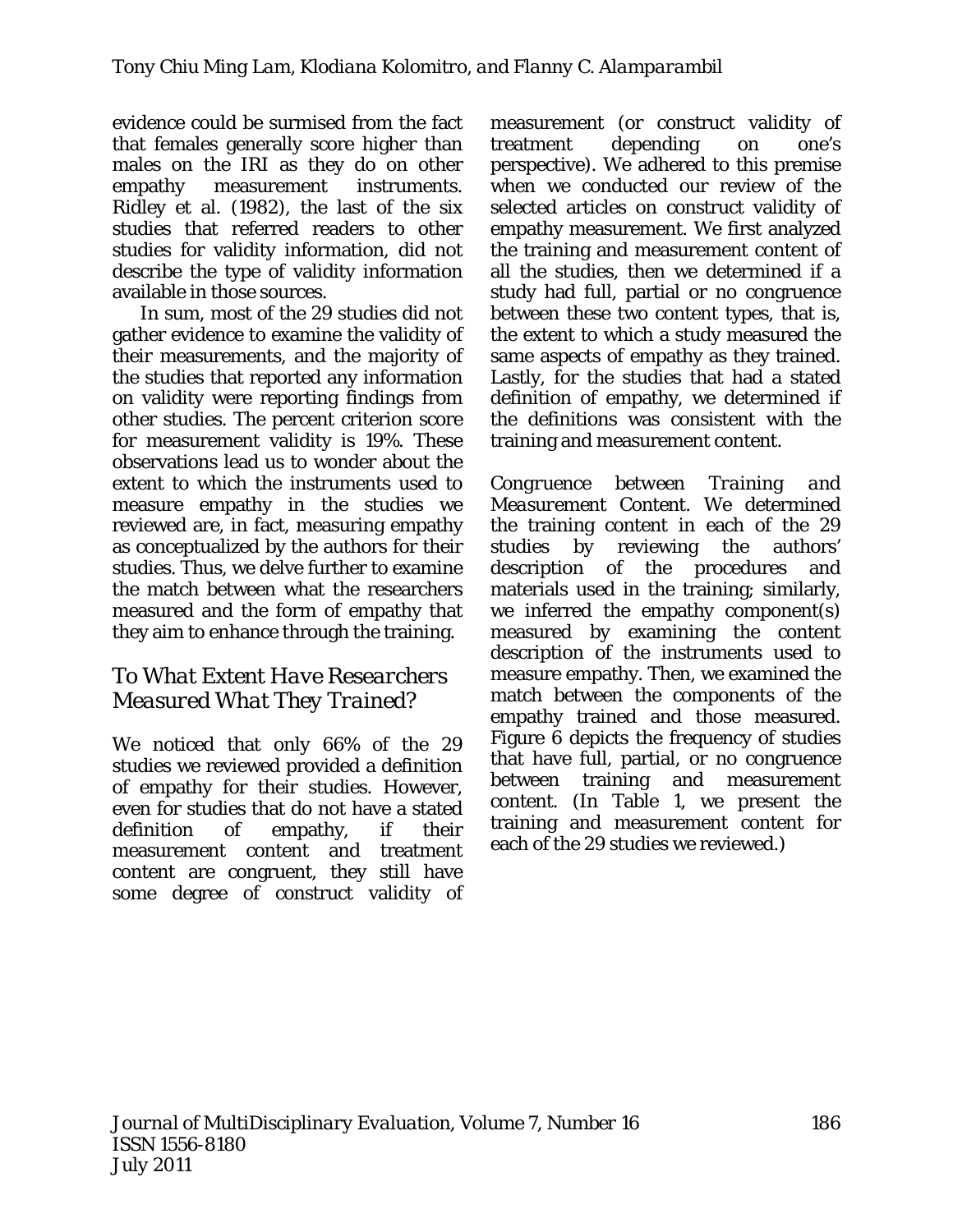

Figure 6. Percent of Quantitative Studies that have Congruence, Partial Congruence, or no Congruence between Training Content and Measurement Content

\*Some studies have partial congruence by omission if they do not measure all aspects of empathy that they trained; or partial congruence by extraneous inclusion if they measure aspects of empathy that they did not train.

*Full Congruence between Training Content and Measurement Content.* Ten studies were consistent in the aspects of empathy that they trained and measured. Eight of them were consistent in that they trained participants in behavioral empathy alone, and measured solely behavioral empathy. Barone et al. (2005) trained participants on cognitive empathy and measured cognitive empathy. Feighny et al. (1995) trained and measured all three aspects of empathy.

*Partial Congruence because of Omission* (construct underrepresentation; Shadish et al., 2002, p.72). Four studies (Barak et al., 1987; Crabb et al., 1983; Herbek & Yammarino, 1990; Long et al., 1999) provided training to participants on more than one aspect of empathy, but measured only one of these aspects. These

researchers, therefore, only measured the effectiveness of part of their training.

*Partial Congruence because of Extraneous Inclusion* (irrelevant construct content; Shadish et al, 2002, p. 72). Five studies measured aspects of empathy on which they did not provide training. Three of the studies (Ancel, 2006; Fernandez-Olano et al., 2008; Shapiro et al., 2006) measured all three components of empathy although the researchers only trained one or two. Layton (1979) trained participants on behavioral empathy, but measured both behavioral and cognitive empathy. Seto et al. (2006) trained participants on cognitive empathy, but measured both cognitive and affective empathy. Researchers in these studies did not provide a rationale for measuring the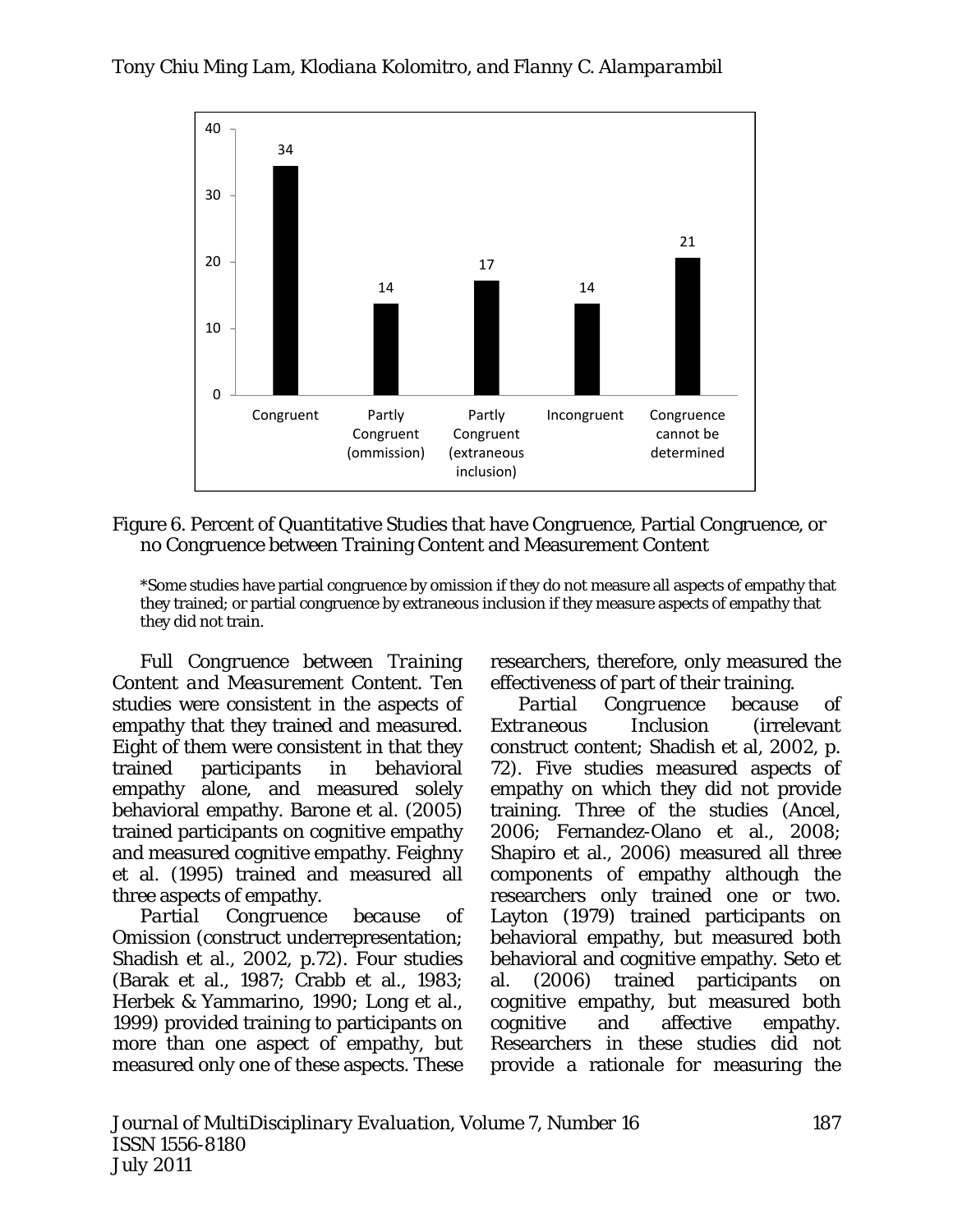component of empathy that they did not train.

*Complete Incongruence.* The four studies (Beddoe & Murphy, 2004; Block-Lerner et al., 2007; Hatcher et al., 1994; Ridley et al., 1982) that had no congruence between training content and measurement content invariably trained behavioral empathy but actually measured affective and cognitive empathy. It should be noted that the studies by Beddoe and Murphy (2004) and Block-Lerner et al. (2007) were problematic to categorize because rather than empathy training, they provided training on *mindfulness,* or a person's ability to maintain non-judgmental, present-minded awareness. We consider the empathy outcome of mindfulness training as behavioral because it involves a set of behaviors that the trainees learned to perform.

*Congruence cannot be Determined.*  Six studies did not include enough information for us to determine either the training or measurement content. Evans et al. (1993) did not adequately describe the training content, and Shapiro et al. (1998) did not describe their measurement scale, the Empathy Construct Rating Scale, well enough for us to infer the type of empathy measured. McConnell and LeCapitaine (1988) used a problem-solving experience as training; consequently, it was hard to categorize the component of empathy being trained. The three other studies were qualitative (DasGupta & Charon, 2004; Long et al., 2006; Nerdrum & Ronnestad, 2002) and did not measure any specific components of empathy.

In our rating of design quality in terms of the match between measurement content and training content in each of the 29 studies we reviewed, we arrived at a criterion attainment score of 62% based on the number of studies that had full, partial or no congruence. Next we determined the number of studies that had congruence not just between measurement content and training content, but also with the empathy definition as well.

*Congruence between Definition of Empathy, Training Content, and Measurement Content*. To further understand the quality of the research on the trainability of empathy, we attempted to isolate those studies that have a sound design, i.e., where the definition of empathy stated is consistent with the aspects of empathy that are trained and those that are measured. We analyzed the ten studies that had complete congruence between training and measurement content to determine if their stated definition was also consistent with the rest of the study. The results are summarized in Figure 7.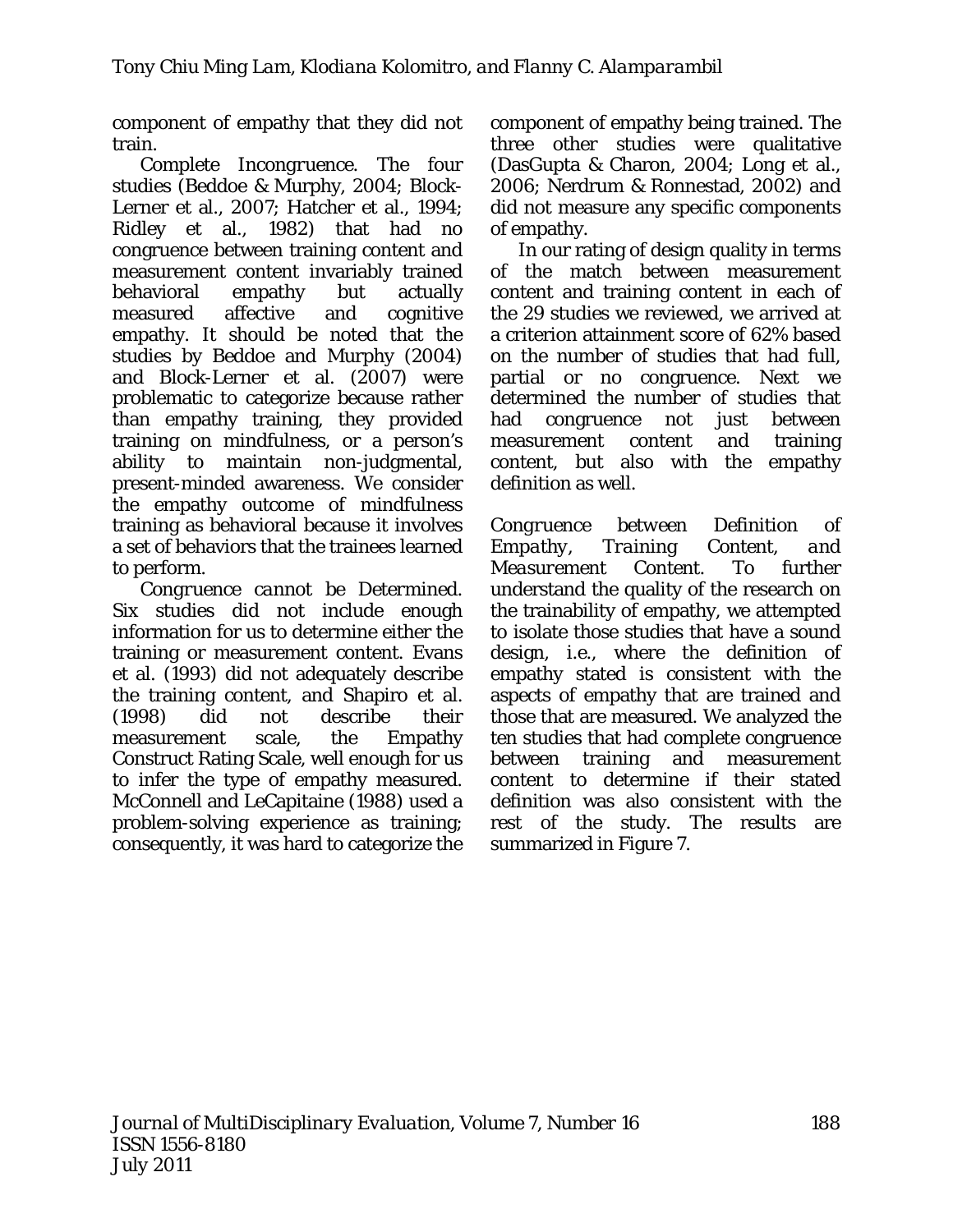

#### *Tony Chiu Ming Lam, Klodiana Kolomitro, and Flanny C. Alamparambil*

Figure 7. Percent of Quantitative Studies that have Congruence between Training and Measurement Content that were also found to have Congruence, Partial Congruence or no Congruence with Their Stated Definition

\*Some studies had no definition stated although they had complete congruence between measurement and training content.

As can be seen in Figure 7, five studies (Aspy et al., 1984; Avery & Thiessen, 1982; Fraser & Vitro, 1975; Gantt et al., 1980; Higgins et al., 1981) that had congruence between training and measurement content did not provide a definition of empathy. Nerdrum (1997) trained and measured behavioral empathy, but defined empathy as a cognitive ability.

Researchers in three studies included more empathy components in their definitions than those they trained and measured. For example, Warner (1984) and Haynes and Avery (1979) were consistent in training and measuring behavioral empathy, but they defined empathy as being cognitive as well as

behavioral. Barone et al. (2005) trained and measured cognitive empathy, but defined empathy as having all three components.

We found only one study having full congruence between definition and training and measurement content. Feighny et al. (1995) were completely consistent in how they defined empathy and what they trained and measured. In their study, they defined empathy as having affective, behavioral and cognitive components, and they trained and measured all three components. From our rating of design quality, we assigned a low 9% criterion attainment score for congruence between empathy definition,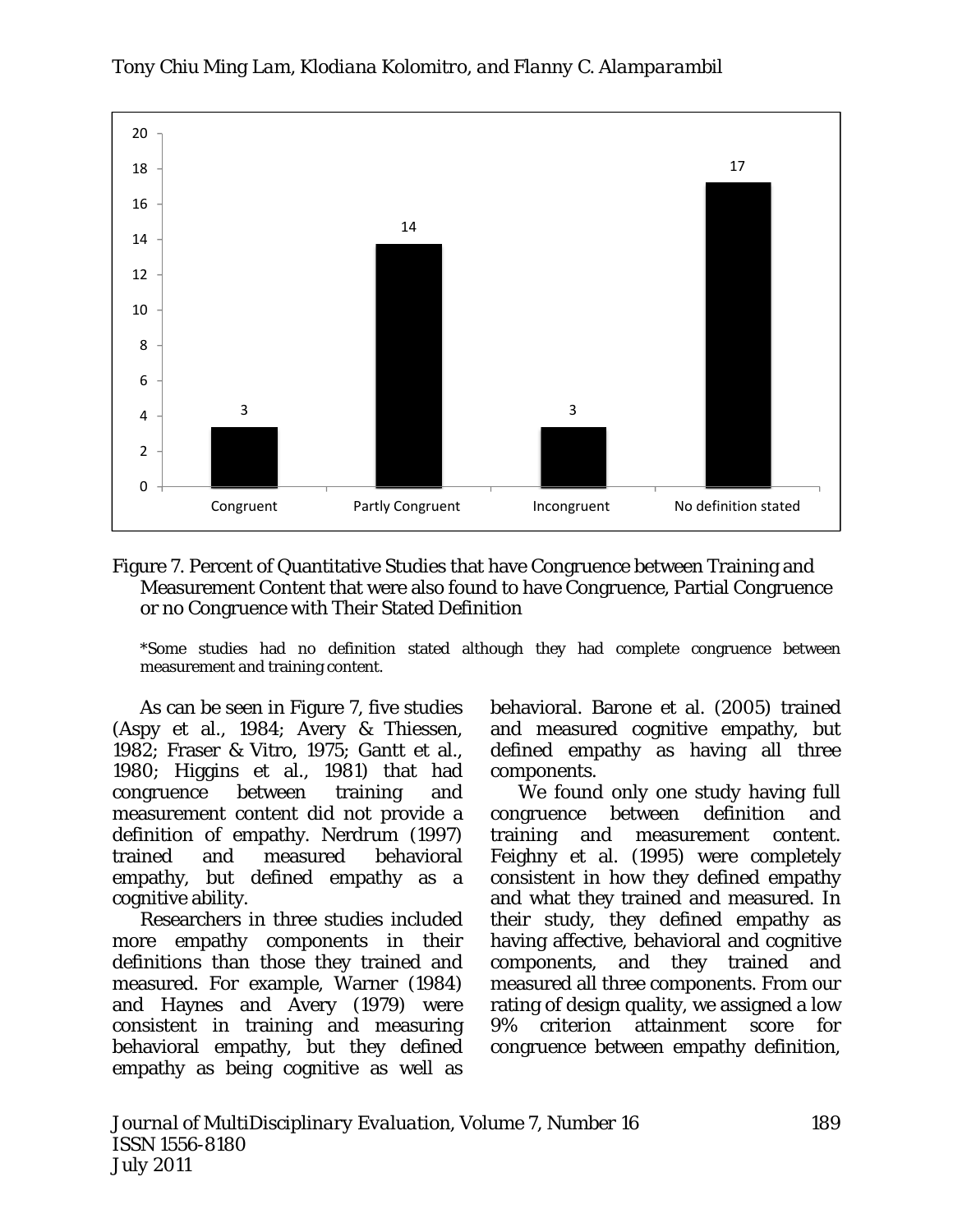measurement content and training content.

We want to note that the study by Herbek and Yammarino (1990) was the only study in which the researchers explicitly indicated a conscious effort to be consistent in how they conceptualized and measured empathy. They acknowledged that empathy has cognitive and affective aspects, but they chose to focus solely on the affective one because they believed that it is the key component that enables nurses to be empathic to their patients. While they trained both affective and behavioral aspects of empathy, they measured only the affective component. No other study we reviewed provided reasons for omitting aspects of empathy from either their training content or measurement content.

We also want to acknowledge that construct validity threats are numerous (see Shaddish, Cook & Campbell, 2002) and given the limited data available to us, we were not able to identify the specific threats that were responsible for the observed mismatch between definition, measurement content, and training content. Some authors of the articles we reviewed suggested the possibility of such measurement construct validity threats as Hawthorne effect (McConnell & LeCapitaine, 1988) and researcher bias: some researchers who collected research data were either involved in the training development (Dasgupta & Charon, 2004; Nerdrum & Ronnestad, 2002) or in the training itself (Crabb et al., 1983).

### *To What Extent Have Researchers measured Transfer of Learning?*

Empathy training is only useful if, in fact, the trainees become more empathetic in their daily lives or in their work places depending on the purpose of the training. Hence, to understand the effectiveness of training, it is imperative that we examine the degree to which findings from the studies we reviewed reflect transfer of learning from training to situations in which empathy is required. This transference corresponds to behavior change or the Level-3 outcome in Kirkpatrick's (1994) classification of training outcomes. The other three levels are: Level 1: reaction (trainees' opinion about the training), Level 2: learning (how much trainees have learned), and level 4: results (the impact on the organization or clients). Evidence pertaining to transfer of learning has also been referred to as evidence for ecological validity (Bracht & Glass, 1968). Figure 8 shows the number of studies out of the 29 studies we reviewed that measured transfer of learning as well as outcomes at the other levels or combinations thereof.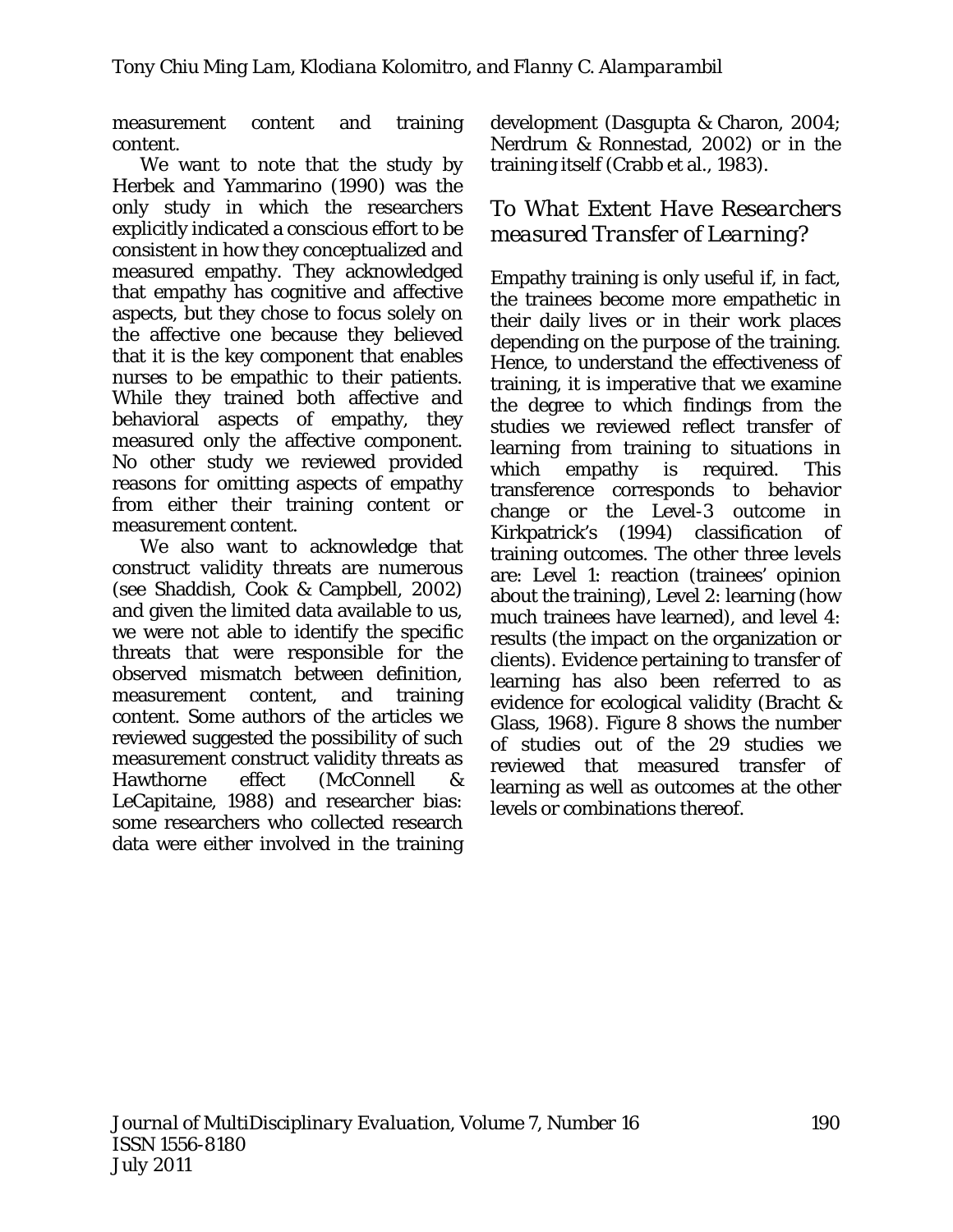

Figure 8. Percent of Quantitative & Qualitative Studies that Measured Different Individual and Combinations of Kirkpatrick's Four Levels of Training Outcomes

Of the three qualitative studies in our database, one (Long et al., 2006) did not measure any of the outcomes; one study (DasGupta & Charon, 2004) measured both reaction and transfer of learning using self-reporting; one study (Nerdrum & Ronnestad, 2002) documented participants' reaction to the training. As seen in Figure 8, the vast majority of the quantitative studies measured trainees' learning using a written test or a simulated interaction. Only one study (Ancel, 2006) measured both reaction and learning. Two studies (Beddoe & Murphy, 2004; Evans et al., 1993) measured both learning and transfer of learning, and one of these (Beddoe & Murphy, 2004) used self-reporting to measure transfer of learning.

There is only one study (Aspy et al., 1984) that measured expected training impact on clients together with transfer of learning. Aspy et al. (1984) provided

empathy training to teachers, and then measured their transfer of empathy to the workplace by rating audiotaped interactions of teachers with their students in the classroom. These researchers also obtained findings showing that the students of empathytrained teachers had better attendance rates, and higher achievement scores in certain subject areas.

Only four of the 29 studies (14%) we reviewed measured changes in empathy in the natural environment and two of these studies relied on self-reporting. Most of these 29 studies reported improvement of learning or acquiring empathy, a very small percentage measured changes in transfer of learning about empathy, and no studies examined the affective component of empathy. According to our rating scheme, we assigned a criterion attainment score of 59% to the 29 studies reviewed based on the level of outcomes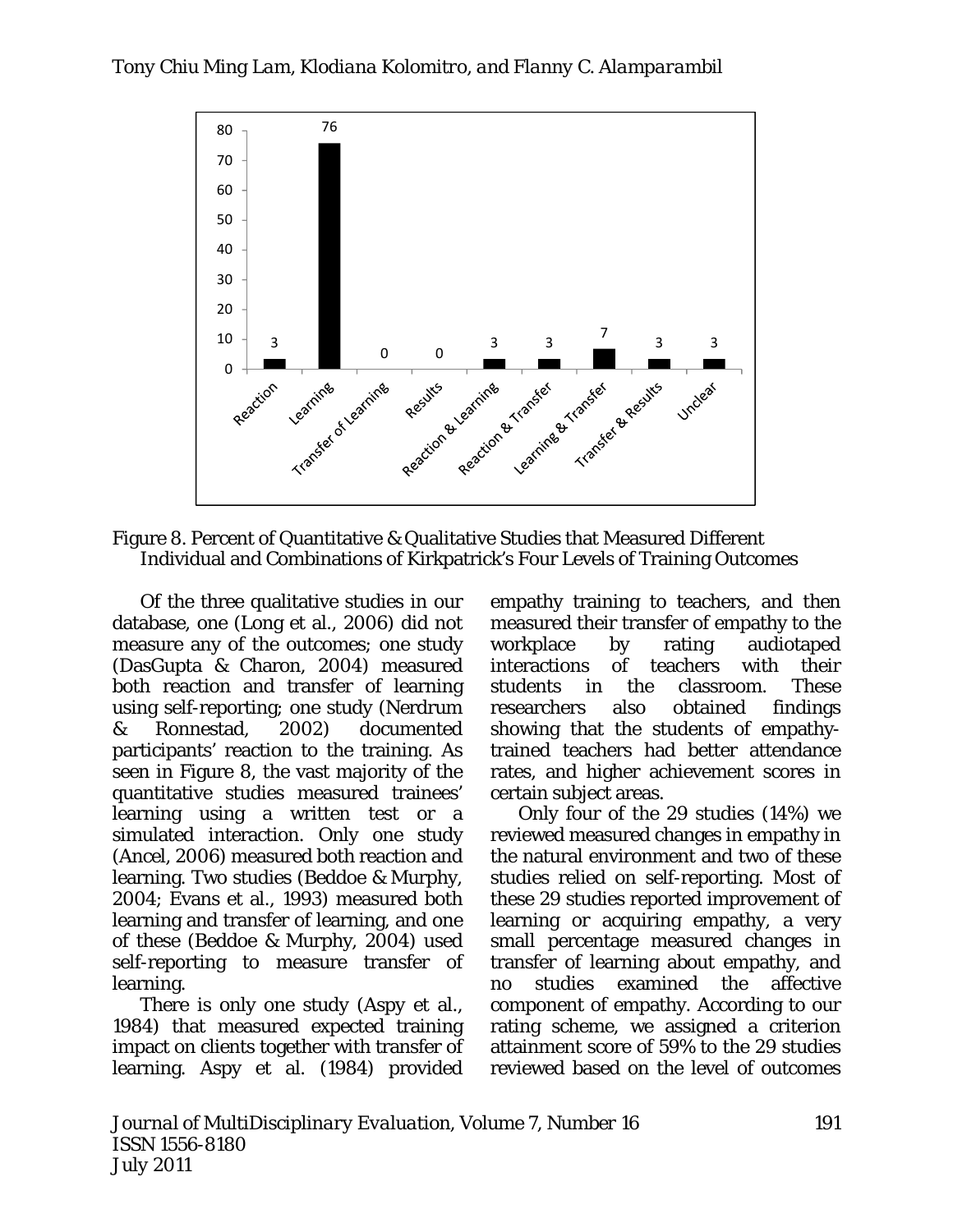these studies measured (as shown in Figure 3, we assigned 1 point for measuring transfer or results, 0.5 point for learning, and 0 point for reaction).

### *How Have Researchers Measured the Impact of Training on Empathy and How Valid and Generalizable are These Estimates?*

Thus far, the methodological findings we have presented pertain to the conceptualization and measurement of empathy itself and its congruence with the training content. Construct explication, and valid operationalization and measurements are clearly crucial for investigating trainability of empathy, but equally important is the assurance that the observed change or post-training empathy levels are in fact attributable to the training itself and that the findings are generalizable to other constructs. In addition, as a precondition, that the statistical analysis must have sufficient power to detect the training effect if it exists. We performed such analysis in our review.

*Statistical Power*. Two of the factors that contribute to random errors and consequently affect power of the statistical analysis are unreliability of measurements and small sample size. Information about these factors was available to us from the 26 quantitative studies and we included these factors as two of the criteria we used to evaluate quality of research designs. As seen in Figure 3, we used a 3-point scale for rating reliability (measured, reported, and no) and a 2-point scale for rating sample size (equal to or greater than 25 and less than 25). From our analysis, the % criterion attainment score for reliability is 63% and for sample size 46%. Slightly more than half of the quantitative studies we reviewed either estimated or reported findings from previous studies regarding reliability of the empathy measures. Sample size in about 46% of these studies was equal or greater than 25, which, according to Edwards (1972), is a sufficient number of observations for each treatment to assure robustness of the significance test.

Other threats to statistical conclusion validity that were identified by the researchers of the quantitative studies we reviewed included restriction of range due to a ceiling effect because the participants evidenced high pre-training empathy scores, which made it difficult to measure the full range of improvement in empathy (Ancel, 2006; Beddoe & Murphy, 2004; Herbek & Yammarino, 1990), and attrition bias where some researchers reported a substantial loss of subjects during the course of the study (Beddoe & Murphy, 2004; Gantt et al., 1980).

*Experimental Designs*. From the experimental designs used by the 26 quantitative studies, we summarized the following information regarding the use of control group and pre- and post-testing:

- 22 (85%) of the 26 studies that used quantitative designs used either a control group (82%) or a comparison group (18%)
- Of the 22 studies that used a control group or a comparison group, eight (36%) did not randomly assign participants to treatment and control/comparison groups; 14 (64%) did.
- Of the 22 studies that used a control group or a comparison group, 11 (50%) did not check the comparability of the participants between the two groups.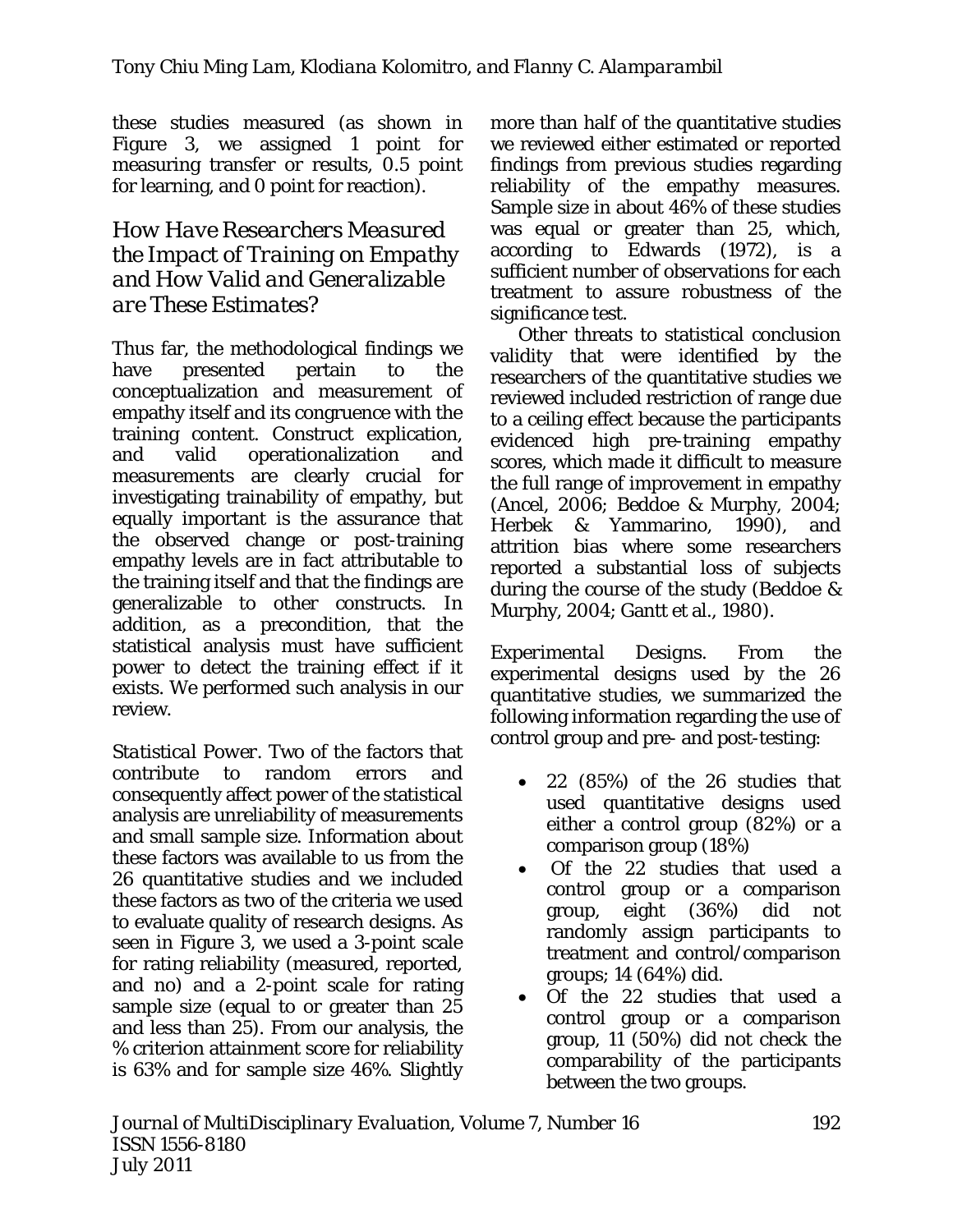- Of the 26 quantitative studies, 16 (62%) used pre- and post-tests, four (15%) used post-test only, four (15%) used pre- and post-tests plus follow-up, and two (8%) used post only and follow-up.
- The sample sizes for the 26 quantitative studies ranged from 16 to 300. Of the 26 quantitative studies, 8 (31%) used volunteers as their participants.

Based on our design quality-rating scheme, the 26 quantitative studies received percent criterion attainment scores of 63% and 73% for use of control group and use of pre-training measure respectively. It seems that the most common experimental design is the randomized experimental design with pre- and post-testing. This is a strong experimental design and can produce valid training impact estimates if implemented correctly. However, we have very limited information about implementation of the experimental design. Two researchers reported cross condition contamination because the control and the experimental groups were in regular contact with each other, which compromised the group contrast (Haynes & Avery, 1979; Shapiro et al., 2006). One study reported non-parallel pre- and posttests (Barone et al., 2005), and one study reported multiple-testing effect (Seto et al., 2006).

*External Validity*. A strategy for determining external validity of findings with a single study is to examine the moderator variable effects (Shaddish, Cook & Campbell, 2002). In our review, we found that 34 % of the 29 quantitative and qualitative studies we reviewed either empirically analyzed or conjectured through logical reasoning the effects of potential moderator variables on the generalizability of findings across constructs. The external validity threats identified by the researchers include heterogeneous or non-representative samples (that is, participants' background either varied widely on such demographics as age, education, number of children, relationship status, and prior experience, e.g.,Fernandez-Olano et al., 2008; Herbek & Yammarino, 1990; Long et al., 2006; McConnell & LeCapitaine, 1988; Seto et al., 2006) or restricted samples consisting of women only (Layton, 1979; Dasgupta & Charon, 2004) or with only one male (Herbek & Yammarino, 1990).

*Summary*. In Figure 9, we present a summary of our ratings of the 14 design criteria.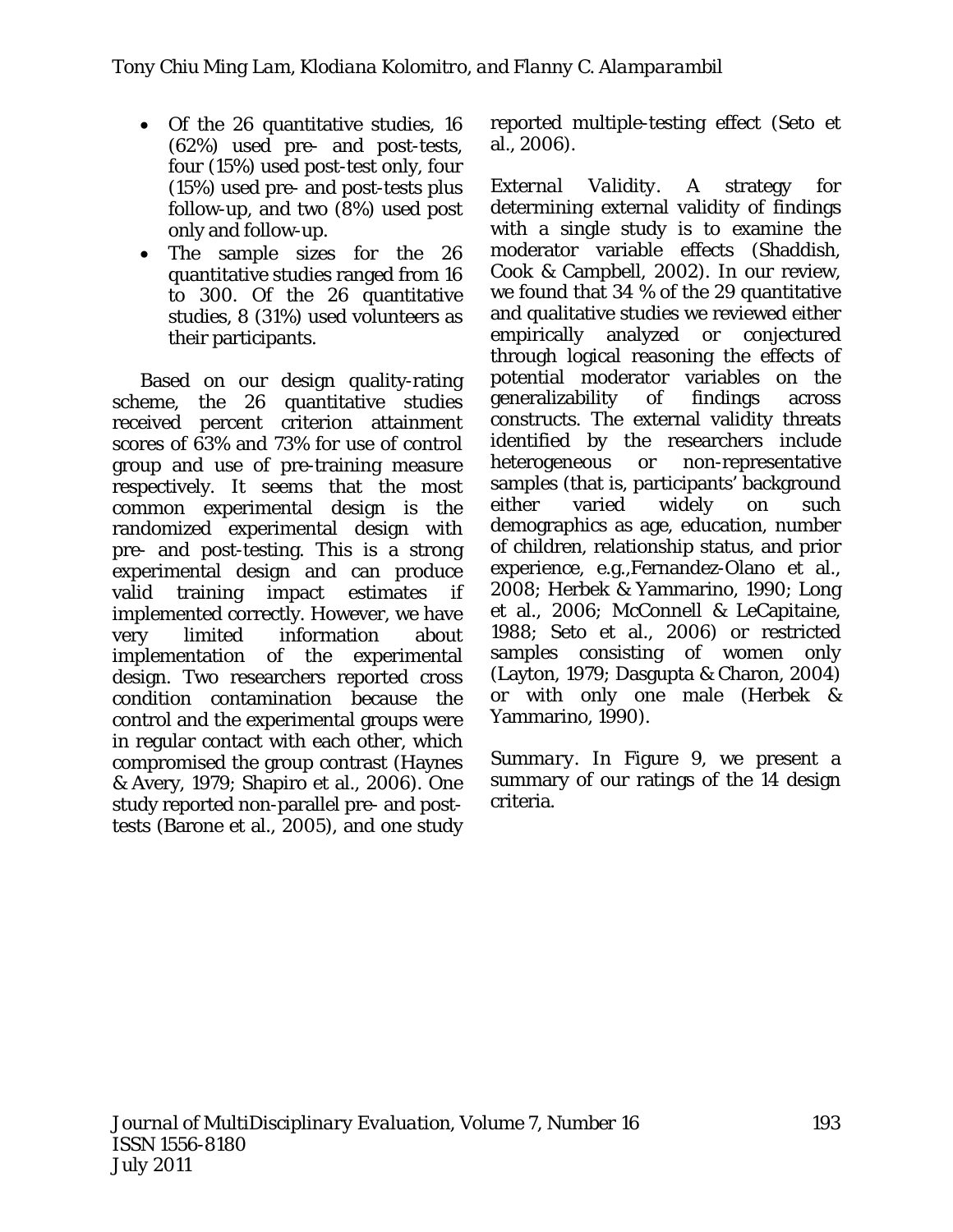



#### Figure 9. Average Score Attained on Each of the Design Criteria

#### **Legend**

A1\*\* Training method definition stated.

A2\*\* Description of training provided.

A3\*\* Congruence between training method definition and training implementation description.

B1\* Validity.

B2\*\* Definition of empathy provided.

B3\*\* Congruence between measurement content and training content.

B4\*\* Congruence between empathy definition, training content and measurement content.

B5\*\* Highest level of outcomes measured (Kirkpatrick's outcome levels).

C1\*\* Examination of representativeness of trainee sample.

D1\* Reliability.

D2\* Sample size.

E1\* Use of control group.

E2\* Use of pre-training measure.

F1\*\* Study checked for moderator variables.

\*Design criteria that applied only to the 26 quantitative studies.

\*\*Design criteria that apply all 29 qualitative and quantitative studies.

As seen in Figure 9, the design features employed most frequently or fully by the 29 studies were defining and describing the training, and, among the 26 quantitative studies, the use of pretraining measures. The weakest design features relate to validity of the empathy measures. The 29 studies, as a group,

appear to be inconsistent in how they defined, provided training, and measured empathy. Although only 34% of these studies examined moderator variable effects on their findings, this practice related to external validity is not as critical as that for the three types of validity. Also, although 46% of the 26 quantitative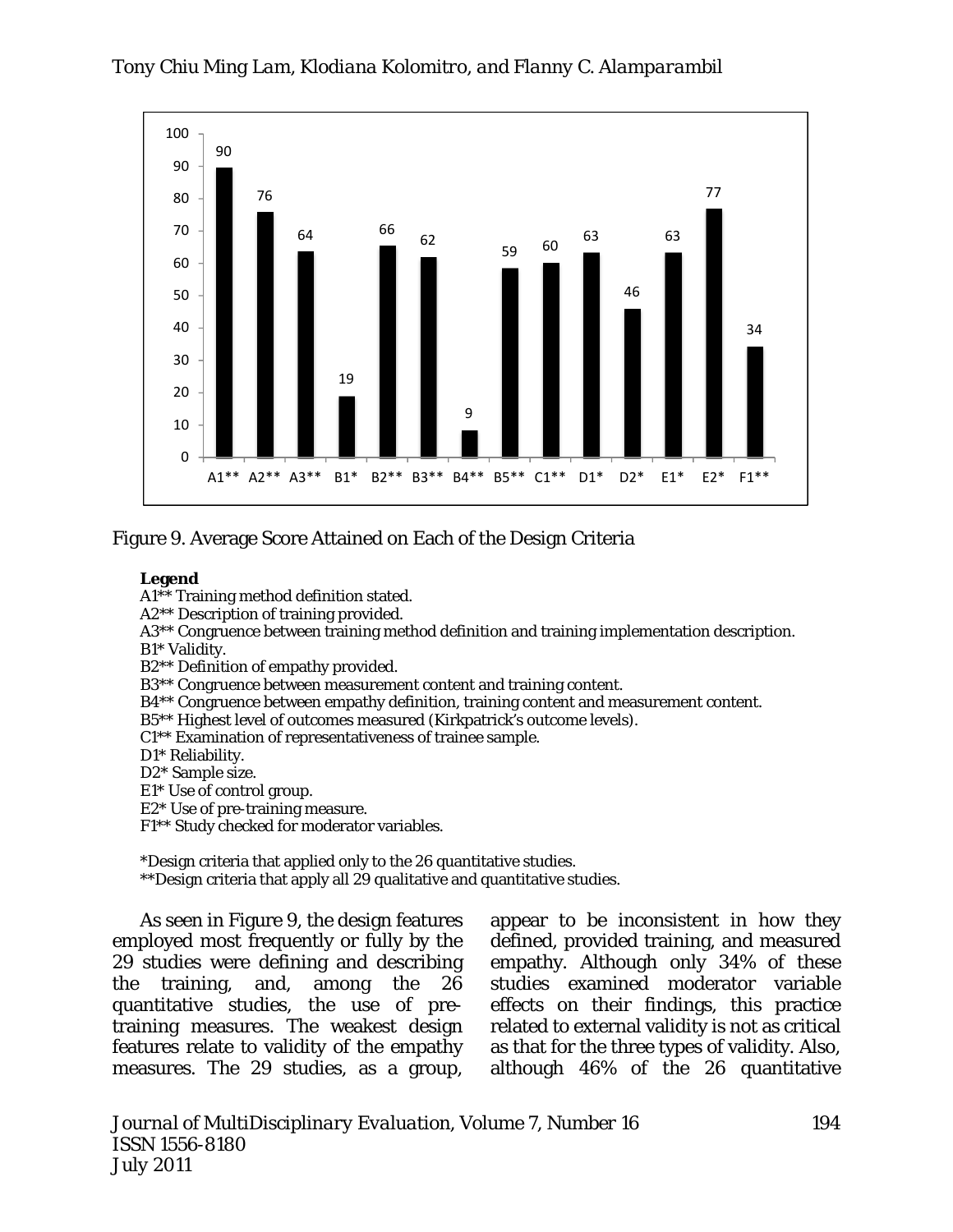studies had sample size of 25 or larger, three studies had sample sizes of 23 and 24, which were quite close to our cutoff size of 25. On the other hand, researchers in two studies did not report their sample sizes at all. For most of all the other criteria, the % attainment scores were in the 60% range, more than half of the studies we reviewed included those design features in part or in full in their studies.

Collectively, the quality of experimental designs and the number of methodological flaws identified by the researchers seem typical of social science research and do not appear severe enough to render the training impact conclusion drawn from the 26 quantitative studies invalid. It seems quite respectable that researchers in one third of the 29 studies concerned themselves with external validity. However, together with the aforementioned issues pertaining to construct validity, specifically conceptualization and measurement of empathy and incongruence between measurement and training of empathy, we surmise that findings about empathy trainability must be interpreted carefully and accepted cautiously. We cannot effectively train people to improve on an attribute without first defining the attribute precisely and measuring it validly.

# Conclusion and Discussion

In this last section of our paper, we would like to comment on the limitations of our review. and provide some recommendations for future research on the trainability of empathy in view of the findings from our review regarding evaluation practices in this area of research.

# *Limitations of Our Review*

Our decision to use the narrative review procedure instead of meta-analysis was based on a number of factors. First, in reading the selected articles, we noticed that the authors conceptualized empathy rather differently, which therefore made aggregation of data across studies as performed in meta-analysis inappropriate. We were also aware that findings of moderating effects were reported from a good portion of the studies we reviewed, and, narrative review does "allow examination of potential moderators of the generalizability of intervention effects" (Shaddish, Cook & Campbell, p.422). Narrative review also enables researchers to combine experimental and non-experimental research findings. Although our pool of studies did not include non-experimental research, we did have some qualitative studies and we were able to include them in a majority of our analyses. Finally, the focus of our study is not just on synthesizing findings across studies pertaining to trainability of empathy, but also on examining both the practices and methodological issues in empathy trainability research. We feel that given the context and purpose of our research, narrative review clearly serves our needs better than meta-analysis. However, there are shortcomings inherent in narrative reviews and in our research.

As noted by Shaddish, Cook and Campbell (2002), narrative reviews are not very precise because the review procedure uses box score or vote counting that does not take into consideration size of the difference between groups and the probability (p) levels of statistical significance testing. In our review, we tallied the studies that reported significant findings (based on the significance levels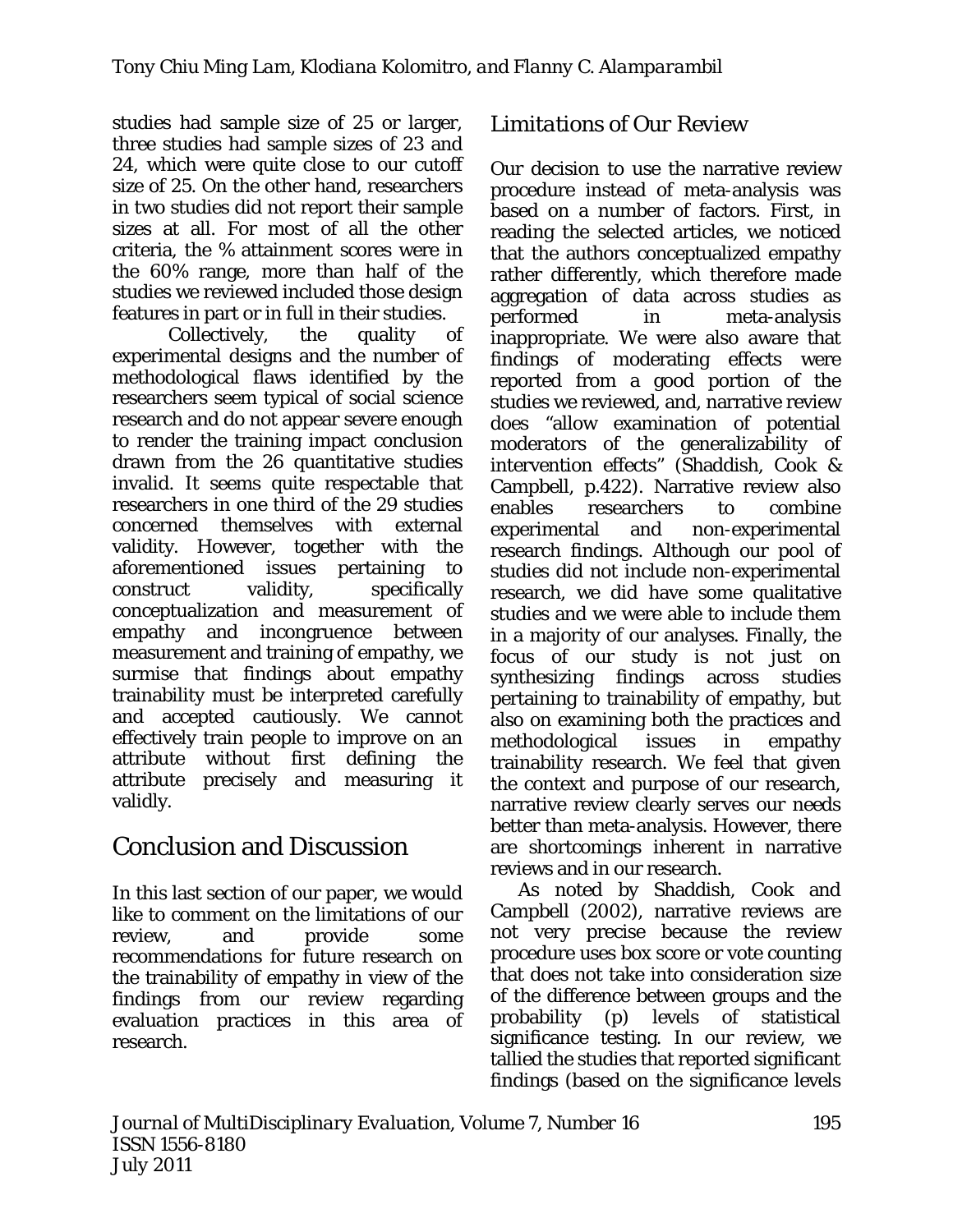chosen by these studies). They also expressed a concern for the difficulty of examining and reporting relationships among outcomes and potential moderating variables because managing and understanding moderating effects based on narrative descriptions could be overwhelming if the number of articles is large. However, that was not a concern in our study since the number of articles in our article pool is relatively small.

In our review of the quality of designs used in the 29 empathy trainability research studies, our design quality criteria did not cover all the validity threats, and we focused a lot more on construct validity than internal, statistical conclusion and external validity. The former limitation is due to the restricted amount of data available to us in the articles we reviewed. Our emphasis on construct validity is because of our interest in the empathy construct and its trainability. Nonetheless, our review of the design quality is not comprehensive and consequently our conclusion about methodological practices in empathy training research is not complete.

In our review of construct validity, we had to make inferences about the training and measurement content and the match between them. We all engaged in this process and we routinely checked each other's inferences, and we do feel that judgment error is minimal and that our general conclusions were in the right direction, as we usually concurred with each other. However, the inferences we made are nonetheless subjective judgments, and even with consistency, it is still not a guarantor of accuracy.

We want to note that our method of examining the match between definition, treatment content and measurement content is akin to the method of examining alignment among standards,

curricular and exam contents for assessing curricular validity of test scores or effectiveness of curriculum materials or standards (Beck, 2007; Resnick, Rothman, Slattery & Vranek, 2004). We found it a useful technique for examining construct validity of treatments and outcomes in research and evaluation, especially if it is refined with formal consistency and validity checks. The procedure can be extended to construct validity of persons and settings and it aligns very well with the philosophical orientation of the narrative review approach to examining quality of evaluation or research practices.

## *Recommendations for Empathy Training and Evaluation Research*

We set out to search for answers to the umbrella question: Can we train people to become empathetic? Our investigation has led us to cautiously conclude that empathy is trainable with qualifications and caveats. The research findings that we reviewed seem to suggest that it is feasible to enhance one's knowledge about empathy and the skills to "act" empathically with a variety of training methods. Hence, technically, empathy is trainable. However, there is no sound evidence to support the conclusion that training can effectively change people's propensity to behave empathically after training, that is, transfer their learning and change their empathic behaviors in the natural environments. Furthermore, there is also a dearth of evidence to suggest that training can indeed alter people's affective empathy towards others. It seems logical to conclude that just knowing about and exhibiting empathic behavior without a visceral concern for others is not the ultimate goal in empathy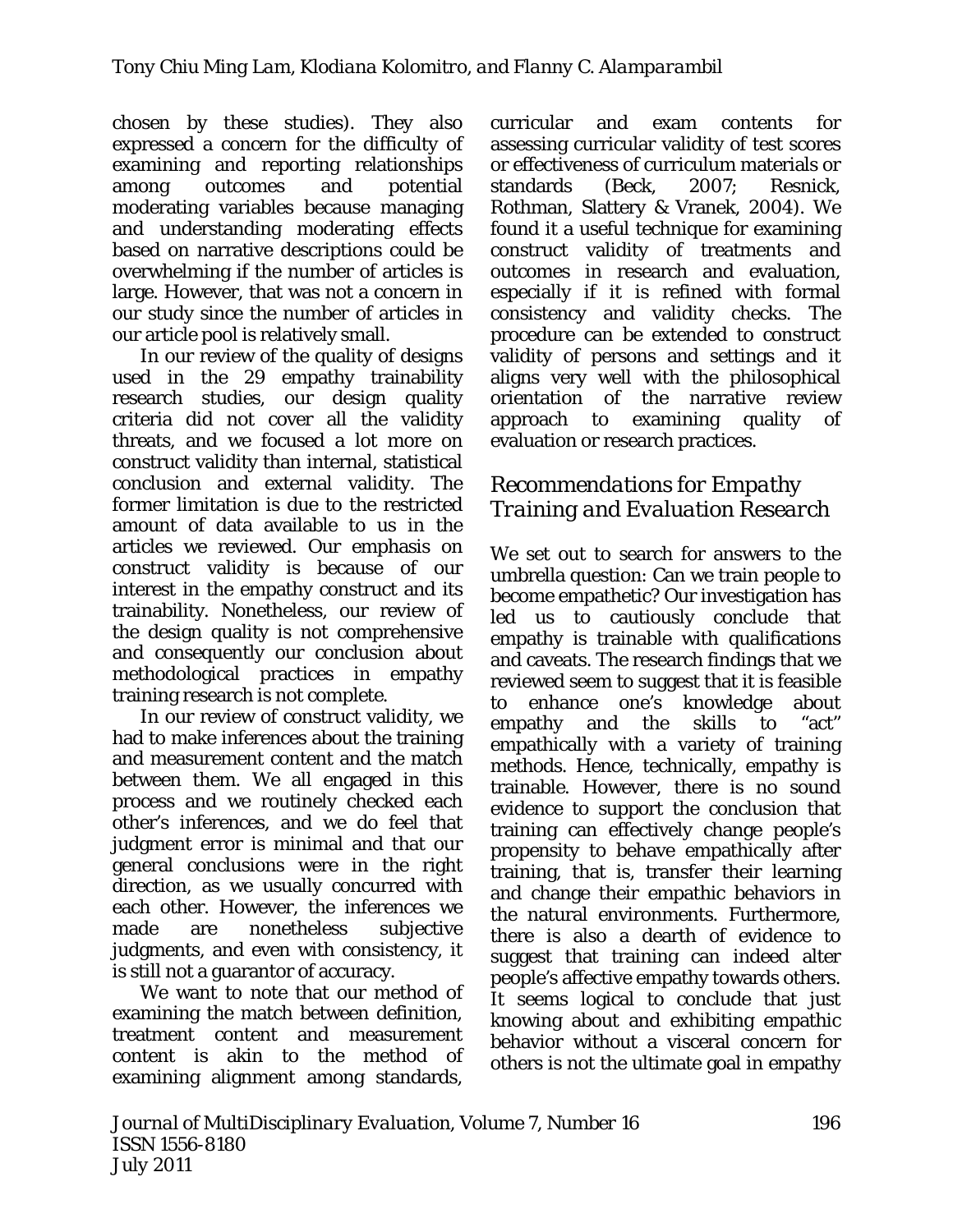training. In that regard we may conclude that our goal to train people to become empathetic has not been met, at least on the basis of the research evidence available in the literature.

The failure to create empathetic people could be a function of the inadequacy of both the training and research methods used in the empathy trainability studies. With regard to the former, the training designs employed in the research we reviewed appear to lack the intensity and focus to affect transfer of learning. To understand what training strategy can affect empathy behavior beyond the training environment, we need to further ask the question: Does change in empathy behavior require an enhanced affective empathy or not? We would argue that empathic behaviors could be exhibited with or without the feeling component of empathy; that is, people can learn to behave empathetically whether or not they have empathetic feelings towards others. Empathy training should make a distinction between the two outcomes, behavioral change with and without affect change, because choosing one or the other will affect the design and effort of the training.

Regarding methodology used in the studies we reviewed, the major shortcomings we noticed that are unique to this line of research were: unclear and inconsistent conceptualization and operationalization of empathy, minimal evidence in support of the measurement validity, mismatch between measurement and training content, a lack of treatment implementation data, incomplete description of study design, and a general neglect of the measurement of transfer of learning. It is difficult to draw conclusions about trainability of empathy and the extent to which the findings hold over variations in persons, settings, treatments

and outcomes (Shaddish, Cook, & Campbell, 2002), if researchers do not clearly define empathy, provide training as defined, measure what is being trained, and collect ample data about the research design, settings and permanent and persistent change in empathic behavior. We need sound scales to measure the feeling manifestations of empathy, and resources and techniques to measure empathetic behavior change in the social milieu. Not only do we feel that more evaluation research should be conducted to examine the trainability of empathy, these future studies should take into consideration the methodological issues identified in our review, and they should also address other more in-depth theoretical and methodological issues as exemplified by the following research questions:

- To train people to become more empathetic, do we need to focus on all three components (knowledge, affect and behavior)? In other words, does being empathetic require all of the three components? If one empathy component is enhanced through training, will the other non-trained components also be enhanced?
- What are the key bio-demographic characteristics of the target population that can benefit the most from empathy training and what are the potential interactions between these trainee characteristics and training methods?
- If affect and behavior empathy can be increased through training, is the change permanent?

We hope that our findings regarding the methodological issues in training and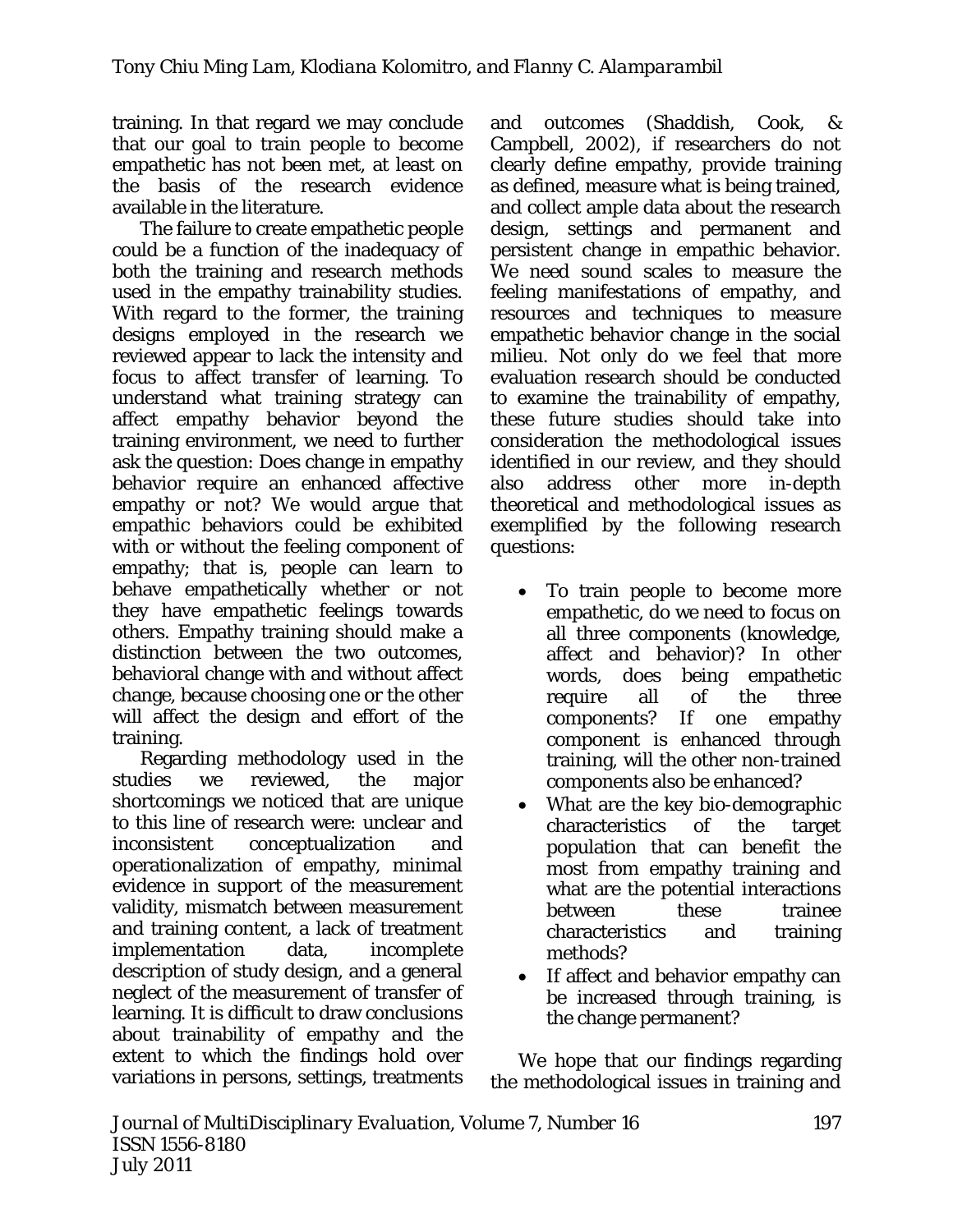evaluation research can help future researchers in their quest for knowledge about how we can help people and ourselves become more empathetic.

# References

- Ancel, G. (2006). Developing empathy in nurses: An in-service training program. *Archives of Psychiatric Nursing, 20*(6), 249-257.
- Aspy, D. N., Roebuck, F. N., & Aspy, C. B. (1984). Tomorrow's resources are in today's classroom. *Personnel and Guidance Journal, 62*(8), 455-459.
- Avery, A. W., & Thiessen, J. D. (1982). Communication skills training for divorcees. *Journal of Counseling Psychology, 29(*2), 203-205.
- Barak, A., Engle, C., Katzir, L., & Fisher, W. A. (1987). Increasing the level of empathic understanding by means of a game. *Simulation and Games, 18*(4)*,*  458–470.
- Barone, D. F., Hutchings, P. S., Kimmel, H., Traub, H. L., Cooper, J. I., & Marshall, C. M. (2005). Increasing empathic accuracy through practice and feedback in a clinical interviewing course. *Journal of Social and Clinical Psychology, 24*(2), 156-171.
- Barrett-Lennard, G.T. (1962). Dimensions of therapist response as causal factors in therapeutic change. *Psychological Monographs, 76*, 43 (Whole No. 562).
- Baucum, D.H. (1985). A review of the California psychological inventory. In James V. Mitchell (Ed.). *Ninth Mental Measurement Yearbook.* Lincoln, Nebraska: The University of Nebraska Press.
- Beck, M.D. (2007). Review and other views: "Alignment" as a psychometric issue. *Applied Measurement in Education, 20*(1), 127-135.
- Beddoe, A. E., & Murphy, S. O. (2004). Does mindfulness decrease stress and foster empathy among nursing students? *Journal of Nursing Education, 43*(7), 305-312.
- Block-Lerner, J., Adair, C., Plumb, J. C., Rhatigan, D. L., & Orsillo, S. M. (2007). The case for mindfulnessbased approaches in the cultivation of empathy: Does nonjudgmental, present-moment awareness increase capacity for perspective-taking and empathic concern? *Journal of Marital and Family Therapy, 33*(4), 501-516.
- Bracht, G. H., & Glass, G. V. (1968). The external validity of experiments. *American Educational Research Journal, 5*(4), 437-474.
- Carkhuff, R. R. (1969). *Helping and human relations*. New York: Holt, Rinehart & Winston.
- Crabb, W. T., Moracco, J. C., & Bender, R. C. (1983). A comparative study of empathy training with programmed instruction for lay helpers. *Journal of Counseling Psychology, 30*(2), 221- 226.
- Dasgupta, S., & Charon, R. (2004). Personal illness narratives: Using reflective writing to teach empathy. *Academic Medicine, 79*(4), 351 – 356.
- Davis, M. H. (1980). Individual differences in empathy: A multidimensional approach. *Dissertation Abstracts International, 40* (7-B), 3480.
- Davis, M., & Franzoi, S. (1991) Stability and change in adolescent selfconsciousness and empathy. *Journal of Research in Personality, 25*, 70-87.
- Dymond, R. F. (1949). A scale for the measurement of empathic ability. *Journal of Consulting Psychology, 13*, 127-133.
- Edwards, A.L. (1972). *Experimental designs in psychological research*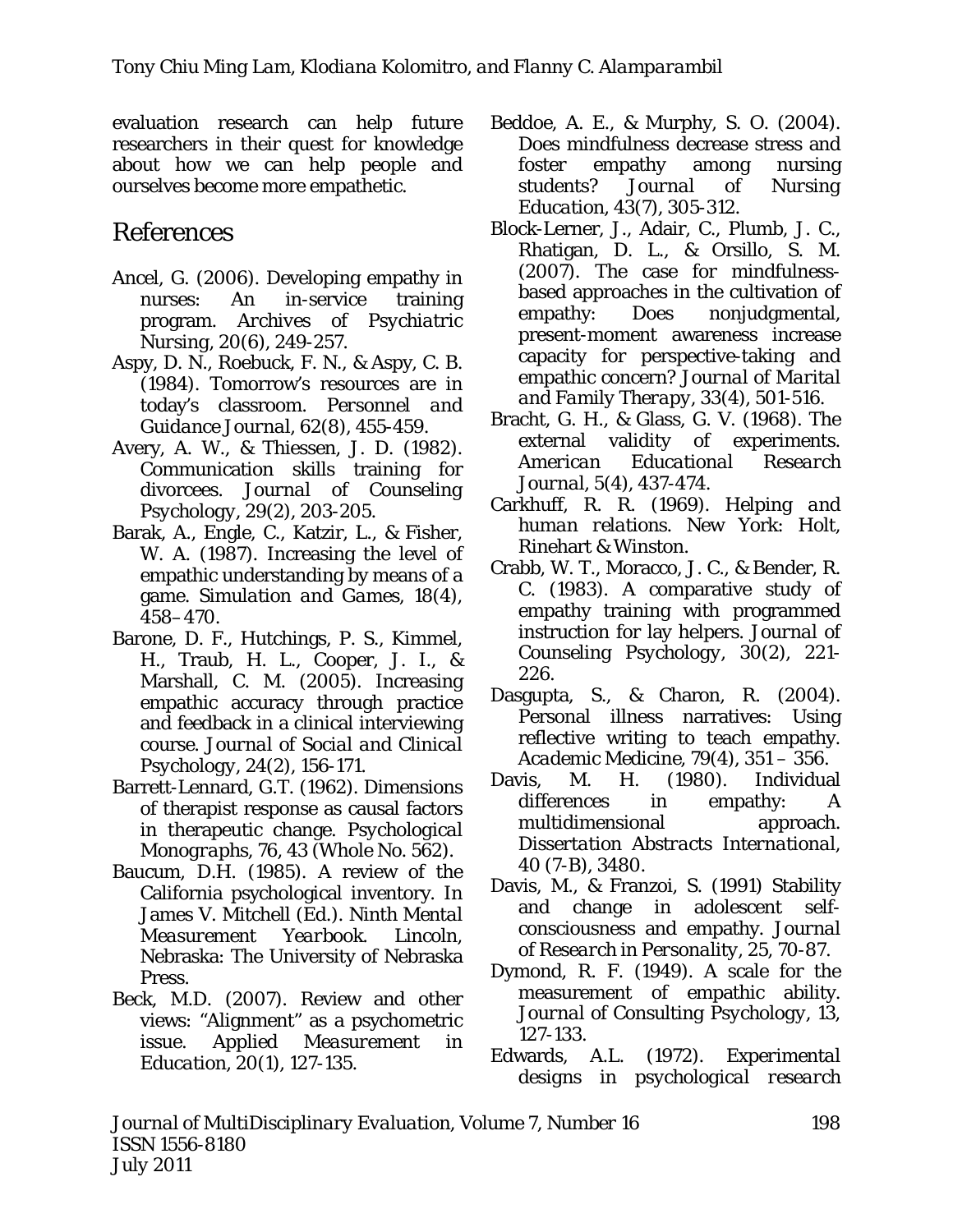*(Fourth Edition).* New York: Holt, Rinehart & Winston, Inc.

- Evans, B. J., Stanley, R. O., & Burrows, G. D. (1993). Measuring medical students' empathy skills. *British Journal of Medical Psychology, 66*(2), 121-133.
- Feighny, K. M., Monaco, M., & Arnold, L. (1995). Empathy training to improve physician–patient communication skills. *Academic Medicine, 70*(5), 435– 436.
- Fernández-Olano, C., Montoya-Fern ndez, J., & Salinas-Sánchez, A. S. (2008). Impact of clinical interview training on the empathy level of medical students and medical residents. *Medical Teacher, 30*(3), 322-324.
- Fraser, J. A. H., & Vitro, F. T. (1975). The effects of empathy-training on the empathic response levels and selfconcepts of students in a teachertraining program. *Canadian Counsellor, 10*(1), 25-28.
- Gantt, S., Billingsley, D., & Giordano, J. A. (1980). Paraprofessional skill: Maintenance of empathic sensitivity after training. *Journal of Counseling Psychology, 27*(4), 374-379.
- Gurman, A. S., & Kniskern, D. P. (1978). Research on marital and family therapy: Progress, perspective, and prospect. In S. L. Garfield & A. E. Bergin (Eds.), *Handbook of psychotherapy and behavior change: An empirical analysis* (2 ed.). New York: Wiley.Hatcher, S. L., Nadeau, M. S., Walsh, L. K., Reynolds, M., Galea, J., & Marz, K. (1994). The teaching of empathy for high school and college students: Testing Rogerian methods with the Interpersonal Reactivity Index. *Adolescence, 29*(116), 961-974.
- Haynes, L. A., & Avery, A. W. (1979). Training adolescents in self-disclosure

and empathy skills. *Journal of Counseling Psychology, 26*(6), 526- 530.

- Herbek, T. A., & Yammarino, F. J. (1990). Empathy training for hospital staff nurses. *Group and Organization Management, 15*(3), 279-295.
- Higgins, E., Moracco, J., & Danford, D. (1981). Effects of human relations training on education students. *Journal of Educational Research, 75*(1), 22-25.
- Holm, U. (1996). The affect reading scale: A method of measuring prerequisites for empathy. *Scandinavian Journal of Educational Research, 40*(3), 239- 253.
- Jackson, E. (1985). The relationship of peer rated warmth, understanding, and openness to affective sensitivity: A multivariate analysis. *Psychology: A Quarterly Journal of Human Behavior,* 22(3), 28-55.
- Kagan, N., & Schneider, J. (1987). Towards the measurement of affective sensitivity. *Journal of Counselling and Development.* 65 (9), 459-464.
- Kirkpatrick, D.L. (1994). *Evaluating training programs: The four levels*. San Francisco, CA: Berrett-Koehler.
- Kolb, D. (1984). *Experiential learning: Experience as the source of learning and development*. Upper Saddle River, New Jersey: Prentice Hall.
- Layton, J. M. (1979). The use of modeling to teach empathy to nursing students. *Research in Nursing and Health, 2*(4), 163-176.
- LaMonica, E.L., Carew, D.K., Winder, A.E., Haase, A.M.B & Blanchard, K.H. (1976). Empathy training as a major thrust of a staff development program. *Nursing Research, 25*(6), 447-451.
- Long, E. C. J., Angera, J. J., Carter, S. J., Nakamoto, M., & Kalso, M. (1999). Understanding the one you love: A